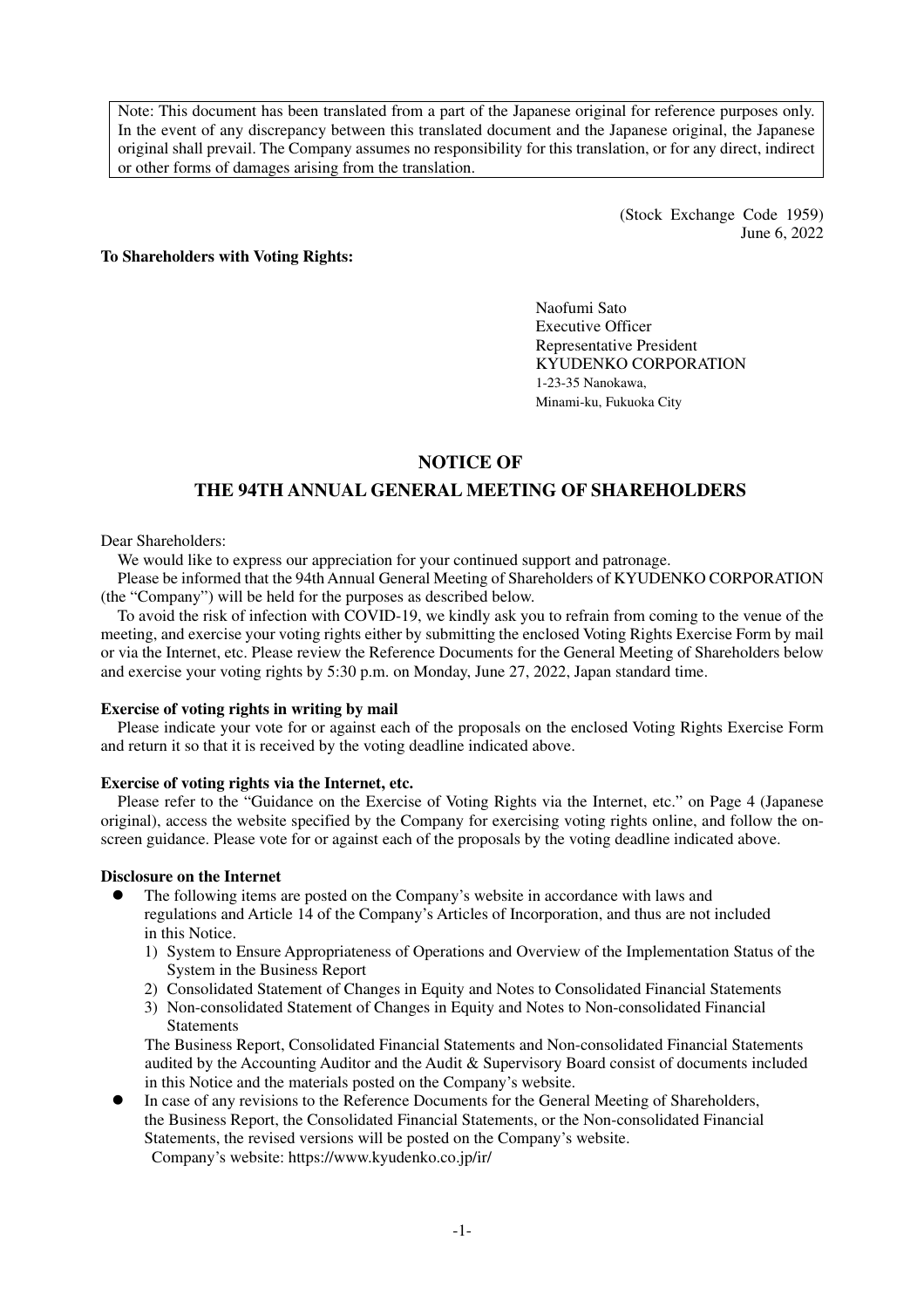| 1. Date and Time:             | Tuesday, June 28, 2022 at 10:00 a.m. Japan standard time<br>(The reception desk opens at 9:00 a.m.)                                                                                                                                                                                                                                                                                 |
|-------------------------------|-------------------------------------------------------------------------------------------------------------------------------------------------------------------------------------------------------------------------------------------------------------------------------------------------------------------------------------------------------------------------------------|
| 2. Place:                     | Hall on the 9th floor at KYUDENKO Head Office<br>1-23-35 Nanokawa, Minami-ku, Fukuoka City, Japan                                                                                                                                                                                                                                                                                   |
| 3. Meeting Agenda:            | Matters to be reported: 1. The Business Report, Consolidated Financial Statements and Non-<br>consolidated Financial Statements for the Company's 94th Fiscal Year (April<br>1, 2021 - March 31, 2022)<br>2. Results of audits by the Accounting Auditor and the Audit & Supervisory<br>Board of the Consolidated Financial Statements for the Company's 94th<br><b>Fiscal Year</b> |
| Proposals to be resolved:     |                                                                                                                                                                                                                                                                                                                                                                                     |
| Proposal 1:                   | Partial Amendments to the Articles of Incorporation                                                                                                                                                                                                                                                                                                                                 |
| Proposal 2:                   | Election of Eight (8) Directors (Excluding Directors Serving as Audit and<br><b>Supervisory Committee Members)</b>                                                                                                                                                                                                                                                                  |
| Proposal 3:                   | Election of Four (4) Directors Serving as Audit and Supervisory Committee<br><b>Members</b>                                                                                                                                                                                                                                                                                         |
| Proposal 4:                   | Establishment of the Maximum Amount of Remuneration for Directors<br>(Excluding Directors Serving as Audit and Supervisory Committee Members)                                                                                                                                                                                                                                       |
| Proposal 5:                   | Establishment of the Maximum Amount of Remuneration for Directors Serving<br>as Audit and Supervisory Committee Members                                                                                                                                                                                                                                                             |
| 4. Exercise of Voting Rights: |                                                                                                                                                                                                                                                                                                                                                                                     |
|                               | 1. If you exercise the voting rights in duplicate by mail using the Voting Right<br>Exercise Form and also via the Internet, etc., the vote submitted via the<br>Internet, etc. shall be deemed valid.<br>2. If you exercise the voting rights via the Internet, etc. and submit multiple<br>votes, the last vote submitted shall be deemed valid.                                  |
|                               | 3. You may exercise your voting rights via proxy by authorizing another<br>shareholder with voting rights to act as your proxy. In such case, you or your<br>proxy must submit a document evidencing the power of representation to the<br>Company.                                                                                                                                 |
|                               | 4. If you have not indicated your vote for or against a proposal, you will be<br>deemed to have voted for the proposal.                                                                                                                                                                                                                                                             |

1. When attending the meeting, please submit the enclosed Voting Rights Exercise Form at the reception desk.

2. For the purpose of timely disclosure, this Notice was posted on the Company's website before it was sent by mail.

3. The presentations on the matters to be reported made at the meeting will be video-streamed later on the Company's website.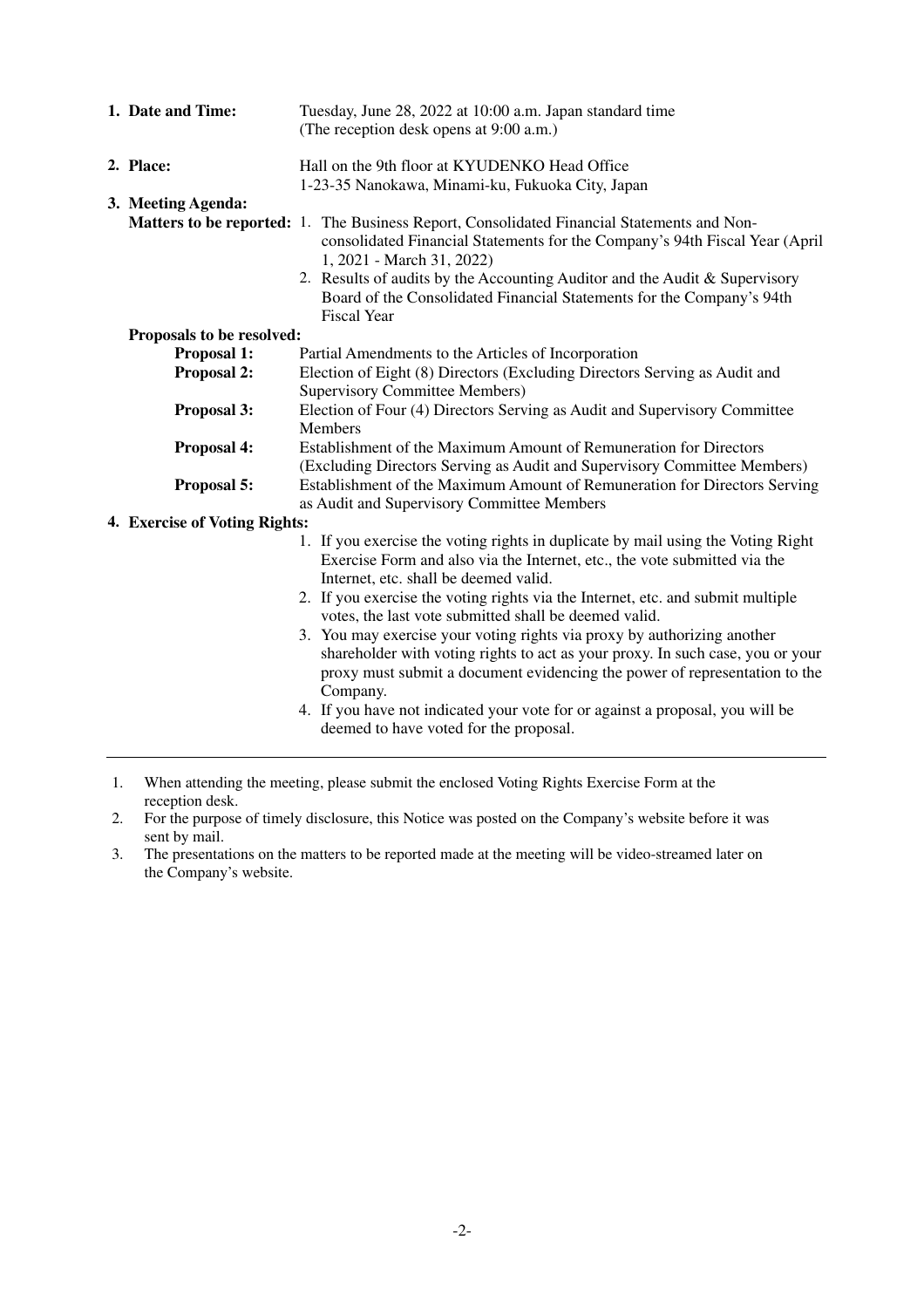# **Proposals and References**

**Proposal 1:** Partial Amendments to the Articles of Incorporation

1. Reasons for amendments

It is proposed that the Articles of Incorporation of the Company be amended as necessary for the following reasons.

- (1) The Company seeks to shift to a company with Audit and Supervisory Committee with an aim to further strengthen the supervisory function of its Board of Directors and further enhance its corporate governance system. The Company shall accordingly make necessary amendments to the Articles of Incorporation to shift to a company with Audit and Supervisory Committee, such as the establishment of new provisions concerning the Audit and Supervisory Committee and Audit and Supervisory Committee Members, and the deletion of provisions concerning the Audit  $\&$ Supervisory Board and Audit & Supervisory Board Members, as well as the establishment of new provisions concerning the delegation of decisions on the execution of operations, and the amendment to the provisions concerning the number of Directors.
- (2) With an aim to clarify the separation of supervisory functions from executive functions, the Company plans to amend the position "Director and President" as Director with specific title to "Executive Officer and President" based on an executive officer system. The Company shall accordingly make amendments such as the amendment to the provisions concerning Directors with specific titles, and the establishment of new provisions concerning Executive Officers.
- (3) The amended provisions stipulated in the proviso of Article 1 of the supplementary provisions of the Act Partially Amending the Companies Act (Act No. 70 of 2019) will be enforced on September 1, 2022. The Company shall accordingly make amendments because the Company is permitted to provide information contained in the reference documents for the general meeting of shareholders, etc. electronically, and the Company is also required to newly establish a provision in the Articles of Incorporation stipulating that it shall take measures to provide information contained in the reference documents for the general meeting of shareholders, etc. electronically.
- (4) Along with the above amendments, other necessary changes, including renumbering articles, shall be made.
- 2. Details of amendments

The details of the amendments are as follows.

The amendments to the Articles of Incorporation in this proposal shall take effect at the conclusion of this General Meeting of Shareholders.

|                                     |                                           |                                     | (Amended parts are underlined.)              |
|-------------------------------------|-------------------------------------------|-------------------------------------|----------------------------------------------|
| Current Articles of Incorporation   |                                           | <b>Proposed Amendments</b>          |                                              |
| <b>Chapter 1 General Provisions</b> |                                           | <b>Chapter 1 General Provisions</b> |                                              |
| (Organizational Bodies)             |                                           | (Organizational Bodies)             |                                              |
| Article 4                           | The Company shall establish the following | <b>Article 4</b>                    | The Company shall establish the following    |
|                                     | organizational bodies:                    |                                     | organizational bodies in addition to General |
|                                     |                                           |                                     | Meeting of Shareholders and Directors:       |
|                                     | (1) General Meeting of Shareholders       |                                     | (Deleted)                                    |
|                                     | (2) Directors and Board of Directors      |                                     | (1) Board of Directors                       |
|                                     | (3) Audit & Supervisory Board Members and |                                     | (2) Audit and Supervisory Committee          |
|                                     | Audit & Supervisory Board                 |                                     |                                              |
|                                     | (4) Accounting Auditors                   |                                     | (3) Accounting Auditors                      |
|                                     |                                           |                                     |                                              |
|                                     |                                           |                                     |                                              |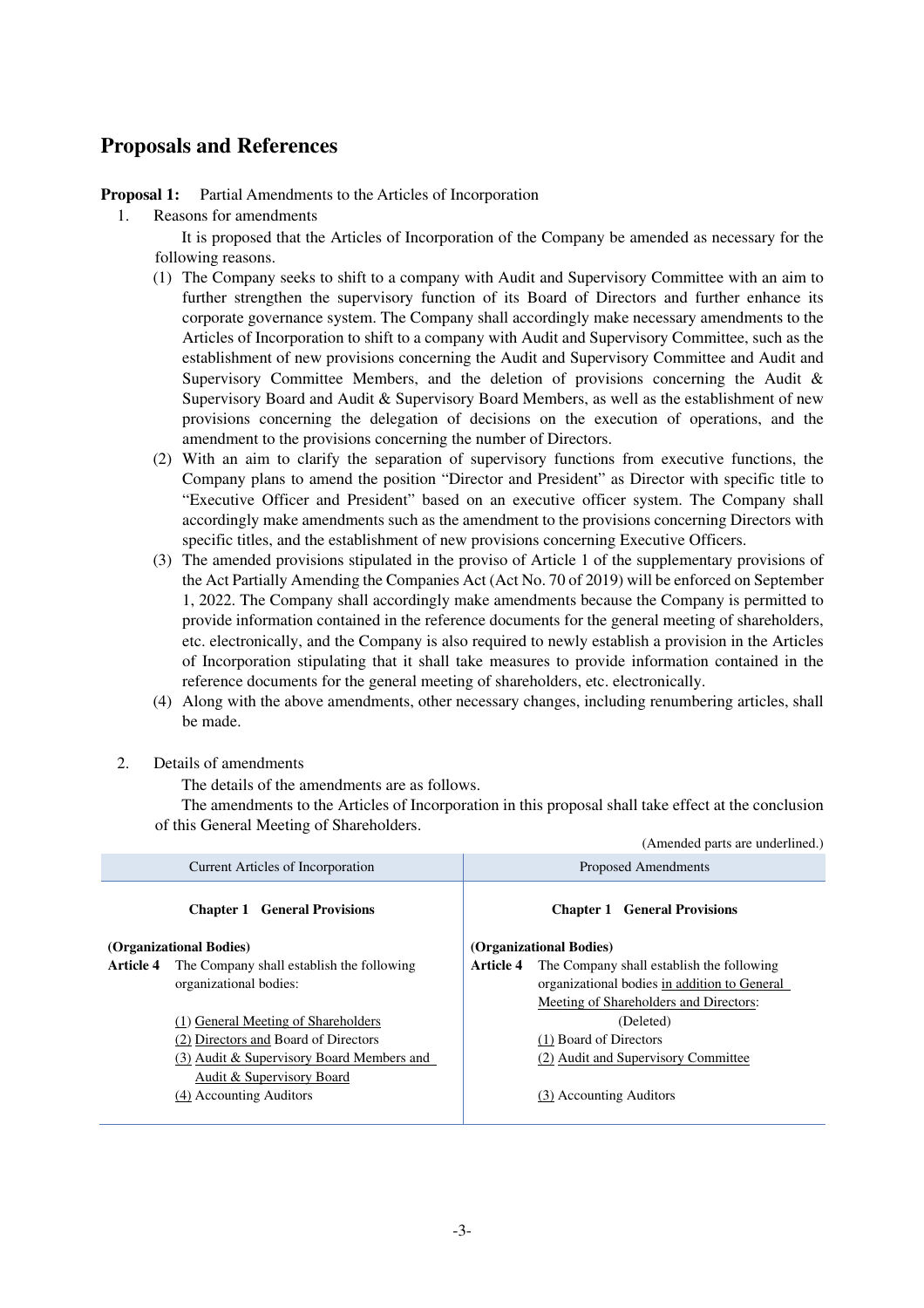| Current Articles of Incorporation                                                                                                                                                                                                                                                                                                                 | <b>Proposed Amendments</b>                                                                                                                                                                                                                                                                                                                                                                                              |  |  |
|---------------------------------------------------------------------------------------------------------------------------------------------------------------------------------------------------------------------------------------------------------------------------------------------------------------------------------------------------|-------------------------------------------------------------------------------------------------------------------------------------------------------------------------------------------------------------------------------------------------------------------------------------------------------------------------------------------------------------------------------------------------------------------------|--|--|
| <b>Chapter 2 Shares</b>                                                                                                                                                                                                                                                                                                                           | <b>Chapter 2 Shares</b>                                                                                                                                                                                                                                                                                                                                                                                                 |  |  |
| (Shareholder Registry Administrator)<br>Article 9<br>The Company shall appoint a shareholder registry<br>administrator. The shareholder registry<br>administrator and its place for handling business<br>shall be determined by resolution of the Board of<br>Directors and public notice thereof shall be made.                                  | (Shareholder Registry Administrator)<br>Article 9<br>The Company shall appoint a shareholder registry<br>administrator. The shareholder registry<br>administrator and its place for handling business<br>shall be determined by resolution of the Board of<br>Directors or by decision of Director(s) delegated<br>by the Board of Directors and public notice<br>thereof shall be made.                                |  |  |
| 2 Preparation and keeping of the Company's<br>shareholder registry and the share option registry<br>as well as any other administrative affairs related<br>to the shareholder registry and the share option<br>registry shall be delegated to the shareholder<br>registry administrator, and such affairs shall not<br>be handled by the Company. | 2<br>(Unchanged)                                                                                                                                                                                                                                                                                                                                                                                                        |  |  |
| (Share Handling Regulations)<br>Article 10 Share handling and related fees as well as<br>procedures for the exercise of shareholders' rights<br>shall be in accordance with the share handling<br>regulations established by the Board of Directors<br>in addition to laws and regulations and the<br>Articles of Incorporation.                  | (Share Handling Regulations)<br>Article 10 Share handling and related fees as well as<br>procedures for the exercise of shareholders' rights<br>shall be in accordance with the share handling<br>regulations established by resolution of the Board<br>of Directors or by decision of Director(s)<br>delegated by the Board of Directors, in addition<br>to laws and regulations and the Articles of<br>Incorporation. |  |  |
| <b>Chapter 3 General Meeting of Shareholders</b>                                                                                                                                                                                                                                                                                                  | <b>Chapter 3 General Meeting of Shareholders</b>                                                                                                                                                                                                                                                                                                                                                                        |  |  |
| (Convening)<br>Article 11 An annual general meeting shall be convened in<br>June every year, and an extraordinary general<br>meeting shall be convened as necessary, by the<br>President based on a resolution of the Board of<br>Directors.                                                                                                      | (Convening)<br>Article 11 An annual general meeting of shareholders of the<br>Company shall be convened in June every year,<br>and an extraordinary general meeting of<br>shareholders shall be convened when necessary,<br>by a Director who chairs a general meeting of<br>shareholders based on a resolution of the Board<br>of Directors.                                                                           |  |  |
| (Chairperson)<br>Article 13 The President shall be appointed as chairperson<br>of a general meeting.                                                                                                                                                                                                                                              | (Chairperson)<br>Article 13 The Executive Officer and President who is also a<br>Director shall serve as chairperson of a general<br>meeting of shareholders.                                                                                                                                                                                                                                                           |  |  |
| 2 In case that the President is prevented from doing<br>so, one of the other Directors shall act as<br>chairperson in the order predetermined by the<br>Board of Directors.                                                                                                                                                                       | 2 In case that the Executive Officer and President<br>referred to in the preceding paragraph is<br>prevented from doing so, one of the other<br>Directors shall act as chairperson in the order<br>predetermined by the Board of Directors.                                                                                                                                                                             |  |  |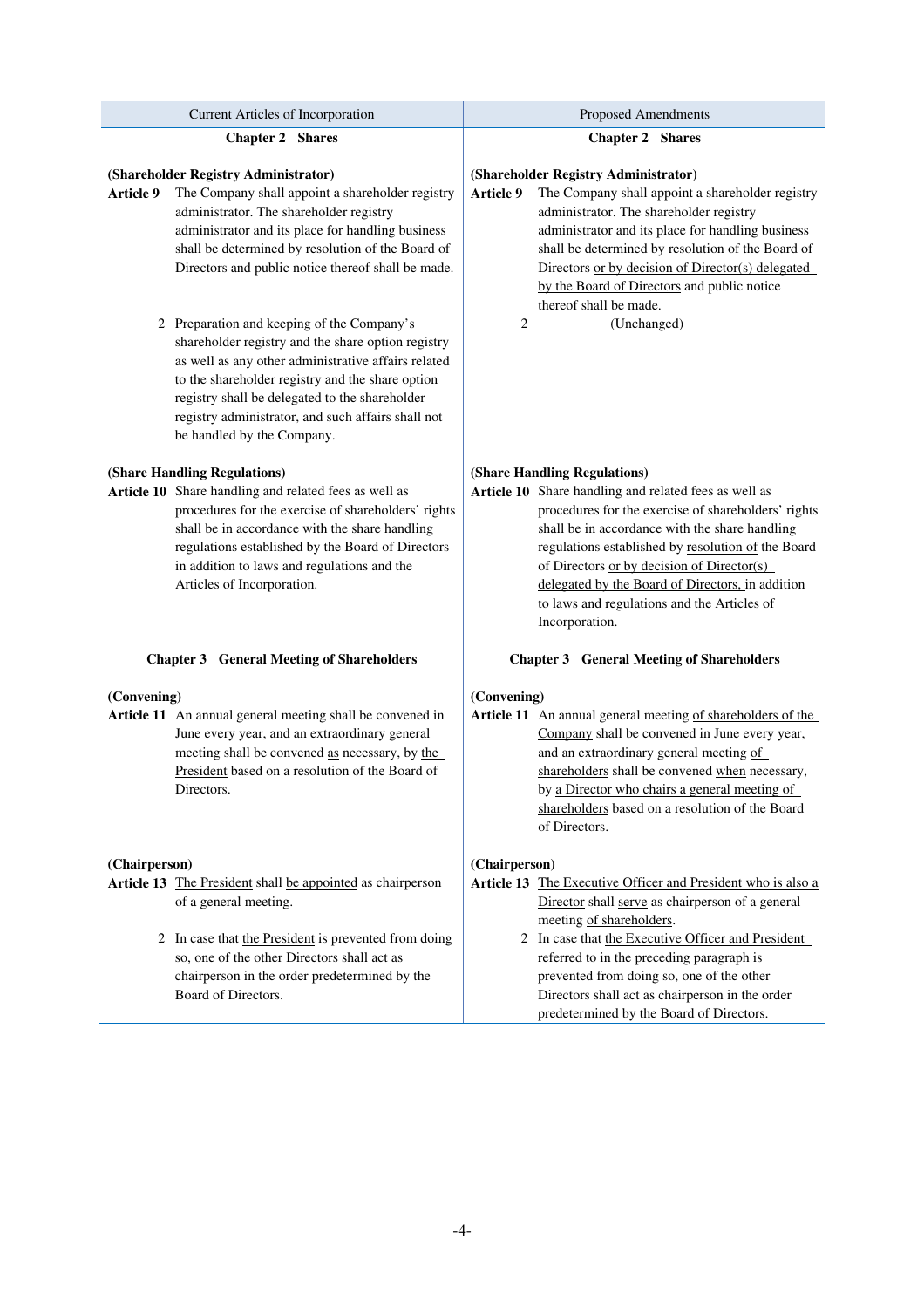| (Disclosure via the Internet of Reference Documents for a<br>(Deleted)<br><b>General Meeting of Shareholders etc., and Deemed</b>                                                                           |  |
|-------------------------------------------------------------------------------------------------------------------------------------------------------------------------------------------------------------|--|
|                                                                                                                                                                                                             |  |
|                                                                                                                                                                                                             |  |
| <b>Provision of Information)</b>                                                                                                                                                                            |  |
| <b>Article 14</b> Upon convening a general meeting of<br>shareholders, the Company shall be deemed to                                                                                                       |  |
| have provided the shareholders with information                                                                                                                                                             |  |
| with respect to the matters to be stated or                                                                                                                                                                 |  |
| indicated in the reference documents for the                                                                                                                                                                |  |
| general meeting of shareholders, business reports,                                                                                                                                                          |  |
| financial statements and consolidated financial                                                                                                                                                             |  |
| statements by disclosing the same on the Internet                                                                                                                                                           |  |
| in accordance with the ordinances of the Ministry<br>of Justice.                                                                                                                                            |  |
|                                                                                                                                                                                                             |  |
| (Measures for Electronic Provision, etc.)<br>(Newly established)                                                                                                                                            |  |
| <b>Article 14</b> Upon convening a general meeting of                                                                                                                                                       |  |
| shareholders, the Company shall take measures to                                                                                                                                                            |  |
| provide information contained in the reference                                                                                                                                                              |  |
| documents for the general meeting of                                                                                                                                                                        |  |
| shareholders, etc. electronically.                                                                                                                                                                          |  |
| While the Company shall deliver a document                                                                                                                                                                  |  |
| specifying the matters to be provided<br>electronically to shareholders who have requested                                                                                                                  |  |
| the delivery of the paper copy by the record date                                                                                                                                                           |  |
| for voting rights, it may choose not to include all                                                                                                                                                         |  |
| or part of the matters stipulated in the Ordinance                                                                                                                                                          |  |
| of the Ministry of Justice in the paper copy.                                                                                                                                                               |  |
|                                                                                                                                                                                                             |  |
| (Resolution Method)<br>(Resolution Method)<br>Article 15 Except as otherwise provided for in laws and<br>Article 15 Except as otherwise provided for in laws and                                            |  |
| regulations or by the Articles of Incorporation,<br>regulations or by the Articles of Incorporation,                                                                                                        |  |
| ordinary resolutions at a general meeting shall be<br>resolutions at a general meeting of shareholders                                                                                                      |  |
| adopted by a majority of the votes of the<br>shall be adopted by a majority of the votes of the                                                                                                             |  |
| shareholders with voting rights present at the<br>shareholders with voting rights present at the                                                                                                            |  |
| meeting.<br>meeting.                                                                                                                                                                                        |  |
| 2 Extraordinary resolutions at a general meeting<br>2 Resolutions provided for in Article 309,                                                                                                              |  |
| shall be adopted by a majority of 2/3 or more of<br>Paragraph 2 of the Companies Act shall be<br>the voting rights of the shareholders present at the<br>adopted by 2/3 or more of the voting rights of the |  |
| meeting, where shareholders holding 1/3 or more<br>shareholders present at the meeting, where                                                                                                               |  |
| of the total voting rights of shareholders who may<br>shareholders holding 1/3 or more of the total                                                                                                         |  |
| exercise the voting rights are in attendance.<br>voting rights of shareholders who may exercise                                                                                                             |  |
| the voting rights are in attendance.                                                                                                                                                                        |  |
|                                                                                                                                                                                                             |  |
| (Minutes)<br>(Minutes)<br>Article 17 A summary and results of proceedings at a                                                                                                                              |  |
| Article 17 A summary and results of proceedings at a<br>general meeting as well as other matters provided<br>general meeting of shareholders as well as other                                               |  |
| for in laws and regulations shall be specified in<br>matters provided for in laws and regulations shall                                                                                                     |  |
| the minutes, and the chairperson and Directors<br>be specified or recorded in the minutes.                                                                                                                  |  |
| present at the meeting shall affix their names and                                                                                                                                                          |  |
| seals thereon.                                                                                                                                                                                              |  |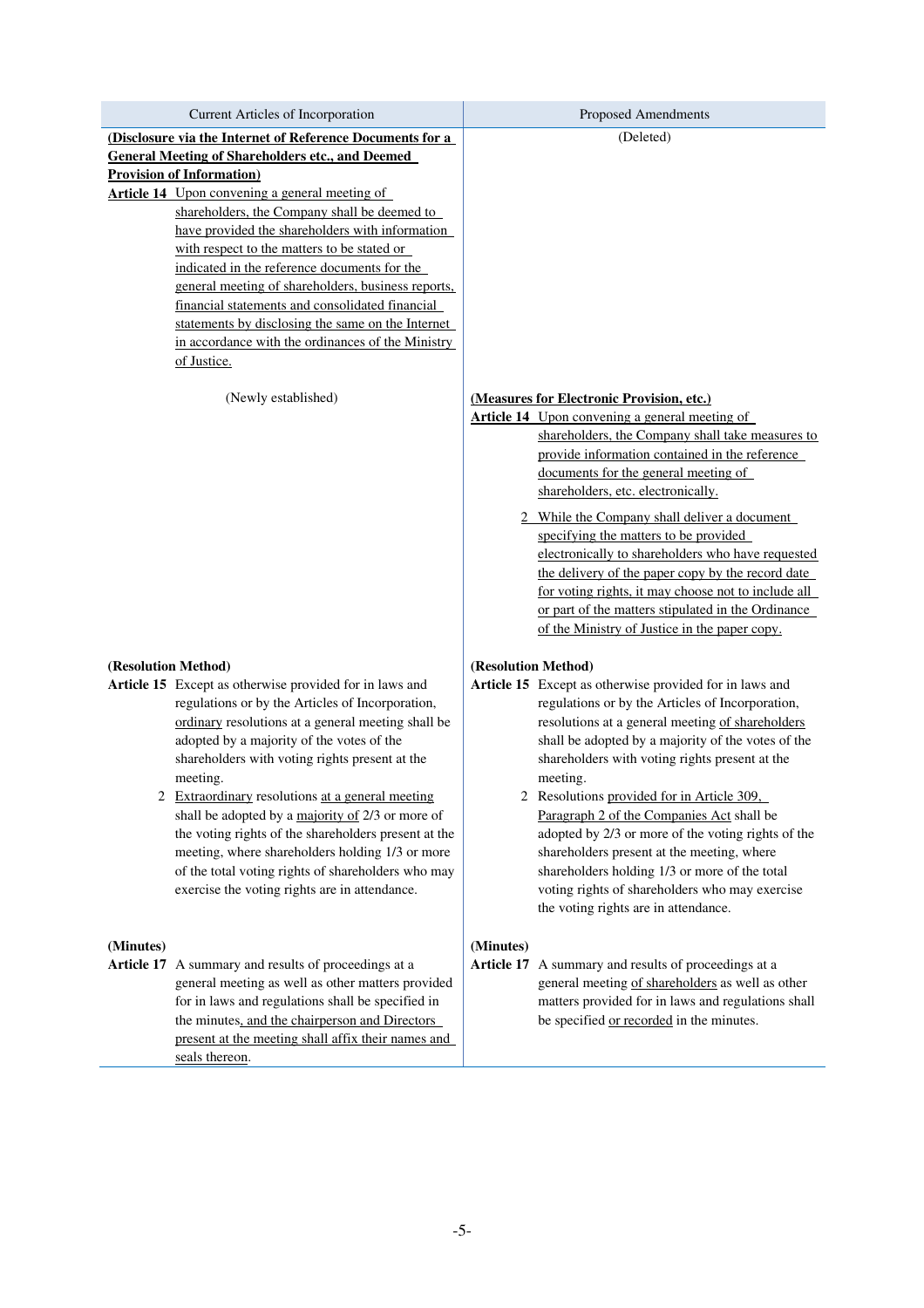| Current Articles of Incorporation                                               | <b>Proposed Amendments</b>                                                                                 |  |  |
|---------------------------------------------------------------------------------|------------------------------------------------------------------------------------------------------------|--|--|
| <b>Chapter 4 Directors and the Board of Directors</b>                           | <b>Chapter 4 Directors, Board of Directors</b>                                                             |  |  |
|                                                                                 | and Executive Officers                                                                                     |  |  |
|                                                                                 |                                                                                                            |  |  |
| (Number)                                                                        | (Number)                                                                                                   |  |  |
| Article 18 The number of Directors shall not exceed fifteen                     | Article 18 The number of Directors of the Company<br>(excluding Directors serving as Audit and             |  |  |
| $(15)$ .                                                                        | Supervisory Committee Members) shall not                                                                   |  |  |
|                                                                                 | exceed thirteen (13).                                                                                      |  |  |
| (Newly established)                                                             | 2 The number of Directors of the Company serving                                                           |  |  |
|                                                                                 | as Audit and Supervisory Committee Members                                                                 |  |  |
|                                                                                 | (hereinafter "Audit and Supervisory Committee                                                              |  |  |
|                                                                                 | Members") shall not exceed six (6).                                                                        |  |  |
|                                                                                 |                                                                                                            |  |  |
| (Appointment)                                                                   | (Appointment)                                                                                              |  |  |
| Article 19 Directors shall be appointed at general meetings<br>of shareholders. | Article 19 Directors shall be appointed at general meetings<br>of shareholders, while making a distinction |  |  |
|                                                                                 | between Directors who are Audit and Supervisory                                                            |  |  |
|                                                                                 | Committee Members and the other Directors.                                                                 |  |  |
| 2 Directors shall be appointed by a majority of the                             | 2 Directors shall be appointed by a resolution                                                             |  |  |
| votes of the shareholders present at the meeting,                               | adopted by a majority of the votes of the                                                                  |  |  |
| where shareholders holding 1/3 or more of the                                   | shareholders present at the meeting, where                                                                 |  |  |
| total voting rights of the shareholders who may                                 | shareholders holding 1/3 or more of the total                                                              |  |  |
| exercise the voting rights are in attendance.                                   | voting rights of the shareholders who may                                                                  |  |  |
|                                                                                 | exercise the voting rights are in attendance.                                                              |  |  |
| 3 No cumulative voting shall be applied in                                      | 3 No cumulative voting shall be applied in a                                                               |  |  |
| appointment of Directors.                                                       | resolution for appointment of Directors.                                                                   |  |  |
| (Term)                                                                          | (Term)                                                                                                     |  |  |
| Article 20 The term of Directors shall be by the closing of the                 | <b>Article 20</b><br>(Unchanged)                                                                           |  |  |
| annual general meeting of shareholders related to                               |                                                                                                            |  |  |
| the last of the business years ending within one (1)                            |                                                                                                            |  |  |
| year of the appointment.                                                        |                                                                                                            |  |  |
| (Newly established)                                                             | Notwithstanding the provision in the preceding                                                             |  |  |
|                                                                                 | paragraph, the term of Audit and Supervisory                                                               |  |  |
|                                                                                 | Committee Members shall expire at the<br>conclusion of the annual general meeting of                       |  |  |
|                                                                                 | shareholders related to the last of the business                                                           |  |  |
|                                                                                 | years ending within two $(2)$ years of the                                                                 |  |  |
|                                                                                 | appointment.                                                                                               |  |  |
| (Newly established)                                                             | 3 The term of an Audit and Supervisory Committee                                                           |  |  |
|                                                                                 | Member elected as a substitute for an Audit and                                                            |  |  |
|                                                                                 | <b>Supervisory Committee Member who resigns</b>                                                            |  |  |
|                                                                                 | prior to the expiry of his or her term shall expire                                                        |  |  |
|                                                                                 | at the expiration of the term of the resigning<br>Member.                                                  |  |  |
| (Newly established)                                                             | 4 The period of validity of a resolution to appoint                                                        |  |  |
|                                                                                 | an Audit and Supervisory Committee Member as                                                               |  |  |
|                                                                                 | a substitute pursuant to Article 329, Paragraph 3                                                          |  |  |
|                                                                                 | of the Companies Act shall continue until the                                                              |  |  |
|                                                                                 | beginning of an annual general meeting of                                                                  |  |  |
|                                                                                 | shareholders held two (2) years after the general                                                          |  |  |
|                                                                                 | meeting of shareholders where he or she was                                                                |  |  |
|                                                                                 | appointed, provided that the resolution did not<br>shorten that period.                                    |  |  |
|                                                                                 |                                                                                                            |  |  |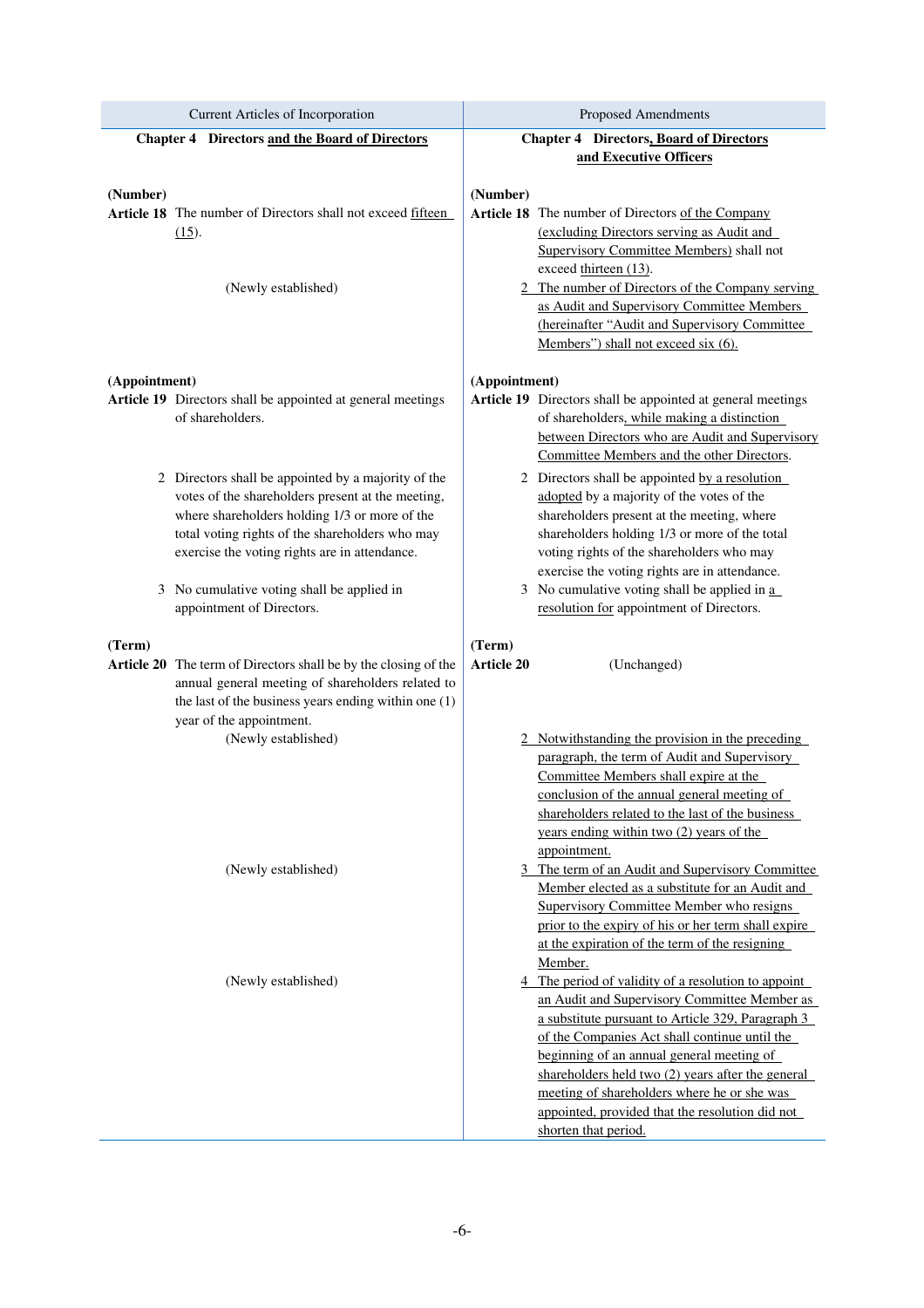| Current Articles of Incorporation                                                                    | Proposed Amendments                                                                                |  |
|------------------------------------------------------------------------------------------------------|----------------------------------------------------------------------------------------------------|--|
| (Representative Directors and Directors with Specific                                                | (Representative Directors and Directors with Specific                                              |  |
| <b>Titles</b> )                                                                                      | <b>Titles</b> )                                                                                    |  |
| Article 21 The Board of Directors shall appoint                                                      | Article 21 The Board of Directors shall appoint<br>Representative Directors by its resolution from |  |
| Representative Directors by its resolution.                                                          | among Directors (excluding Audit and                                                               |  |
|                                                                                                      | Supervisory Committee Members).                                                                    |  |
| 2 The Board of Directors may appoint one (1)                                                         | 2 The Board of Directors may appoint one (1)                                                       |  |
| Chairman, Vice Chairman(men) and one (1)                                                             | Chairman and Vice Chairman(men) from among                                                         |  |
| President by its resolution.                                                                         | Directors (excluding Audit and Supervisory                                                         |  |
|                                                                                                      | Committee Members) by its resolution.                                                              |  |
| (Duties of Directors with Specific Titles)                                                           | (Deleted)                                                                                          |  |
| <b>Article 22</b> The President shall execute the Company's                                          |                                                                                                    |  |
| business according to resolutions of the Board of                                                    |                                                                                                    |  |
| Directors.                                                                                           |                                                                                                    |  |
| (Acting as Representative)                                                                           | (Deleted)                                                                                          |  |
| Article 23 In the event that the Chairman or the President                                           |                                                                                                    |  |
| cannot attend or is prevented from doing so, one                                                     |                                                                                                    |  |
| of the other Directors shall act as the                                                              |                                                                                                    |  |
| representative in the order predetermined by the                                                     |                                                                                                    |  |
| Board of Directors.                                                                                  |                                                                                                    |  |
| (Composition of Board of Directors)                                                                  | (Deleted)                                                                                          |  |
| Article 24 The Board of Directors shall be composed of                                               |                                                                                                    |  |
| Directors.                                                                                           |                                                                                                    |  |
| 2 Audit & Supervisory Board Members shall attend                                                     |                                                                                                    |  |
| meetings of the Board of Directors and state their<br>opinions as deemed necessary.                  |                                                                                                    |  |
|                                                                                                      |                                                                                                    |  |
| (Convening of Meetings of Board of Directors)                                                        | (Convening of Meetings of Board of Directors)                                                      |  |
| Article 25 Meetings of the Board of Directors shall be                                               | Article 22<br>(Unchanged)                                                                          |  |
| convened by the Chairman.<br>(Newly established)                                                     | 2 In case that the Chairman is prevented from doing                                                |  |
|                                                                                                      | so, one of the other Directors shall act in his or                                                 |  |
|                                                                                                      | her place in the order predetermined by the Board                                                  |  |
|                                                                                                      | of Directors.                                                                                      |  |
| 2 Notice for convening a meeting of the Board of                                                     | 3 Convocation notice for a meeting of the Board of                                                 |  |
| Directors shall be sent to each Director and Audit                                                   | Directors shall be sent to each Director at least                                                  |  |
| & Supervisory Board Members two (2) days prior                                                       | two (2) days prior to the date of the meeting;                                                     |  |
| to the date of the meeting; provided, however,<br>that such period may be shortened in case of       | provided, however, that such period may be<br>shortened in case of emergency.                      |  |
| emergency.                                                                                           |                                                                                                    |  |
|                                                                                                      |                                                                                                    |  |
| (Chairperson of the Board of Directors)                                                              | (Chairperson of the Board of Directors)                                                            |  |
| Article 26 The Chairman shall be appointed as chairperson<br>of a meeting of the Board of Directors. | Article 23 The Chairman shall serve as chairperson of a<br>meeting of the Board of Directors.      |  |
| (Newly established)                                                                                  | 2 In case that the Chairman is prevented from doing                                                |  |
|                                                                                                      | so, a convener set forth in Paragraph 2 of the                                                     |  |
|                                                                                                      | preceding article shall act in his or her place.                                                   |  |
|                                                                                                      | (Deleted)                                                                                          |  |
| (Authority of Board of Directors)<br>Article 27 The Board of Directors shall decide on matters       |                                                                                                    |  |
| provided for in laws and regulations or the                                                          |                                                                                                    |  |
| Articles of Incorporation as well as matters                                                         |                                                                                                    |  |
| concerning the execution of the business of the                                                      |                                                                                                    |  |
| Company.                                                                                             |                                                                                                    |  |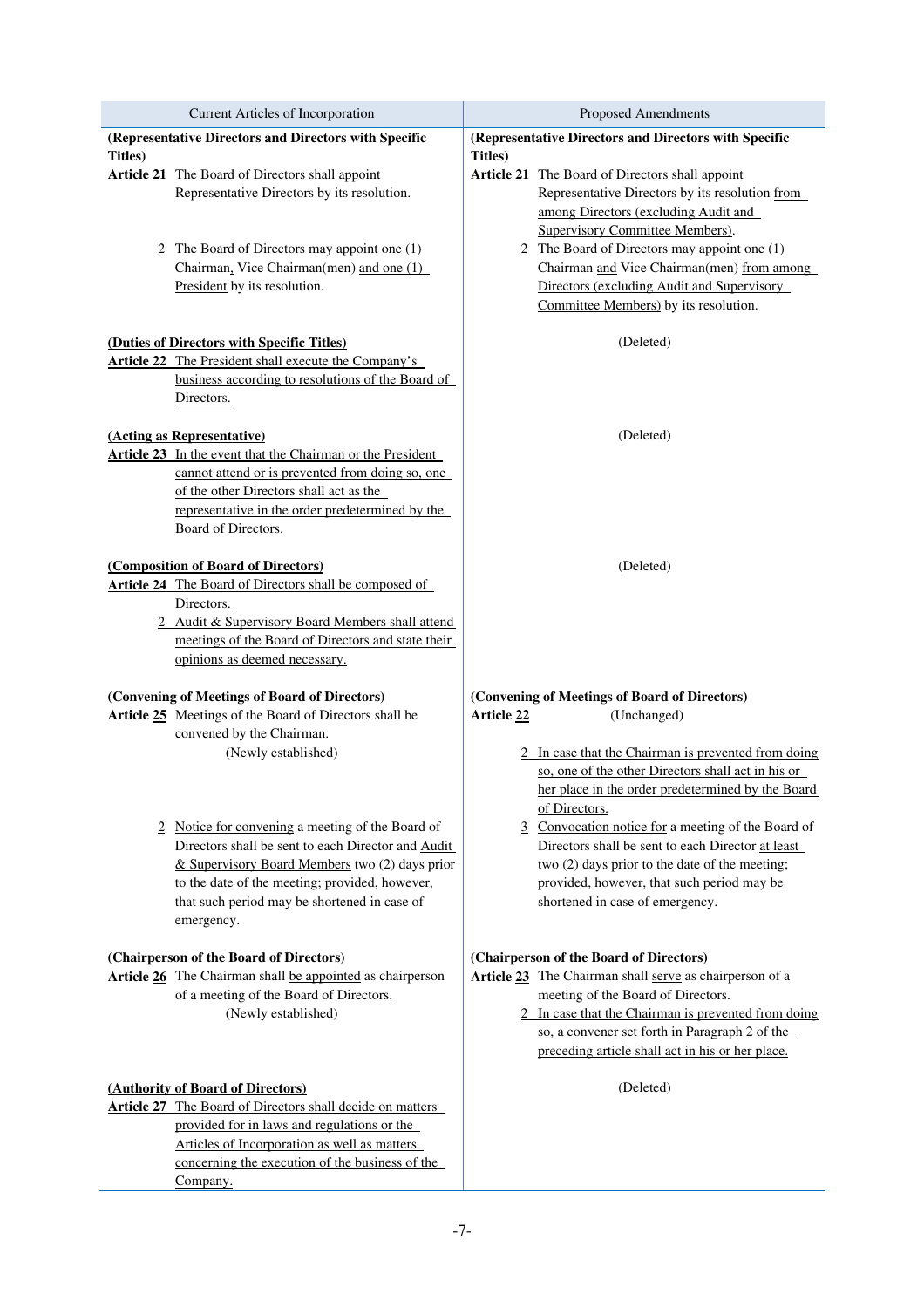| Current Articles of Incorporation                                                                                                                                                                                                                                                                                                                                                                                                                                                                                                                                                                                  | <b>Proposed Amendments</b>                                                                                                                                                                                                                                                                                                                                                                                                                                                                                                                                                                                                                                   |  |
|--------------------------------------------------------------------------------------------------------------------------------------------------------------------------------------------------------------------------------------------------------------------------------------------------------------------------------------------------------------------------------------------------------------------------------------------------------------------------------------------------------------------------------------------------------------------------------------------------------------------|--------------------------------------------------------------------------------------------------------------------------------------------------------------------------------------------------------------------------------------------------------------------------------------------------------------------------------------------------------------------------------------------------------------------------------------------------------------------------------------------------------------------------------------------------------------------------------------------------------------------------------------------------------------|--|
| (Method of Resolution by Board of Directors)<br>Resolutions of the Board of Directors shall be<br><b>Article 28</b><br>adopted by a majority of 2/3 or more of<br>Directors present at a meeting where a majority<br>of Directors are in attendance.<br>2 When the requirements of Article 370 of the<br>Companies Act are fulfilled, the Company deems<br>that a resolution of the Board of Directors has<br>been adopted.                                                                                                                                                                                        | (Method of Resolution by Board of Directors)<br>Article 24 Resolutions of the Board of Directors shall be<br>adopted by 2/3 or more of Directors present at a<br>meeting where a majority of Directors are in<br>attendance.<br>(Unchanged)                                                                                                                                                                                                                                                                                                                                                                                                                  |  |
| (Newly established)                                                                                                                                                                                                                                                                                                                                                                                                                                                                                                                                                                                                | (Delegation to Directors)<br><b>Article 25</b> The Company may, in accordance with the<br>provisions of Article 399-13, Paragraph 6 of the<br>Companies Act, delegate all or part of decisions<br>on the execution of important operations<br>(excluding matters listed in each item of Article<br>399-13, Paragraph 5 of the Companies Act) to<br>Directors by a resolution of the Board of<br>Directors.                                                                                                                                                                                                                                                   |  |
| (Newly established)                                                                                                                                                                                                                                                                                                                                                                                                                                                                                                                                                                                                | (Regulations of Board of Directors)<br><b>Article 26</b> Except as otherwise provided for in laws and<br>regulations or the Articles of Incorporation, all<br>matters concerning the Board of Directors shall<br>be governed by the Regulations of the Board of<br>Directors prescribed by the Board of Directors.                                                                                                                                                                                                                                                                                                                                           |  |
| (Minutes)<br><b>Article 29</b> A summary and results of the proceedings at a<br>meeting of the Board of Directors as well as other<br>matters provided for in laws and regulations shall<br>be recorded in the minutes, and Directors and<br>Audit & Supervisory Board Members present at<br>the meeting shall affix their names and seals<br>thereon.<br>2 The content of any matter which is deemed to<br>have been adopted under Paragraph 2 of the<br>preceding Article and other matters provided for<br>in laws and regulations shall be recorded in the<br>minutes.                                         | (Deleted)                                                                                                                                                                                                                                                                                                                                                                                                                                                                                                                                                                                                                                                    |  |
| (Agreement on Limiting Liabilities of Outside Directors)<br>Article 30 The Company may enter into an agreement with<br>its Outside Directors to limit the liabilities of<br>damages in accordance with the provisions of<br>Article 427, Paragraph 1 of the Companies Act in<br>case of falling under the requirements provided<br>for in laws and regulations related to liabilities of<br>damages pursuant to Article 423, Paragraph 1 of<br>the Companies Act; provided, however, that the<br>maximum amount of liabilities under the<br>agreement shall be the amount provided for in<br>laws and regulations. | (Agreement on Limiting Liabilities of Directors)<br>Article 27 The Company may enter into an agreement with<br>its Directors (excluding those serving as<br>Executive Directors, etc.) to limit the liabilities of<br>damages in accordance with the provisions of<br>Article 427, Paragraph 1 of the Companies Act in<br>case of falling under the requirements provided<br>for in laws and regulations related to liabilities of<br>damages pursuant to Article 423, Paragraph 1 of<br>the Companies Act; provided, however, that the<br>maximum amount of liabilities under the<br>agreement shall be the amount provided for in<br>laws and regulations. |  |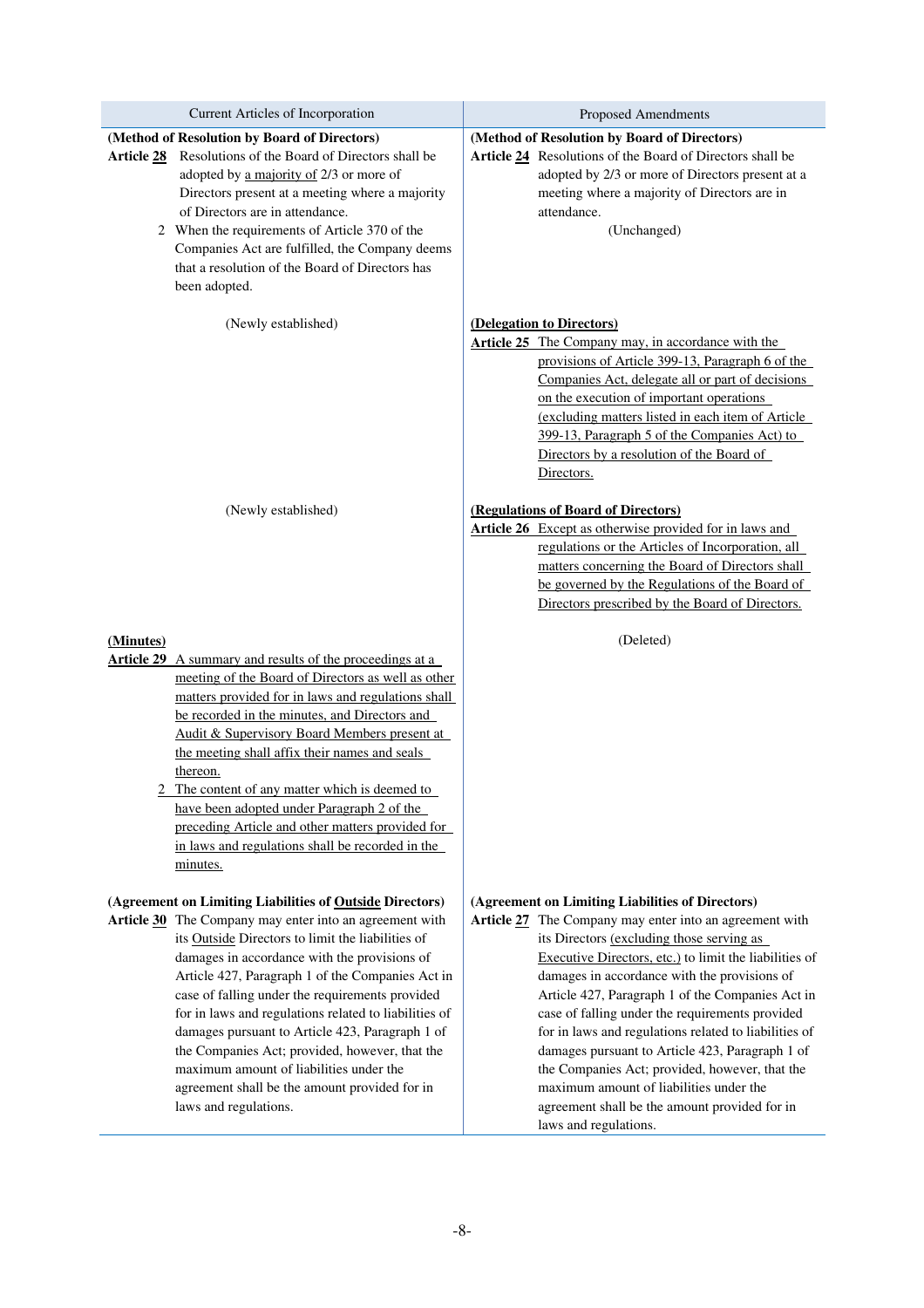| Current Articles of Incorporation                                                                          | <b>Proposed Amendments</b>                                                                                                                                                                                                                                                                                                                                                                                                                                                                                                                                                                                |  |
|------------------------------------------------------------------------------------------------------------|-----------------------------------------------------------------------------------------------------------------------------------------------------------------------------------------------------------------------------------------------------------------------------------------------------------------------------------------------------------------------------------------------------------------------------------------------------------------------------------------------------------------------------------------------------------------------------------------------------------|--|
| (Newly established)                                                                                        | (Executive Officers)<br><b>Article 28</b> The Company may appoint Executive Officers by<br>resolution of the Board of Directors and have<br>them share business execution of the Company.<br>2 The Board of Directors may appoint, by its<br>resolution, Executive Officer and President and<br>other Executive Officers with specific titles from<br>among the Executive Officers.<br>3 In case that the Executive Officer and President is<br>prevented from doing so, one of the other<br>Executive Officers shall act in his or her place in<br>the order predetermined by the Board of<br>Directors. |  |
| (Newly established)                                                                                        | <b>Chapter 5</b> Audit and Supervisory Committee                                                                                                                                                                                                                                                                                                                                                                                                                                                                                                                                                          |  |
| (Newly established)                                                                                        | (Full-time Audit and Supervisory Committee Member<br>and Standing Audit and Supervisory Committee Member)<br><b>Article 29</b> The Audit and Supervisory Committee may<br>appoint full-time Audit and Supervisory<br>Committee Members by its resolution.<br>2 Audit and Supervisory Committee Members may<br>appoint a few standing Audit and Supervisory<br>Committee Members among themselves.                                                                                                                                                                                                         |  |
| (Newly established)                                                                                        | (Notice for Convening of Meetings of Audit and<br><b>Supervisory Committee)</b><br>Article 30 Notice for convening a meeting of the Audit and<br>Supervisory Committee shall be sent to each<br><b>Audit and Supervisory Committee Member at</b><br>least five $(5)$ days prior to the date of the<br>meeting; provided, however, that such period<br>may be shortened in case of emergency.                                                                                                                                                                                                              |  |
| (Newly established)                                                                                        | (Regulations of the Audit and Supervisory Committee)<br><b>Article 31</b> Except as otherwise provided for in laws and<br>regulations or the Articles of Incorporation,<br>matters concerning the Audit and Supervisory<br>Committee shall be governed by the Regulations<br>of the Audit and Supervisory Committee<br>prescribed by the Audit and Supervisory<br>Committee.                                                                                                                                                                                                                              |  |
| <b>Chapter 5</b> Audit & Supervisory Board Members and<br><b>Audit &amp; Supervisory Board</b>             | (Deleted)                                                                                                                                                                                                                                                                                                                                                                                                                                                                                                                                                                                                 |  |
| (Number)<br><b>Article 31</b> The number of Audit & Supervisory Board<br>Members shall not exceed six (6). | (Deleted)                                                                                                                                                                                                                                                                                                                                                                                                                                                                                                                                                                                                 |  |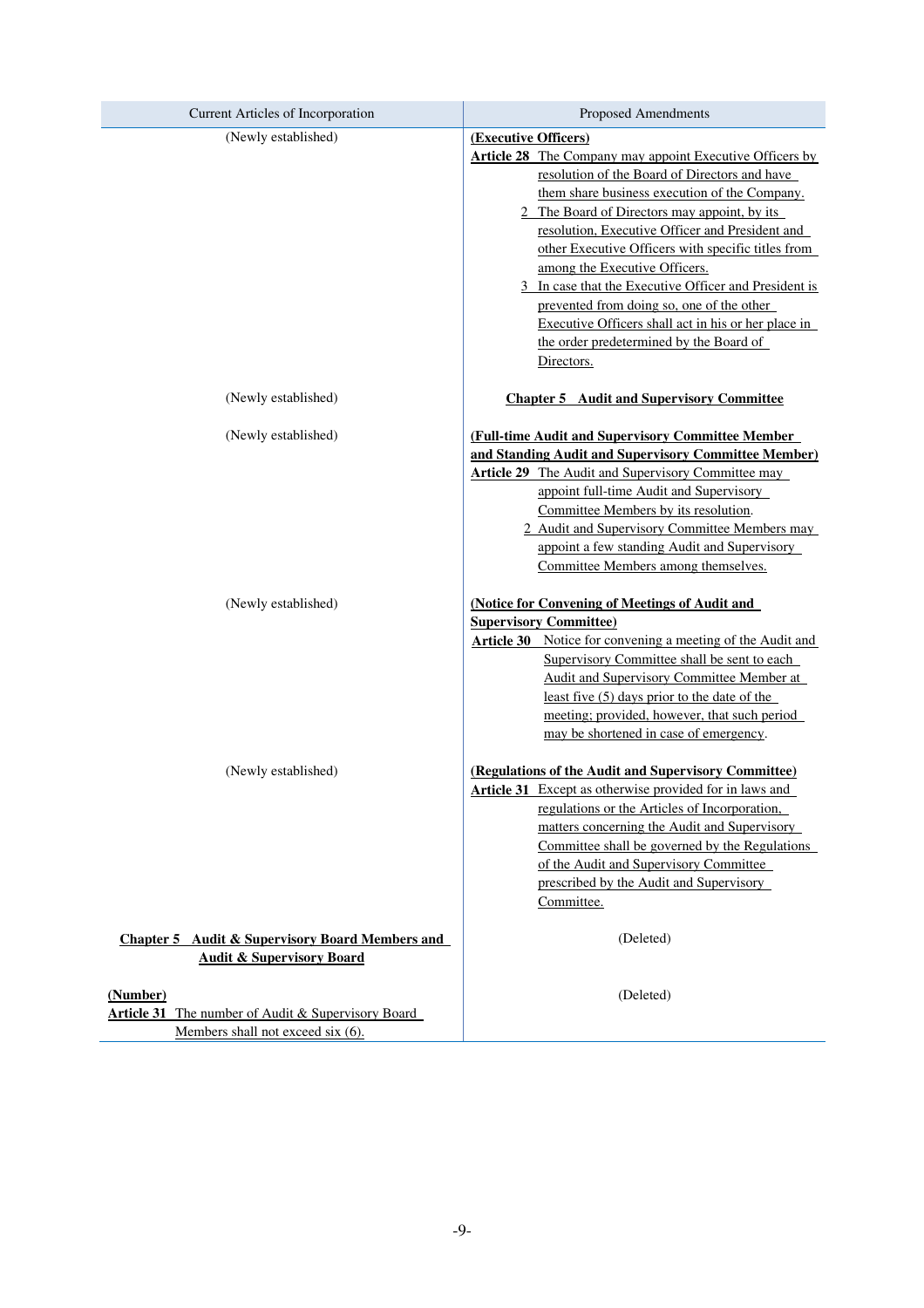| Current Articles of Incorporation                                                                                                                                                    | <b>Proposed Amendments</b> |  |
|--------------------------------------------------------------------------------------------------------------------------------------------------------------------------------------|----------------------------|--|
| (Appointment)                                                                                                                                                                        | (Deleted)                  |  |
| <b>Article 32</b> Audit & Supervisory Board Members shall be                                                                                                                         |                            |  |
| appointed at general meetings of shareholders.                                                                                                                                       |                            |  |
| 2 Audit & Supervisory Board Members shall be                                                                                                                                         |                            |  |
| appointed by a resolution adopted by a majority                                                                                                                                      |                            |  |
| of the votes of the shareholders present at the                                                                                                                                      |                            |  |
| meeting, where shareholders holding 1/3 or more                                                                                                                                      |                            |  |
| of the total voting rights of the shareholders who                                                                                                                                   |                            |  |
| may exercise the voting rights are in attendance.                                                                                                                                    |                            |  |
|                                                                                                                                                                                      |                            |  |
| (Term)                                                                                                                                                                               | (Deleted)                  |  |
| <b>Article 33</b> The term of Audit & Supervisory Board                                                                                                                              |                            |  |
| Members shall be by the closing of the annual                                                                                                                                        |                            |  |
| general meeting of shareholders related to the last                                                                                                                                  |                            |  |
| of the business years ending within four (4) years                                                                                                                                   |                            |  |
| of the appointment.                                                                                                                                                                  |                            |  |
| 2 The term of an Audit & Supervisory Board                                                                                                                                           |                            |  |
| Member appointed to fill a vacancy created by an                                                                                                                                     |                            |  |
| earlier retirement of any Audit & Supervisory                                                                                                                                        |                            |  |
| Board Member shall be the remaining period of                                                                                                                                        |                            |  |
| term of such Audit & Supervisory Board Member                                                                                                                                        |                            |  |
| who retired.                                                                                                                                                                         |                            |  |
| <b>(Full-time Audit &amp; Supervisory Board Member and</b><br><b>Standing Audit &amp; Supervisory Board Member)</b><br><b>Article 34</b> The Audit & Supervisory Board shall appoint | (Deleted)                  |  |
| <u>full-time Audit &amp; Supervisory Members by its</u>                                                                                                                              |                            |  |
| resolution.                                                                                                                                                                          |                            |  |
| 2 Audit & Supervisory Board Members may                                                                                                                                              |                            |  |
| appoint a few standing Audit & Supervisory<br>Board Members among themselves.                                                                                                        |                            |  |
|                                                                                                                                                                                      |                            |  |
| (Composition of Audit & Supervisory Board)                                                                                                                                           | (Deleted)                  |  |
| <b>Article 35</b> The Audit & Supervisory Board shall be composed                                                                                                                    |                            |  |
| of Audit & Supervisory Board Members.                                                                                                                                                |                            |  |
|                                                                                                                                                                                      |                            |  |
| (Notice for Convening of Meetings of Audit &                                                                                                                                         | (Deleted)                  |  |
| <b>Supervisory Board)</b>                                                                                                                                                            |                            |  |
| <b>Article 36</b> Notice for convening a meeting of the Audit $\&$                                                                                                                   |                            |  |
| Supervisory Board shall be sent to each Audit $\&$                                                                                                                                   |                            |  |
| Supervisory Board Member five (5) days prior to                                                                                                                                      |                            |  |
| the date of the meeting; provided, however, that                                                                                                                                     |                            |  |
| such period may be shortened in case of                                                                                                                                              |                            |  |
| emergency.                                                                                                                                                                           |                            |  |
|                                                                                                                                                                                      |                            |  |
| (Method of Resolution by Audit & Supervisory Board)                                                                                                                                  | (Deleted)                  |  |
| <b>Article 37</b> Resolutions of the Audit & Supervisory Board                                                                                                                       |                            |  |
| shall be adopted by a majority of Audit $\&$                                                                                                                                         |                            |  |
| <b>Supervisory Board Members unless otherwise</b>                                                                                                                                    |                            |  |
| provided for in laws and regulations.                                                                                                                                                |                            |  |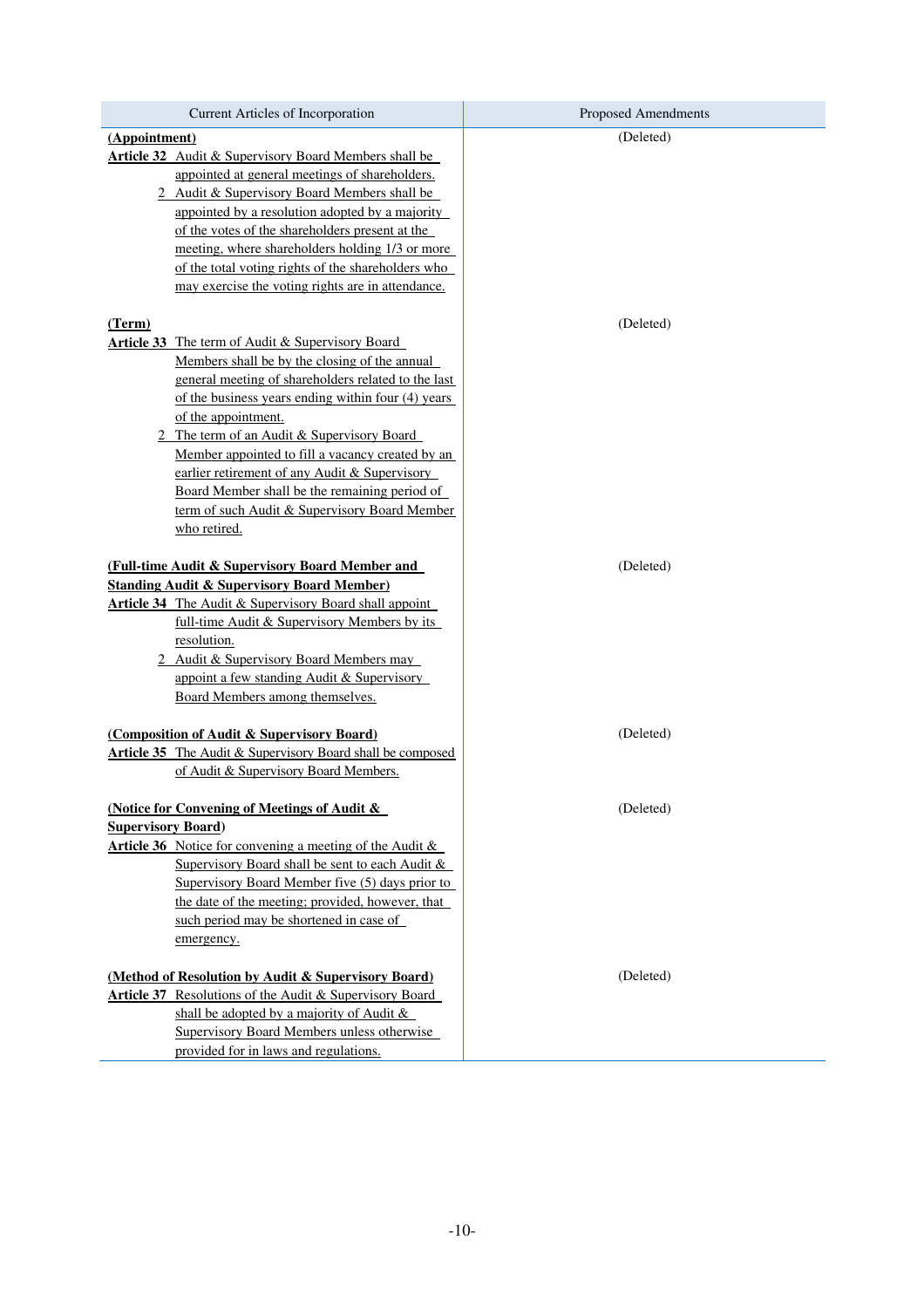| Current Articles of Incorporation                               | <b>Proposed Amendments</b>                                    |
|-----------------------------------------------------------------|---------------------------------------------------------------|
| (Minutes)                                                       | (Deleted)                                                     |
| <b>Article 38</b> A summary and results of the proceedings at a |                                                               |
| meeting of the Audit & Supervisory Board as                     |                                                               |
| well as other matters provided for in laws and                  |                                                               |
| regulations shall be recorded in the minutes, and               |                                                               |
| Audit & Supervisory Board Members present at                    |                                                               |
| the meeting shall affix their names and seals                   |                                                               |
| thereon.                                                        |                                                               |
| (Agreement on Limiting Liabilities of Outside Audit &           | (Deleted)                                                     |
| <b>Supervisory Board Members)</b>                               |                                                               |
| <b>Article 39</b> The Company may enter into an agreement with  |                                                               |
| its Outside Audit & Supervisory Board Members                   |                                                               |
| to limit the liabilities of damages in accordance               |                                                               |
| with the provisions of Article 427, Paragraph 1 of              |                                                               |
| the Companies Act in case of falling under the                  |                                                               |
| requirements provided for in laws and regulations               |                                                               |
| related to liabilities of damages pursuant to                   |                                                               |
| Article 423, Paragraph 1 of the Companies Act;                  |                                                               |
| provided, however, that the maximum amount of                   |                                                               |
| liabilities under the agreement shall be the                    |                                                               |
| amount provided for in laws and regulations.                    |                                                               |
| <b>Chapter 6 Accounting Auditors</b>                            | <b>Chapter 6 Accounting Auditors</b>                          |
| Articles 40 and 41<br>(Text omitted)                            | Articles 32 and 33<br>(Unchanged)                             |
| <b>Chapter 7 Accounting</b>                                     | <b>Chapter 7 Accounting</b>                                   |
| Articles 42 to 45<br>(Text omitted)                             | (Unchanged)<br>Articles 34 to 37                              |
| (Newly established)                                             | <b>Supplementary Provisions</b>                               |
| (Newly established)                                             | <b>(Transitional Measures Regarding Exemption from</b>        |
|                                                                 | <b>Liability of Audit &amp; Supervisory Board Member)</b>     |
|                                                                 | The agreements to limit liability pursuant to Article 423,    |
|                                                                 | Paragraph 1 of the Companies Act for acts conducted by        |
|                                                                 | Outside Audit & Supervisory Board Members (including          |
|                                                                 | former Outside Audit & Supervisory Board Members)             |
|                                                                 | entered into before the conclusion of the 94th Annual General |
|                                                                 | Meeting of Shareholders shall still be governed by Article 39 |
|                                                                 | of the Articles of Incorporation before the amendment, which  |
|                                                                 | was resolved at the said Annual General Meeting of            |
|                                                                 | Shareholders.                                                 |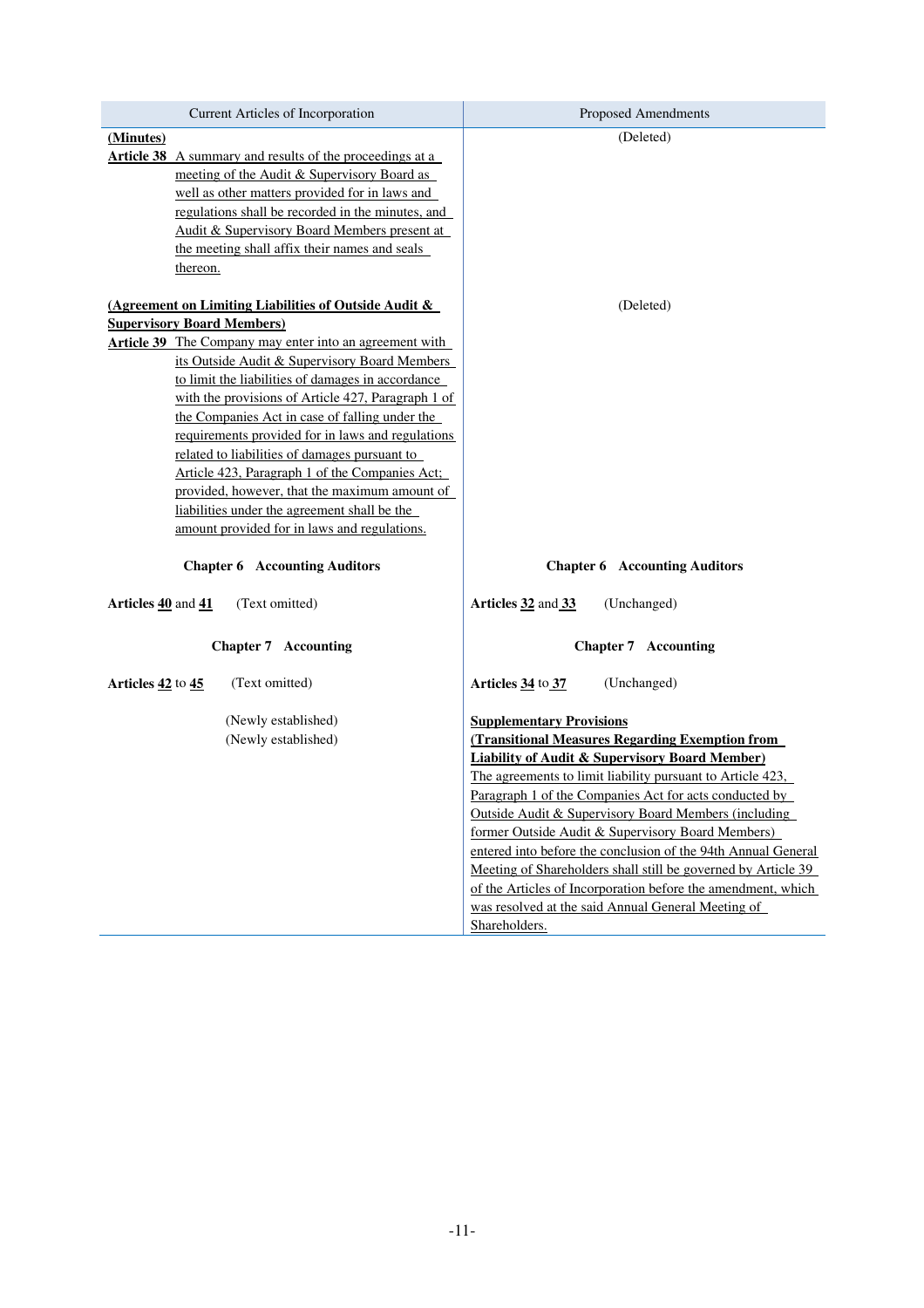| Current Articles of Incorporation | Proposed Amendments                                        |  |
|-----------------------------------|------------------------------------------------------------|--|
| (Newly established)               | (Transitional Measures Regarding Measures for              |  |
|                                   | <b>Electronic Provision, etc.)</b>                         |  |
|                                   | The deletion of Article 14 (Disclosure via the Internet of |  |
|                                   | Reference Documents for a General Meeting of               |  |
|                                   | Shareholders etc., and Deemed Provision of Information)    |  |
|                                   | of the current Articles of Incorporation and the           |  |
|                                   | establishment of Article 14 (Measures for Electronic       |  |
|                                   | Provision, etc.) of the proposed amendment shall come      |  |
|                                   | into effect on September 1, 2022 (the "Effective Date").   |  |
|                                   | However, the Article 14 of the current Articles of         |  |
|                                   | Incorporation shall remain in force with respect to a      |  |
|                                   | general meeting of shareholders to be held on a date       |  |
|                                   | within six (6) months after the Effective Date.            |  |
|                                   | These supplementary provisions shall be deleted on the     |  |
|                                   | date after six (6) months have lapsed from the Effective   |  |
|                                   | Date or on the date after three (3) months have lapsed     |  |
|                                   | from the date of the general meeting of shareholders set   |  |
|                                   | forth in the preceding paragraph, whichever is later.      |  |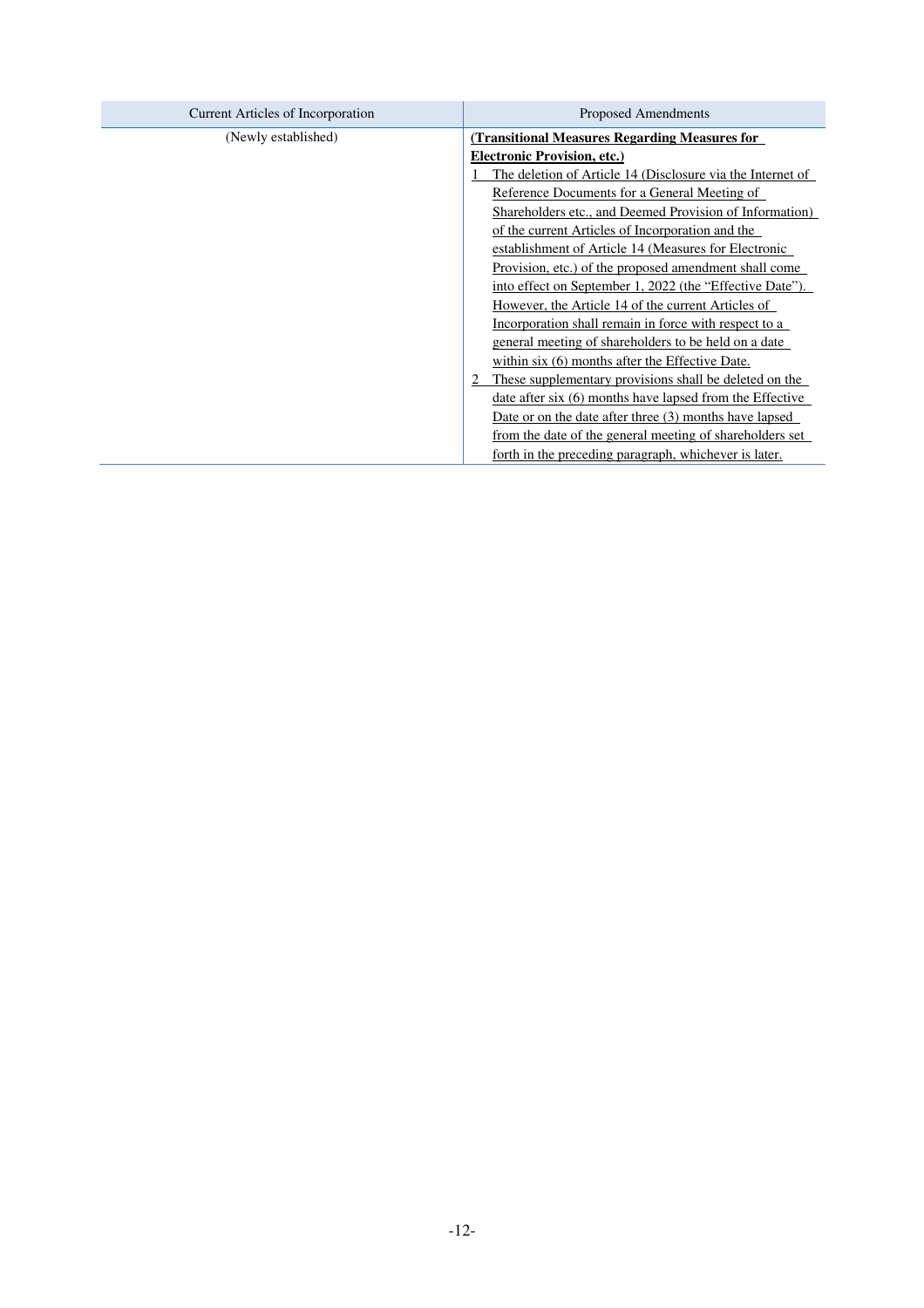#### **Proposal 2:** Election of Eight (8) Directors (Excluding Directors Serving as Audit and Supervisory Committee Members)

Subject to the resolution for approval of Proposal 1, "Partial Amendments to the Articles of Incorporation," the Company will transition to a company with an Audit and Supervisory Committee. The terms of office of all thirteen (13) Directors will accordingly expire at the conclusion of this General Meeting of Shareholders. The Company would like to propose that eight (8) Directors (excluding Directors serving as Audit and Supervisory Committee Members) be elected.

The candidates for Directors (excluding Directors serving as Audit and Supervisory Committee Members) have been determined by the Board of Directors based on the recommendations of the Nomination Advisory Committee.

The resolution for this proposal will take effect subject to the partial amendments to the Articles of Incorporation, as proposed in Proposal 1, having taken effect.

The candidates for Directors (excluding Directors serving as Audit and Supervisory Committee Members) are as follows.

| No.    | Name               |                                                                          | Current positions and responsibilities in the Company                                                                                                          | Attendance at Board<br>of Directors meeting |
|--------|--------------------|--------------------------------------------------------------------------|----------------------------------------------------------------------------------------------------------------------------------------------------------------|---------------------------------------------|
| 1      | Matsuji Nishimura  | Reappointment                                                            | Director and Chairman                                                                                                                                          | 100.0%<br>(13 out of 13 meetings)           |
| 2      | Naofumi Sato       | Reappointment                                                            | <b>Executive Officer Representative President</b>                                                                                                              | 92.3%<br>(12 out of 13 meetings)            |
| 3      | Hideki Takei       | Reappointment                                                            | Representative Director and Vice President<br><b>Executive Officer</b><br>Representative, Tokyo Head Office                                                    | 100.0%<br>(13 out of 13 meetings)           |
| 4      | Kazuyuki Ishibashi | Reappointment                                                            | Director and Vice President Executive Officer<br>Responsible for overall operations, corporate<br>strategic planning, and DX promotion                         | 100.0%<br>(13 out of 13 meetings)           |
| 5      | Masaaki Jono       | Reappointment                                                            | Director and Vice President Executive Officer<br>General Manager, Green Innovation Business<br>Unit<br>Responsible for overall technology and<br>overall sales | 100.0%<br>(13 out of 13 meetings)           |
| 6      | Sumio Kuratomi     | Reappointment<br><b>Outside Director</b><br>Independent Officer          | <b>Outside Director</b>                                                                                                                                        | 84.6%<br>$(11$ out of 13 meetings)          |
| $\tau$ | Hiroko Shibasaki   | Reappointment<br><b>Outside Director</b><br><b>Independent Officer</b>   | <b>Outside Director</b>                                                                                                                                        | 90.0%<br>(9 out of 10 meetings)             |
| 8      | Tatsuya Kaneko     | New appointment<br><b>Outside Director</b><br><b>Independent Officer</b> |                                                                                                                                                                |                                             |

Notes: 1. The percentage of attendance at the Board of Directors meetings indicated for Ms. Hiroko Shibasaki reflects the Board of Directors meetings held after she assumed office as Director on June 25, 2021.

2. The responsibilities are as of April 1, 2022.

3. The Company has concluded with an insurance company a directors and officers liability insurance agreement stipulated in Article 430-3, Paragraph 1 of the Companies Act. Please refer to Page 55 (Japanese original) for the outline of this insurance agreement. If this proposal is approved and the candidates take office as Directors, they will be covered as the insured by the insurance agreement.

4. The age of each candidate in the following pages is as of the conclusion of this General Meeting of Shareholders.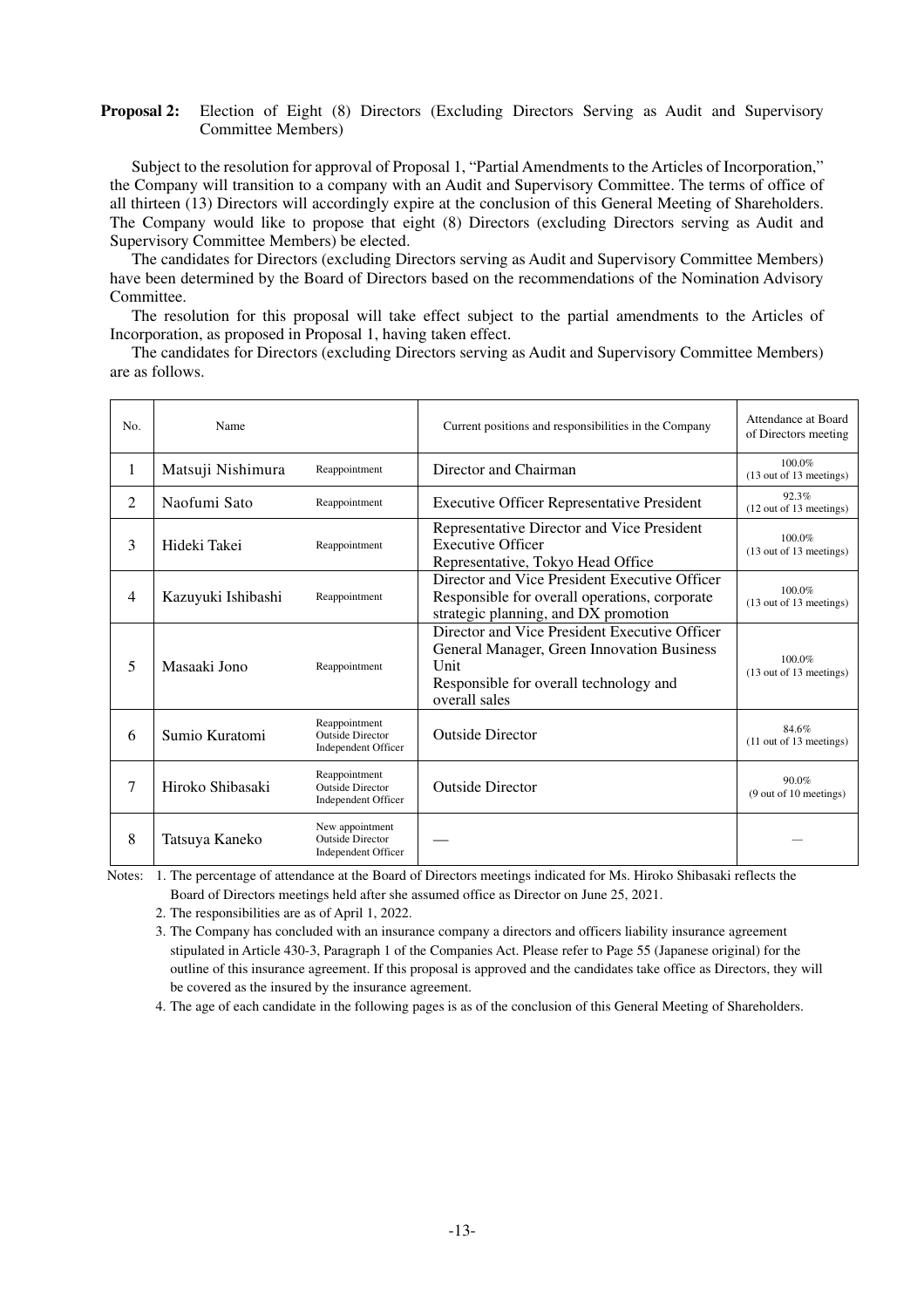| Candidate No. 1                                                                                                 |                                                                                      | Career summary, positions and responsibilities in the Company                                              |
|-----------------------------------------------------------------------------------------------------------------|--------------------------------------------------------------------------------------|------------------------------------------------------------------------------------------------------------|
|                                                                                                                 | April 1971                                                                           | Joined the Company                                                                                         |
|                                                                                                                 | August 2002                                                                          | General Manager, Saga Branch Office, the Company                                                           |
|                                                                                                                 | <b>June 2004</b>                                                                     | Director, General Manager, Saga Branch Office, the Company                                                 |
|                                                                                                                 | April 2005                                                                           | Director, General Manager, Fukuoka Branch Office, the                                                      |
|                                                                                                                 |                                                                                      | Company                                                                                                    |
|                                                                                                                 | June 2006                                                                            | Managing Director, General Manager, Fukuoka Branch Office,<br>the Company                                  |
|                                                                                                                 | June 2008                                                                            | Senior Managing Executive Officer, General Manager,<br>Fukuoka Branch Office, the Company                  |
|                                                                                                                 | June 2009                                                                            | Director and Senior Managing Executive Officer, General                                                    |
|                                                                                                                 |                                                                                      | Manager, Fukuoka Branch Office, the Company                                                                |
| April 2010<br>Director and Senior Managing Executive Officer, General<br>Matsuji Nishimura                      |                                                                                      | Manager, Sales Div., the Company                                                                           |
|                                                                                                                 | April 2011                                                                           | Director and Senior Managing Executive Officer, General                                                    |
| Date of birth:                                                                                                  |                                                                                      | Manager, Sales Technology Management Div., the Company                                                     |
| August 5, 1947                                                                                                  | April 2012                                                                           | Director and Senior Managing Executive Officer, General                                                    |
| (74 years old)                                                                                                  |                                                                                      | Manager, Sales Technology Management Div. and General                                                      |
|                                                                                                                 |                                                                                      | Manager, Tokyo Head Office Management Div., the Company                                                    |
| Reappointment                                                                                                   | May 2012                                                                             | Director and Vice President, Executive Officer, General                                                    |
|                                                                                                                 |                                                                                      | Manager, Sales Technology Management Div. and General                                                      |
|                                                                                                                 |                                                                                      | Manager, Tokyo Head Office Management Div., the Company                                                    |
|                                                                                                                 | April 2013                                                                           | Director and Vice President Executive Officer, Representative,                                             |
|                                                                                                                 |                                                                                      | Tokyo Head Office, the Company                                                                             |
|                                                                                                                 | June 2013                                                                            | Representative Director and President, Representative, Tokyo                                               |
|                                                                                                                 |                                                                                      | Head Office, the Company                                                                                   |
|                                                                                                                 | April 2014                                                                           | Representative Director and President, the Company                                                         |
|                                                                                                                 | June 2020                                                                            | Director and Chairman, the Company (to the present)                                                        |
|                                                                                                                 |                                                                                      |                                                                                                            |
|                                                                                                                 | [Significant concurrent positions]<br>Director (outside), KROSAKI HARIMA CORPORATION |                                                                                                            |
| Number of shares of the Company held: 129,900 shares                                                            |                                                                                      |                                                                                                            |
| [Reasons for nomination as a candidate for Director]                                                            |                                                                                      |                                                                                                            |
|                                                                                                                 |                                                                                      | Mr. Matsuji Nishimura served as Representative Director and President from June 2013, and successfully led |
|                                                                                                                 |                                                                                      | the Company's efforts to achieve its previous Medium-term Management Plan by leveraging his wealth of      |
| work experience in the line of business and industry in which the Company operates its business as well as      |                                                                                      |                                                                                                            |
| his ability to make effective decisions. In addition, even after taking office as Director and Chairman, he has |                                                                                      |                                                                                                            |
| been fulfilling his duties, engaging in efforts to enhance the oversight function for business execution as the |                                                                                      |                                                                                                            |
| Chairman of the Board, and therefore the Company nominates him as a candidate for Director.                     |                                                                                      |                                                                                                            |
| [Special remarks]                                                                                               |                                                                                      |                                                                                                            |
| There are no special interests between the candidate and the Company.                                           |                                                                                      |                                                                                                            |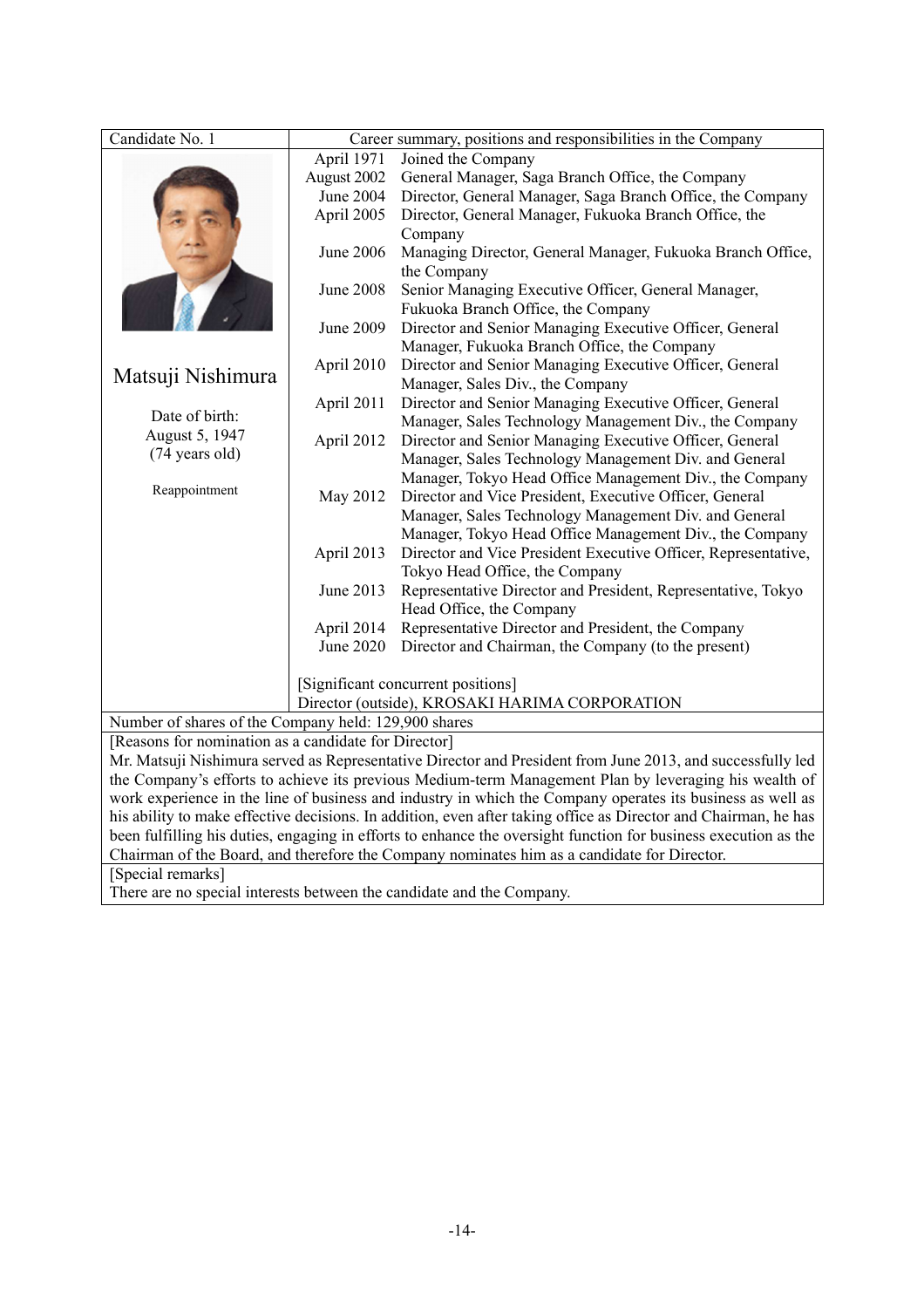| Candidate No. 2                                                                                               | Career summary, positions and responsibilities in the Company                           |  |  |
|---------------------------------------------------------------------------------------------------------------|-----------------------------------------------------------------------------------------|--|--|
|                                                                                                               | June 2012 Director and Managing Executive Officer, General Manager,                     |  |  |
|                                                                                                               | Operation Div., KYUSHU ELECTRIC POWER CO., INC.                                         |  |  |
|                                                                                                               | June 2014 Representative Director and Executive Vice President,                         |  |  |
|                                                                                                               | KYUSHU ELECTRIC POWER CO., INC.                                                         |  |  |
|                                                                                                               | April 2017 Representative Director and Executive Vice President                         |  |  |
|                                                                                                               | General Manager, Business Solutions Management Div.,<br>KYUSHU ELECTRIC POWER CO., INC. |  |  |
|                                                                                                               | June 2018 Director and Chairman, the Company                                            |  |  |
|                                                                                                               | June 2020 Representative Director and President, the Company                            |  |  |
|                                                                                                               | April 2022 Executive Officer Representative President, the Company (to                  |  |  |
|                                                                                                               | the present)                                                                            |  |  |
| Naofumi Sato                                                                                                  |                                                                                         |  |  |
|                                                                                                               | [Significant concurrent positions]                                                      |  |  |
| Date of birth:                                                                                                | None                                                                                    |  |  |
| August 27, 1951                                                                                               |                                                                                         |  |  |
| (70 years old)                                                                                                |                                                                                         |  |  |
| Reappointment                                                                                                 |                                                                                         |  |  |
| Number of shares of the Company held: 8,600 shares                                                            |                                                                                         |  |  |
|                                                                                                               | [Reasons for nomination as a candidate for Director]                                    |  |  |
| Mr. Naofumi Sato served as Director and Chairman from June 2018, and worked to enhance oversight              |                                                                                         |  |  |
| functions for the business execution by leveraging the knowledge and insight he gained through his service    |                                                                                         |  |  |
| in executive positions at an energy company. In addition, ever since taking office as Representative Director |                                                                                         |  |  |
| and President, he has been fulfilling his duties including the implementation of various measures to achieve  |                                                                                         |  |  |
| the Company's Medium-term Management Plan, and the formulation of the Company's Long-term Vision.             |                                                                                         |  |  |
|                                                                                                               | Therefore, the Company nominates him as a candidate for Director.                       |  |  |
| [Special remarks]                                                                                             |                                                                                         |  |  |
|                                                                                                               | There are no special interests between the candidate and the Company.                   |  |  |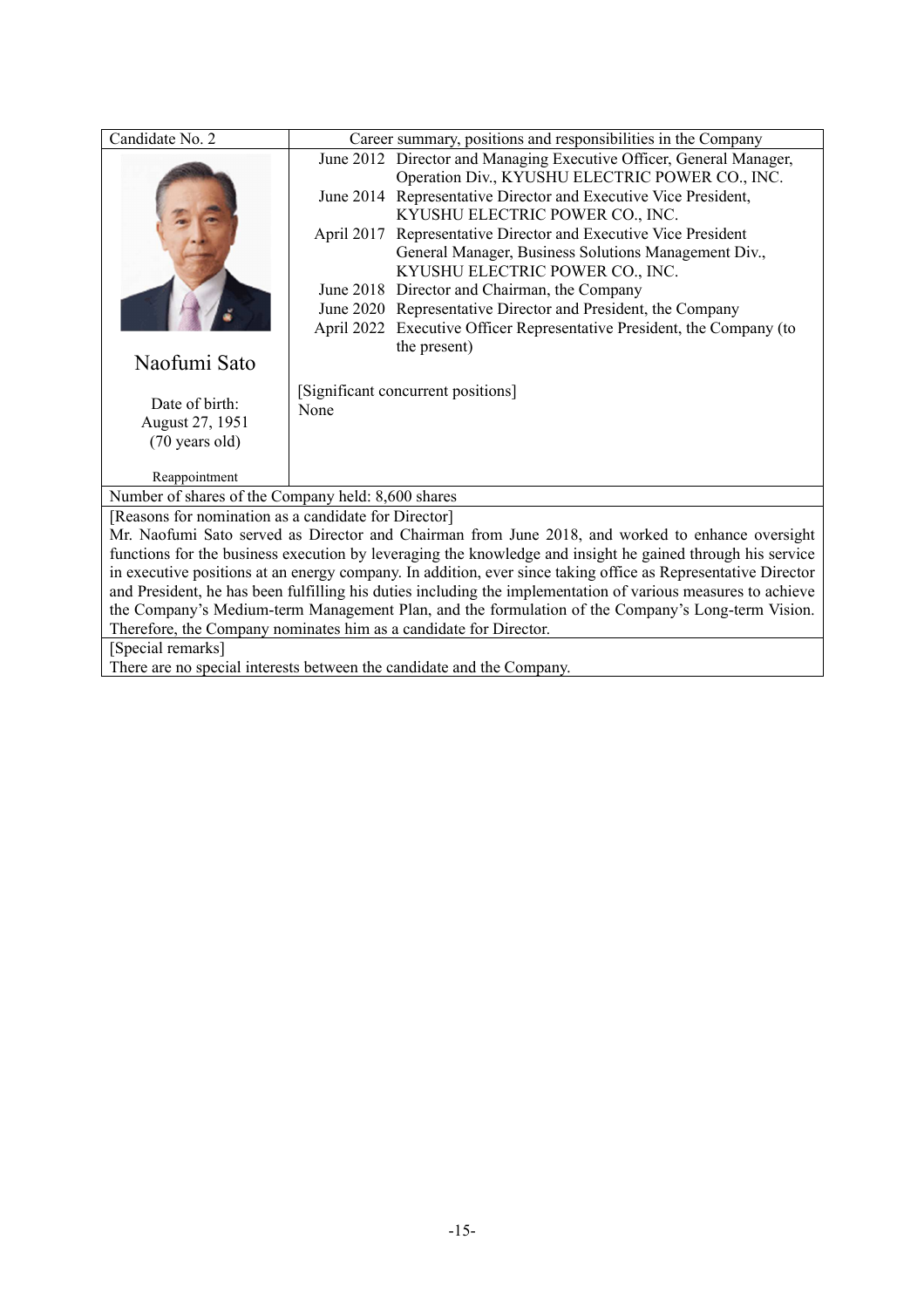| Candidate No. 3                                                                                                                                                                                                 |                                                     | Career summary, positions and responsibilities in the Company                                           |  |  |
|-----------------------------------------------------------------------------------------------------------------------------------------------------------------------------------------------------------------|-----------------------------------------------------|---------------------------------------------------------------------------------------------------------|--|--|
|                                                                                                                                                                                                                 | April 1980                                          | Joined the Company                                                                                      |  |  |
|                                                                                                                                                                                                                 | April 2007                                          | General Manager, Business Development Div., the Company                                                 |  |  |
|                                                                                                                                                                                                                 | April 2010                                          | General Manager, Kagoshima Branch Office, the Company                                                   |  |  |
|                                                                                                                                                                                                                 | June 2011                                           | Executive Officer, General Manager, Kagoshima Branch Office,                                            |  |  |
|                                                                                                                                                                                                                 |                                                     | the Company                                                                                             |  |  |
|                                                                                                                                                                                                                 | April 2013                                          | Senior Executive Officer, Deputy General Manager, Sales Div.,                                           |  |  |
|                                                                                                                                                                                                                 |                                                     | the Company                                                                                             |  |  |
|                                                                                                                                                                                                                 | June 2013                                           | Director and Senior Executive Officer, Deputy General                                                   |  |  |
|                                                                                                                                                                                                                 |                                                     | Manager, Sales Div., the Company                                                                        |  |  |
|                                                                                                                                                                                                                 | April 2015                                          | Director and Managing Executive Officer, Deputy General                                                 |  |  |
|                                                                                                                                                                                                                 |                                                     | Manager, Sales Div., the Company                                                                        |  |  |
| Hideki Takei                                                                                                                                                                                                    | April 2016                                          | Director and Managing Executive Officer, General Manager,                                               |  |  |
|                                                                                                                                                                                                                 |                                                     | Sales Div., Tokyo Head Office, the Company                                                              |  |  |
| Date of birth:                                                                                                                                                                                                  | June 2016                                           | Senior Managing Executive Officer, General Manager, Sales                                               |  |  |
| July 14, 1955                                                                                                                                                                                                   |                                                     | Div., Tokyo Head Office, the Company                                                                    |  |  |
| $(66$ years old)                                                                                                                                                                                                | June 2020                                           | Representative Director and Vice President Executive Officer,                                           |  |  |
|                                                                                                                                                                                                                 |                                                     | Representative, Tokyo Head Office, the Company (to the                                                  |  |  |
| Reappointment                                                                                                                                                                                                   |                                                     | present)                                                                                                |  |  |
|                                                                                                                                                                                                                 |                                                     |                                                                                                         |  |  |
|                                                                                                                                                                                                                 | [Significant concurrent positions]<br>None          |                                                                                                         |  |  |
|                                                                                                                                                                                                                 | Number of shares of the Company held: 28,100 shares |                                                                                                         |  |  |
| [Reasons for nomination as a candidate for Director]                                                                                                                                                            |                                                     |                                                                                                         |  |  |
|                                                                                                                                                                                                                 |                                                     | Since joining the Company, Mr. Hideki Takei has been mainly engaged in duties in the sales division. He |  |  |
|                                                                                                                                                                                                                 |                                                     |                                                                                                         |  |  |
| took office as General Manager of Sales Div., Tokyo Head Office, in April 2016, and has served as<br>Representative Director and Vice President Executive Officer and Representative of Tokyo Head Office since |                                                     |                                                                                                         |  |  |
| June 2020. In these positions, he has been implementing strategic measures in the Tokyo Metropolitan area                                                                                                       |                                                     |                                                                                                         |  |  |
| based on his extensive work experience and his expertise. He has been fulfilling his duties appropriately and                                                                                                   |                                                     |                                                                                                         |  |  |
| is highly competent and specialized in his job. Therefore, the Company nominates him as a candidate for                                                                                                         |                                                     |                                                                                                         |  |  |
| Director.                                                                                                                                                                                                       |                                                     |                                                                                                         |  |  |
| [Special remarks]                                                                                                                                                                                               |                                                     |                                                                                                         |  |  |
| There are no special interests between the candidate and the Company.                                                                                                                                           |                                                     |                                                                                                         |  |  |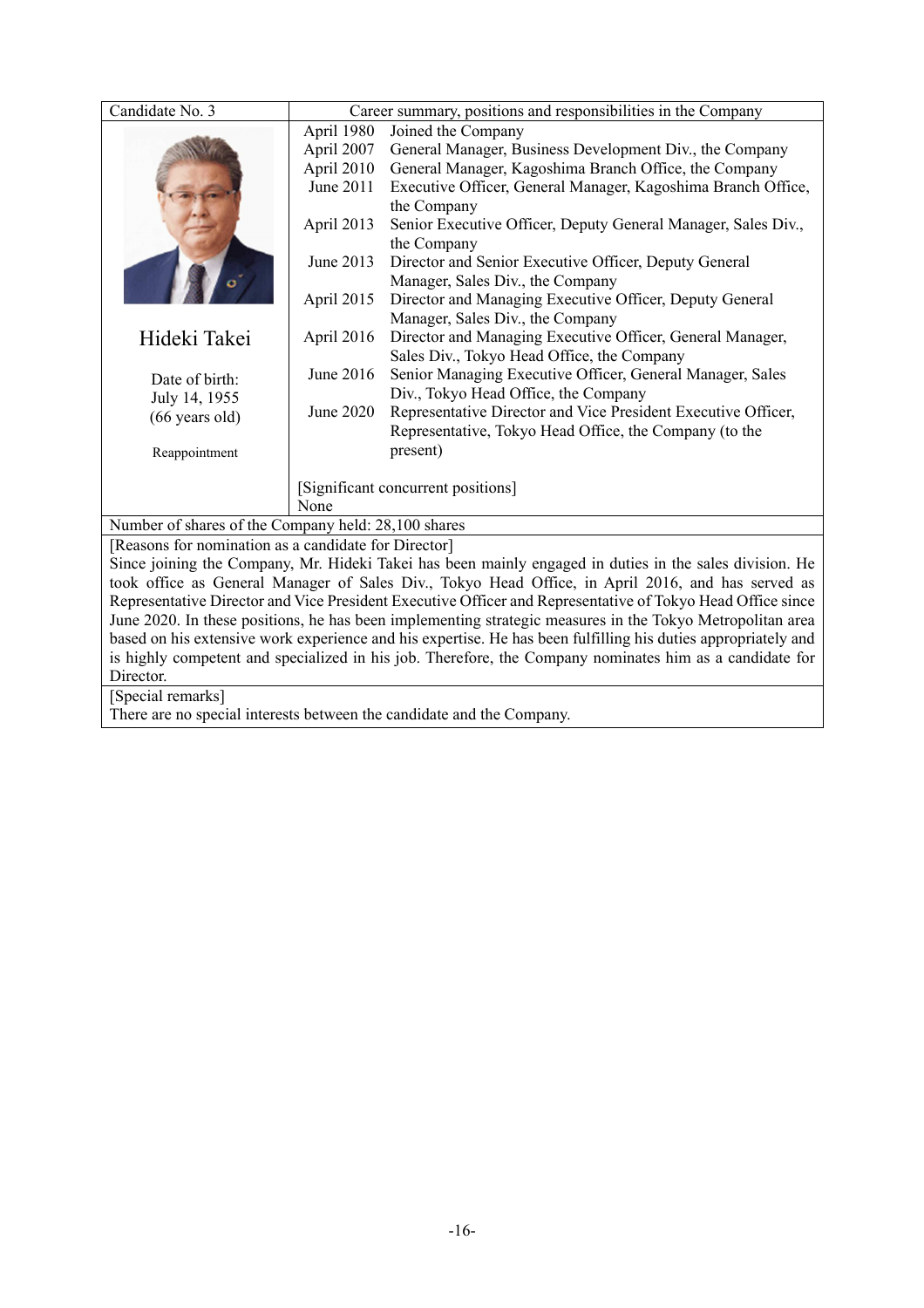| Candidate No. 4                                                                                            | Career summary, positions and responsibilities in the Company |                                                                   |  |
|------------------------------------------------------------------------------------------------------------|---------------------------------------------------------------|-------------------------------------------------------------------|--|
|                                                                                                            | April 1982                                                    | Joined the Company                                                |  |
|                                                                                                            | April 2008                                                    | General Manager, Human Resources and Labor Affairs Div., the      |  |
|                                                                                                            |                                                               | Company                                                           |  |
|                                                                                                            | April 2010                                                    | General Manager, Kitakyushu Branch Office, the Company            |  |
|                                                                                                            | May 2012                                                      | Executive Officer, General Manager, Kitakyushu Branch Office,     |  |
|                                                                                                            |                                                               | the Company                                                       |  |
|                                                                                                            | April 2013                                                    | Senior Executive Officer, the Company                             |  |
|                                                                                                            | June 2013                                                     | Director and Senior Executive Officer, the Company                |  |
|                                                                                                            | April 2015                                                    | Director and Managing Executive Officer, the Company              |  |
|                                                                                                            | April 2017                                                    | Director and Senior Managing Executive Officer, General           |  |
|                                                                                                            |                                                               | Manager, Sales Div., the Company                                  |  |
| Kazuyuki Ishibashi                                                                                         | April 2020                                                    | Director and Senior Managing Executive Officer, the Company       |  |
|                                                                                                            | June 2020                                                     | Director and Vice President Executive Officer, the Company (to    |  |
| Date of birth:                                                                                             |                                                               | the present)                                                      |  |
| March 8, 1959                                                                                              |                                                               | Responsible for overall operations, corporate strategic planning, |  |
| $(63 \text{ years old})$                                                                                   |                                                               | and DX promotion                                                  |  |
|                                                                                                            |                                                               |                                                                   |  |
| Reappointment                                                                                              |                                                               | [Significant concurrent positions]                                |  |
|                                                                                                            | None                                                          |                                                                   |  |
| Number of shares of the Company held: 24,300 shares                                                        |                                                               |                                                                   |  |
| [Reasons for nomination as a candidate for Director]                                                       |                                                               |                                                                   |  |
| Since joining the Company, Mr. Kazuyuki Ishibashi has been mainly engaged in duties in the sales division. |                                                               |                                                                   |  |
| After his appointment as Director, he has been engaged in improving employees' benefits and strengthening  |                                                               |                                                                   |  |

After his appointment as Director, he has been engaged in improving employees' benefits and strengthening the Company's corporate governance systems, being responsible for the Secretarial Office, safety, human resources and labor affairs, and general affairs. Since taking office as Vice President Executive Officer in June 2020, he has been in charge of overall business duties, as well as the promotion of DX (digital transformation). He has been fulfilling his duties appropriately and is highly competent and specialized in his job. Therefore, the Company nominates him as a candidate for Director.

[Special remarks]

There are no special interests between the candidate and the Company.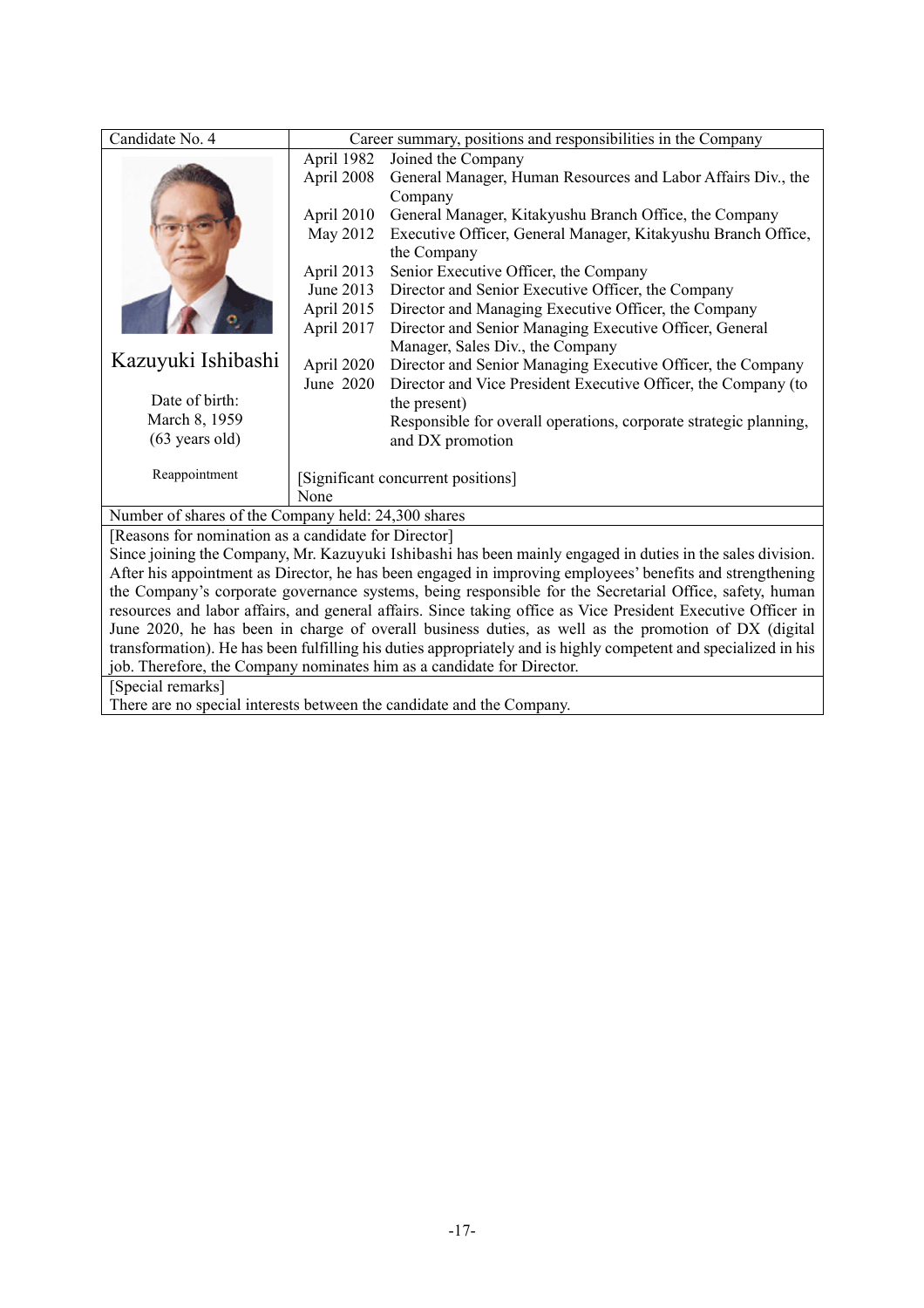| Candidate No. 5                                                                                            |                                                                                                              | Career summary, positions and responsibilities in the Company                                             |  |  |
|------------------------------------------------------------------------------------------------------------|--------------------------------------------------------------------------------------------------------------|-----------------------------------------------------------------------------------------------------------|--|--|
|                                                                                                            |                                                                                                              | April 1973<br>Joined the Company                                                                          |  |  |
|                                                                                                            | April 2008                                                                                                   | General Manager, Information & Communication Systems                                                      |  |  |
|                                                                                                            |                                                                                                              | Dept., Information & Communication Systems Div., the                                                      |  |  |
|                                                                                                            |                                                                                                              | Company                                                                                                   |  |  |
|                                                                                                            | April 2011                                                                                                   | General Manager, Sales Planning Dept., Sales Div., Sales                                                  |  |  |
|                                                                                                            |                                                                                                              | Technology Management Div., the Company                                                                   |  |  |
|                                                                                                            | April 2013                                                                                                   | Executive Officer, General Manager, Kagoshima Branch Office,                                              |  |  |
|                                                                                                            |                                                                                                              | the Company                                                                                               |  |  |
|                                                                                                            | April 2014                                                                                                   | Senior Executive Officer, General Manager, Kagoshima Branch                                               |  |  |
|                                                                                                            |                                                                                                              | Office, the Company                                                                                       |  |  |
|                                                                                                            | April 2015                                                                                                   | Managing Executive Officer, General Manager, Technology Div.                                              |  |  |
| Masaaki Jono                                                                                               |                                                                                                              | and General Manager, Eco-business Creation Div., the Company                                              |  |  |
|                                                                                                            | June 2015                                                                                                    | Director and Managing Executive Officer, General Manager,                                                 |  |  |
| Date of birth:                                                                                             |                                                                                                              | Technology Div. and General Manager, Eco-business Creation                                                |  |  |
| January 1, 1955                                                                                            | Div., the Company                                                                                            |                                                                                                           |  |  |
| $(67$ years old)                                                                                           | April 2016                                                                                                   | Director and Managing Executive Officer, General Manager,                                                 |  |  |
|                                                                                                            |                                                                                                              | Technology Div., the Company                                                                              |  |  |
| Reappointment                                                                                              | April 2017                                                                                                   | Director and Senior Managing Executive Officer, General                                                   |  |  |
|                                                                                                            |                                                                                                              | Manager, Technology Div., the Company                                                                     |  |  |
|                                                                                                            | April 2020                                                                                                   | Director and Senior Managing Executive Officer, the Company                                               |  |  |
|                                                                                                            | June 2020                                                                                                    | Director and Vice President Executive Officer, the Company                                                |  |  |
|                                                                                                            |                                                                                                              | Responsible for overall technology and overall sales                                                      |  |  |
|                                                                                                            | <b>July 2021</b>                                                                                             | Director and Vice President Executive Officer, the Company                                                |  |  |
|                                                                                                            |                                                                                                              | General Manager, Green Innovation Business Unit (to the                                                   |  |  |
|                                                                                                            |                                                                                                              | present)                                                                                                  |  |  |
|                                                                                                            |                                                                                                              | Responsible for overall technology and overall sales                                                      |  |  |
|                                                                                                            |                                                                                                              |                                                                                                           |  |  |
|                                                                                                            |                                                                                                              | [Significant concurrent positions]                                                                        |  |  |
|                                                                                                            | None                                                                                                         |                                                                                                           |  |  |
| Number of shares of the Company held: 23,600 shares                                                        |                                                                                                              |                                                                                                           |  |  |
| [Reasons for nomination as a candidate for Director]                                                       |                                                                                                              |                                                                                                           |  |  |
|                                                                                                            |                                                                                                              | Since joining the Company, Mr. Masaaki Jono has been mainly engaged in duties in the technology division. |  |  |
| After his appointment as Director, he has been engaged in promoting the improvement and enhancement of     |                                                                                                              |                                                                                                           |  |  |
| engineering power and further improvement of safety and quality control in his capacity as General Manager |                                                                                                              |                                                                                                           |  |  |
| of Technology Div. Since taking office as Vice President Executive Officer in June 2020, he has been in    |                                                                                                              |                                                                                                           |  |  |
| charge of technology and sales overall, working to achieve synergies and to expand the business area as    |                                                                                                              |                                                                                                           |  |  |
|                                                                                                            | General Manager of Green Innovation Business Unit. He has been thus fulfilling his duties appropriately, and |                                                                                                           |  |  |
| is highly competent and specialized in his job. Therefore, the Company nominates him as a candidate for    |                                                                                                              |                                                                                                           |  |  |
| Director.                                                                                                  |                                                                                                              |                                                                                                           |  |  |
| [Special remarks]                                                                                          |                                                                                                              |                                                                                                           |  |  |
| There are no special interests between the candidate and the Company.                                      |                                                                                                              |                                                                                                           |  |  |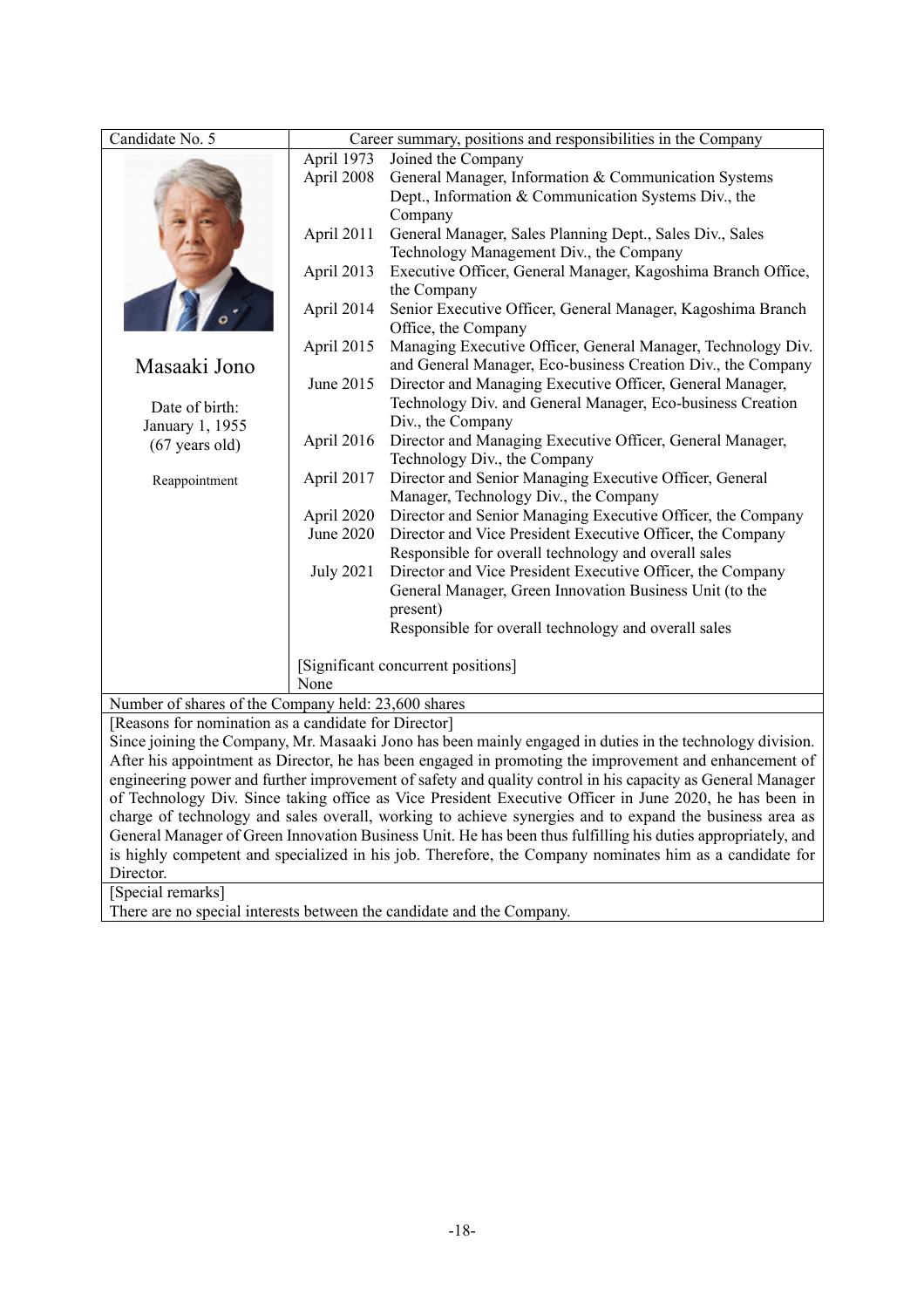| <b>June 2008</b><br>Director and Executive Officer, General Manager, City<br>Development Business Div., NISHI-NIPPON RAILROAD CO.,<br>LTD.<br>June 2011<br>Director and Managing Executive Officer, General Manager,<br>Corporate Planning Div., NISHI-NIPPON RAILROAD CO.,<br>LTD.<br>June 2013<br>Representative Director and President, NISHI-NIPPON<br>RAILROAD CO., LTD.<br>June 2016<br>Representative Director and President Executive Officer, NISHI-<br>NIPPON RAILROAD CO., LTD.<br>June 2016<br>Director, the Company (to the present)<br>Sumio Kuratomi<br>Representative Director and Chairman, NISHI-NIPPON<br>April 2021<br>RAILROAD CO., LTD. (to the present)<br>Date of birth:<br>[Significant concurrent positions]<br>August 13, 1953<br>Representative Director and Chairman, NISHI-NIPPON RAILROAD CO.,<br>$(68 \text{ years old})$<br>LTD.<br>Chairman, GENERAL INCORPORATED ASSOCIATION KYUSHU<br>Reappointment<br>Outside Director<br><b>ECONOMIC FEDERATION</b><br>Independent Officer<br>Outside Director, THE FUKUOKA CHUO BANK, LTD. (scheduled to retire<br>in June $2022$ )<br>External Director, Audit & Supervisory Committee Member, THE BANK OF<br>FUKUOKA, LTD.<br>Outside Director, THE TORIGOE CO., LTD.<br>Number of shares of the Company held: 900 shares<br>Number of years served as the Company's Outside Director: 6 years<br>[Reasons for nomination as a candidate for Outside Director and expected roles] |  |  |
|------------------------------------------------------------------------------------------------------------------------------------------------------------------------------------------------------------------------------------------------------------------------------------------------------------------------------------------------------------------------------------------------------------------------------------------------------------------------------------------------------------------------------------------------------------------------------------------------------------------------------------------------------------------------------------------------------------------------------------------------------------------------------------------------------------------------------------------------------------------------------------------------------------------------------------------------------------------------------------------------------------------------------------------------------------------------------------------------------------------------------------------------------------------------------------------------------------------------------------------------------------------------------------------------------------------------------------------------------------------------------------------------------------------------------------------------------------|--|--|
|                                                                                                                                                                                                                                                                                                                                                                                                                                                                                                                                                                                                                                                                                                                                                                                                                                                                                                                                                                                                                                                                                                                                                                                                                                                                                                                                                                                                                                                            |  |  |
|                                                                                                                                                                                                                                                                                                                                                                                                                                                                                                                                                                                                                                                                                                                                                                                                                                                                                                                                                                                                                                                                                                                                                                                                                                                                                                                                                                                                                                                            |  |  |
|                                                                                                                                                                                                                                                                                                                                                                                                                                                                                                                                                                                                                                                                                                                                                                                                                                                                                                                                                                                                                                                                                                                                                                                                                                                                                                                                                                                                                                                            |  |  |
|                                                                                                                                                                                                                                                                                                                                                                                                                                                                                                                                                                                                                                                                                                                                                                                                                                                                                                                                                                                                                                                                                                                                                                                                                                                                                                                                                                                                                                                            |  |  |
|                                                                                                                                                                                                                                                                                                                                                                                                                                                                                                                                                                                                                                                                                                                                                                                                                                                                                                                                                                                                                                                                                                                                                                                                                                                                                                                                                                                                                                                            |  |  |
|                                                                                                                                                                                                                                                                                                                                                                                                                                                                                                                                                                                                                                                                                                                                                                                                                                                                                                                                                                                                                                                                                                                                                                                                                                                                                                                                                                                                                                                            |  |  |
|                                                                                                                                                                                                                                                                                                                                                                                                                                                                                                                                                                                                                                                                                                                                                                                                                                                                                                                                                                                                                                                                                                                                                                                                                                                                                                                                                                                                                                                            |  |  |
|                                                                                                                                                                                                                                                                                                                                                                                                                                                                                                                                                                                                                                                                                                                                                                                                                                                                                                                                                                                                                                                                                                                                                                                                                                                                                                                                                                                                                                                            |  |  |
|                                                                                                                                                                                                                                                                                                                                                                                                                                                                                                                                                                                                                                                                                                                                                                                                                                                                                                                                                                                                                                                                                                                                                                                                                                                                                                                                                                                                                                                            |  |  |
|                                                                                                                                                                                                                                                                                                                                                                                                                                                                                                                                                                                                                                                                                                                                                                                                                                                                                                                                                                                                                                                                                                                                                                                                                                                                                                                                                                                                                                                            |  |  |
|                                                                                                                                                                                                                                                                                                                                                                                                                                                                                                                                                                                                                                                                                                                                                                                                                                                                                                                                                                                                                                                                                                                                                                                                                                                                                                                                                                                                                                                            |  |  |
|                                                                                                                                                                                                                                                                                                                                                                                                                                                                                                                                                                                                                                                                                                                                                                                                                                                                                                                                                                                                                                                                                                                                                                                                                                                                                                                                                                                                                                                            |  |  |
|                                                                                                                                                                                                                                                                                                                                                                                                                                                                                                                                                                                                                                                                                                                                                                                                                                                                                                                                                                                                                                                                                                                                                                                                                                                                                                                                                                                                                                                            |  |  |
|                                                                                                                                                                                                                                                                                                                                                                                                                                                                                                                                                                                                                                                                                                                                                                                                                                                                                                                                                                                                                                                                                                                                                                                                                                                                                                                                                                                                                                                            |  |  |
|                                                                                                                                                                                                                                                                                                                                                                                                                                                                                                                                                                                                                                                                                                                                                                                                                                                                                                                                                                                                                                                                                                                                                                                                                                                                                                                                                                                                                                                            |  |  |
| Mr. Sumio Kuratomi serves as Representative Director of a company in a different line of business and                                                                                                                                                                                                                                                                                                                                                                                                                                                                                                                                                                                                                                                                                                                                                                                                                                                                                                                                                                                                                                                                                                                                                                                                                                                                                                                                                      |  |  |
| industry, and has considerable expertise on regional economies, as well as deep insight in corporate<br>management and outstanding oversight capabilities. Using his wealth of experience and knowledge, he has<br>provided constructive opinions and recommendations at the Board of Directors meeting from an independent                                                                                                                                                                                                                                                                                                                                                                                                                                                                                                                                                                                                                                                                                                                                                                                                                                                                                                                                                                                                                                                                                                                                |  |  |
| and objective standpoint and significantly contributed to the strengthening of the oversight functions of the                                                                                                                                                                                                                                                                                                                                                                                                                                                                                                                                                                                                                                                                                                                                                                                                                                                                                                                                                                                                                                                                                                                                                                                                                                                                                                                                              |  |  |
| Board of Directors. The Company expects that he will continue to make valuable recommendations to                                                                                                                                                                                                                                                                                                                                                                                                                                                                                                                                                                                                                                                                                                                                                                                                                                                                                                                                                                                                                                                                                                                                                                                                                                                                                                                                                          |  |  |
| strengthen the corporate governance of the Company, and therefore nominates him as a candidate for Outside                                                                                                                                                                                                                                                                                                                                                                                                                                                                                                                                                                                                                                                                                                                                                                                                                                                                                                                                                                                                                                                                                                                                                                                                                                                                                                                                                 |  |  |
| Director.                                                                                                                                                                                                                                                                                                                                                                                                                                                                                                                                                                                                                                                                                                                                                                                                                                                                                                                                                                                                                                                                                                                                                                                                                                                                                                                                                                                                                                                  |  |  |
| [Limited liability agreement with Outside Director]                                                                                                                                                                                                                                                                                                                                                                                                                                                                                                                                                                                                                                                                                                                                                                                                                                                                                                                                                                                                                                                                                                                                                                                                                                                                                                                                                                                                        |  |  |
| The Company has entered into an agreement with Mr. Sumio Kuratomi to limit his liability pursuant to Article<br>423, Paragraph 1 of the Companies Act. The maximum amount of liability pursuant to the agreement is the                                                                                                                                                                                                                                                                                                                                                                                                                                                                                                                                                                                                                                                                                                                                                                                                                                                                                                                                                                                                                                                                                                                                                                                                                                    |  |  |
| minimum amount stipulated by laws and regulations. If his reappointment is approved, the Company will                                                                                                                                                                                                                                                                                                                                                                                                                                                                                                                                                                                                                                                                                                                                                                                                                                                                                                                                                                                                                                                                                                                                                                                                                                                                                                                                                      |  |  |
| enter into the same limited liability agreement as above with him.                                                                                                                                                                                                                                                                                                                                                                                                                                                                                                                                                                                                                                                                                                                                                                                                                                                                                                                                                                                                                                                                                                                                                                                                                                                                                                                                                                                         |  |  |
| [Special remarks]                                                                                                                                                                                                                                                                                                                                                                                                                                                                                                                                                                                                                                                                                                                                                                                                                                                                                                                                                                                                                                                                                                                                                                                                                                                                                                                                                                                                                                          |  |  |
| 1. Mr. Sumio Kuratomi is Representative Director and Chairman of NISHI-NIPPON RAILROAD CO.,                                                                                                                                                                                                                                                                                                                                                                                                                                                                                                                                                                                                                                                                                                                                                                                                                                                                                                                                                                                                                                                                                                                                                                                                                                                                                                                                                                |  |  |
| LTD., which is a shareholder of the Company with 1.61% ownership interest in the Company. Although                                                                                                                                                                                                                                                                                                                                                                                                                                                                                                                                                                                                                                                                                                                                                                                                                                                                                                                                                                                                                                                                                                                                                                                                                                                                                                                                                         |  |  |
| the Company has transactions with NISHI-NIPPON RAILROAD CO., LTD., the amount of such                                                                                                                                                                                                                                                                                                                                                                                                                                                                                                                                                                                                                                                                                                                                                                                                                                                                                                                                                                                                                                                                                                                                                                                                                                                                                                                                                                      |  |  |
| transactions accounted for less than 0.1% of net sales of the Company and of NISHI-NIPPON<br>RAILROAD CO., LTD. in the most recent fiscal year.                                                                                                                                                                                                                                                                                                                                                                                                                                                                                                                                                                                                                                                                                                                                                                                                                                                                                                                                                                                                                                                                                                                                                                                                                                                                                                            |  |  |
| 2. At THE FUKUOKA CHUO BANK, LTD. where Mr. Sumio Kuratomi serves as an Outside Director,                                                                                                                                                                                                                                                                                                                                                                                                                                                                                                                                                                                                                                                                                                                                                                                                                                                                                                                                                                                                                                                                                                                                                                                                                                                                                                                                                                  |  |  |
| embezzlement of a customer's cash by a bank employee was found in March 2016 and November 2017.                                                                                                                                                                                                                                                                                                                                                                                                                                                                                                                                                                                                                                                                                                                                                                                                                                                                                                                                                                                                                                                                                                                                                                                                                                                                                                                                                            |  |  |
| In appropriately fulfilling his duties as an Outside Director, Mr. Sumio Kuratomi has been providing                                                                                                                                                                                                                                                                                                                                                                                                                                                                                                                                                                                                                                                                                                                                                                                                                                                                                                                                                                                                                                                                                                                                                                                                                                                                                                                                                       |  |  |
| ongoing recommendations for the establishment of compliance systems, and after the detection of the                                                                                                                                                                                                                                                                                                                                                                                                                                                                                                                                                                                                                                                                                                                                                                                                                                                                                                                                                                                                                                                                                                                                                                                                                                                                                                                                                        |  |  |
| embezzlement incident, he provided advice on prevention of recurrence of such incidents.<br>3. In order to ensure the independence of Outside Officers, in addition to applying the standards prescribed                                                                                                                                                                                                                                                                                                                                                                                                                                                                                                                                                                                                                                                                                                                                                                                                                                                                                                                                                                                                                                                                                                                                                                                                                                                   |  |  |
| by the TOKYO STOCK EXCHANGE and the FUKUOKA STOCK EXCHANGE, the Company has                                                                                                                                                                                                                                                                                                                                                                                                                                                                                                                                                                                                                                                                                                                                                                                                                                                                                                                                                                                                                                                                                                                                                                                                                                                                                                                                                                                |  |  |
| established its own Independence Standards for Outside Officers (Page 28). As Mr. Sumio Kuratomi has                                                                                                                                                                                                                                                                                                                                                                                                                                                                                                                                                                                                                                                                                                                                                                                                                                                                                                                                                                                                                                                                                                                                                                                                                                                                                                                                                       |  |  |
| been determined to satisfy the requirements under these standards, the Company has filed a notification                                                                                                                                                                                                                                                                                                                                                                                                                                                                                                                                                                                                                                                                                                                                                                                                                                                                                                                                                                                                                                                                                                                                                                                                                                                                                                                                                    |  |  |
| with the said exchanges, designating him as an Independent Officer.                                                                                                                                                                                                                                                                                                                                                                                                                                                                                                                                                                                                                                                                                                                                                                                                                                                                                                                                                                                                                                                                                                                                                                                                                                                                                                                                                                                        |  |  |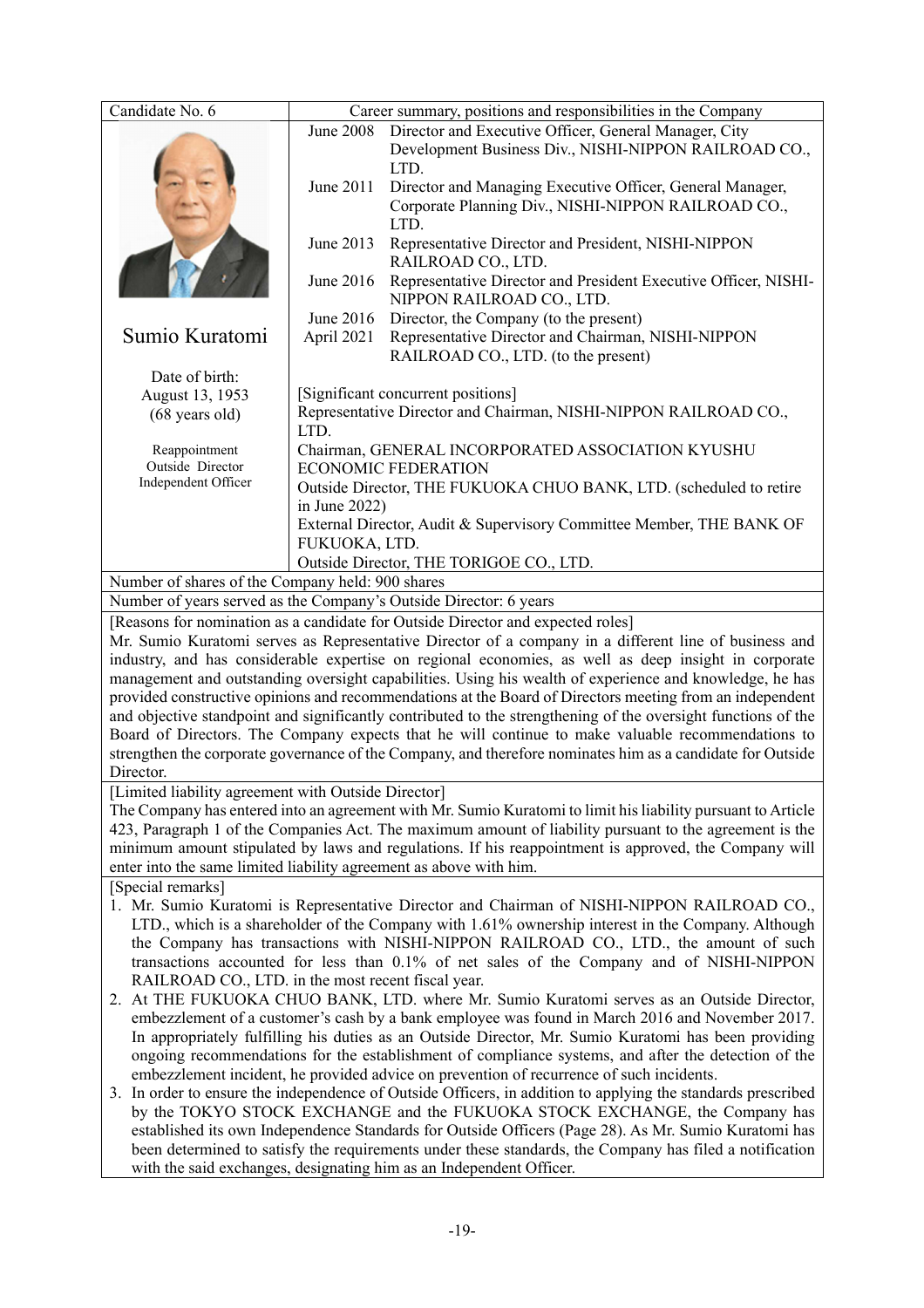| Candidate No. 7                                                                                                                                                                               |                                                                                                  | Career summary, positions and responsibilities in the Company                                                 |  |  |
|-----------------------------------------------------------------------------------------------------------------------------------------------------------------------------------------------|--------------------------------------------------------------------------------------------------|---------------------------------------------------------------------------------------------------------------|--|--|
|                                                                                                                                                                                               | April 2012                                                                                       | Executive Officer and General Manager of Fukuoka Chuo                                                         |  |  |
|                                                                                                                                                                                               |                                                                                                  | Branch, TOKIO MARINE & NICHIDO FIRE INSURANCE                                                                 |  |  |
|                                                                                                                                                                                               |                                                                                                  | CO., LTD.                                                                                                     |  |  |
|                                                                                                                                                                                               | April 2015                                                                                       | Managing Executive Officer, TOKIO MARINE & NICHIDO                                                            |  |  |
|                                                                                                                                                                                               |                                                                                                  | FIRE INSURANCE CO., LTD.                                                                                      |  |  |
|                                                                                                                                                                                               | April 2018                                                                                       | Advisor, TOKIO MARINE & NICHIDO FIRE INSURANCE                                                                |  |  |
|                                                                                                                                                                                               |                                                                                                  | CO., LTD. (retired in March 2019)                                                                             |  |  |
|                                                                                                                                                                                               | June 2019                                                                                        | Outside Director, Audit and Supervisory Committee Member,                                                     |  |  |
|                                                                                                                                                                                               |                                                                                                  | MAZDA MOTOR CORPORATION (to the present)                                                                      |  |  |
|                                                                                                                                                                                               | June 2021                                                                                        | Director, the Company (to the present)                                                                        |  |  |
|                                                                                                                                                                                               |                                                                                                  |                                                                                                               |  |  |
| Hiroko Shibasaki                                                                                                                                                                              |                                                                                                  | [Significant concurrent positions]<br>Outside Director, Audit and Supervisory Committee Member, MAZDA         |  |  |
|                                                                                                                                                                                               | <b>MOTOR CORPORATION</b>                                                                         |                                                                                                               |  |  |
| Date of birth:                                                                                                                                                                                |                                                                                                  |                                                                                                               |  |  |
| July 6, 1953                                                                                                                                                                                  |                                                                                                  |                                                                                                               |  |  |
| (68 years old)                                                                                                                                                                                |                                                                                                  |                                                                                                               |  |  |
| Reappointment                                                                                                                                                                                 |                                                                                                  |                                                                                                               |  |  |
| Outside Director                                                                                                                                                                              |                                                                                                  |                                                                                                               |  |  |
| Independent Officer                                                                                                                                                                           |                                                                                                  |                                                                                                               |  |  |
| Number of shares of the Company held: 0 shares                                                                                                                                                |                                                                                                  |                                                                                                               |  |  |
| Number of years served as the Company's Outside Director: 1 year                                                                                                                              |                                                                                                  |                                                                                                               |  |  |
|                                                                                                                                                                                               |                                                                                                  | [Reasons for nomination as a candidate for Outside Director and expected roles]                               |  |  |
|                                                                                                                                                                                               |                                                                                                  | Ms. Hiroko Shibasaki has not only considerable experience in different lines of businesses and industries but |  |  |
|                                                                                                                                                                                               |                                                                                                  | also deep insights in marketing and risk management. Using her wealth of experience and knowledge, she        |  |  |
|                                                                                                                                                                                               | has provided constructive opinions and recommendations at the Board of Directors meeting from an |                                                                                                               |  |  |
| independent and objective standpoint and significantly contributed to the strengthening of the oversight                                                                                      |                                                                                                  |                                                                                                               |  |  |
| functions of the Board of Directors. The Company expects that she will continue to make valuable                                                                                              |                                                                                                  |                                                                                                               |  |  |
| recommendations to strengthen the corporate governance of the Company, and therefore nominates her as a                                                                                       |                                                                                                  |                                                                                                               |  |  |
| candidate for Outside Director.                                                                                                                                                               |                                                                                                  |                                                                                                               |  |  |
| [Limited liability agreement with Outside Director]                                                                                                                                           |                                                                                                  |                                                                                                               |  |  |
| The Company has entered into an agreement with Ms. Hiroko Shibasaki to limit her liability pursuant to                                                                                        |                                                                                                  |                                                                                                               |  |  |
| Article 423, Paragraph 1 of the Companies Act. The maximum amount of liability pursuant to the agreement                                                                                      |                                                                                                  |                                                                                                               |  |  |
| is the minimum amount stipulated by laws and regulations. If her reappointment is approved, the Company                                                                                       |                                                                                                  |                                                                                                               |  |  |
| will enter into the same limited liability agreement as above with her.                                                                                                                       |                                                                                                  |                                                                                                               |  |  |
| [Special remarks]                                                                                                                                                                             |                                                                                                  |                                                                                                               |  |  |
|                                                                                                                                                                                               |                                                                                                  | 1. Ms. Hiroko Shibasaki is Outside Director, Audit and Supervisory Committee Member, MAZDA MOTOR              |  |  |
|                                                                                                                                                                                               |                                                                                                  | CORPORATION. Although the Company has transactions with MAZDA MOTOR CORPORATION, the                          |  |  |
| amount of such transactions accounted for less than 0.1% of net sales of the Company and of MAZDA                                                                                             |                                                                                                  |                                                                                                               |  |  |
| MOTOR CORPORATION in the most recent fiscal year.                                                                                                                                             |                                                                                                  |                                                                                                               |  |  |
| 2. In March 2021, the Japan Fair Trade Commission issued a recommendation to MAZDA MOTOR<br>CORPORATION, where Ms. Hiroko Shibasaki serves as Outside Director and Audit and Supervisory      |                                                                                                  |                                                                                                               |  |  |
|                                                                                                                                                                                               |                                                                                                  |                                                                                                               |  |  |
| Committee Member, under the Act against Delay in Payment of Subcontract Proceeds, Etc. to                                                                                                     |                                                                                                  |                                                                                                               |  |  |
|                                                                                                                                                                                               | Subcontractors, because the Commission found that MAZDA MOTOR CORPORATION committed an           |                                                                                                               |  |  |
| act prohibited under the provisions of the Act (unjustly causing a subcontractor to provide economic gains                                                                                    |                                                                                                  |                                                                                                               |  |  |
| for oneself) in certain transactions implemented as part of its centralized purchasing initiative for                                                                                         |                                                                                                  |                                                                                                               |  |  |
| automotive component materials. Ms. Hiroko Shibasaki has appropriately fulfilled her duties as an<br>Outside Director of MAZDA MOTOR CORPORATION, making recommendations from a standpoint of |                                                                                                  |                                                                                                               |  |  |
|                                                                                                                                                                                               |                                                                                                  | legal and regulatory compliance and compliance management and, since this incident became known,              |  |  |
| providing advice on prevention of recurrence of such incident.                                                                                                                                |                                                                                                  |                                                                                                               |  |  |
|                                                                                                                                                                                               |                                                                                                  | 3. In order to ensure the independence of Outside Officers, in addition to applying the standards prescribed  |  |  |
|                                                                                                                                                                                               |                                                                                                  | by the TOKYO STOCK EXCHANGE and the FUKUOKA STOCK EXCHANGE, the Company has                                   |  |  |
|                                                                                                                                                                                               |                                                                                                  | established its own Independence Standards for Outside Officers (Page 28). As Ms. Hiroko Shibasaki has        |  |  |
|                                                                                                                                                                                               |                                                                                                  | been determined to satisfy the requirements under these standards, the Company has filed a notification       |  |  |
|                                                                                                                                                                                               | with the said exchanges, designating her as an Independent Officer.                              |                                                                                                               |  |  |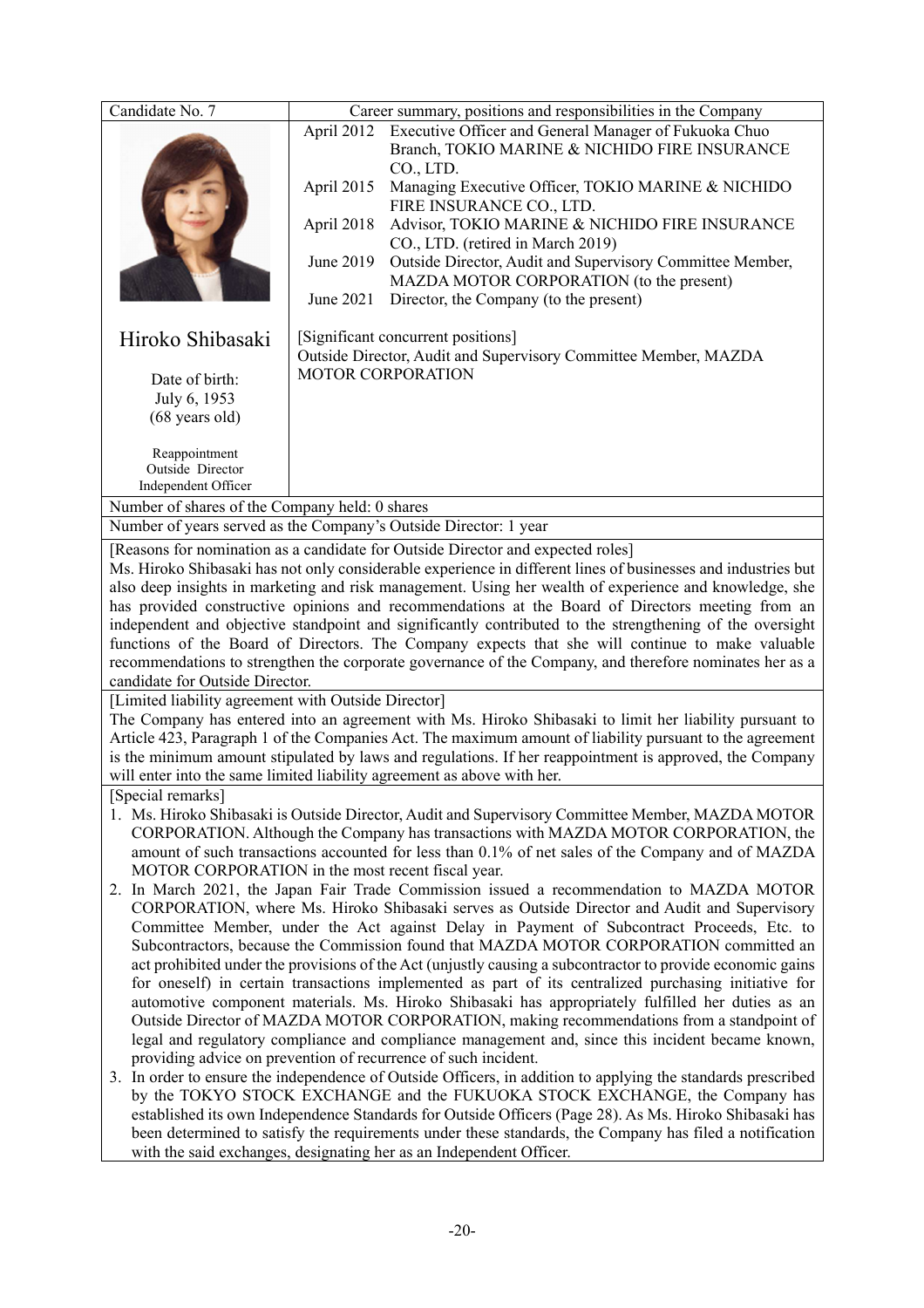| Candidate No. 8                                                                                                                                          |                                                                                                                                                                                                                      |                                                                                                                      |  |  |
|----------------------------------------------------------------------------------------------------------------------------------------------------------|----------------------------------------------------------------------------------------------------------------------------------------------------------------------------------------------------------------------|----------------------------------------------------------------------------------------------------------------------|--|--|
|                                                                                                                                                          | June 2005                                                                                                                                                                                                            | Career summary, positions and responsibilities in the Company<br>Managing Officer, TOYOTA MOTOR CORPORATION (retired |  |  |
|                                                                                                                                                          |                                                                                                                                                                                                                      | in June $2011$ )                                                                                                     |  |  |
|                                                                                                                                                          | June 2011                                                                                                                                                                                                            | Director and Senior Managing Executive Officer, DAIHATSU                                                             |  |  |
|                                                                                                                                                          |                                                                                                                                                                                                                      | MOTOR CO., LTD.                                                                                                      |  |  |
|                                                                                                                                                          | June 2013                                                                                                                                                                                                            | Vice President and Director, DAIHATSU MOTOR CO., LTD.                                                                |  |  |
|                                                                                                                                                          |                                                                                                                                                                                                                      | (retired in June 2015)                                                                                               |  |  |
|                                                                                                                                                          | June 2015                                                                                                                                                                                                            | Representative Director and President, TOYOTA MOTOR                                                                  |  |  |
|                                                                                                                                                          |                                                                                                                                                                                                                      | KYUSHU, INC.                                                                                                         |  |  |
|                                                                                                                                                          | June 2018                                                                                                                                                                                                            | Representative Director and Chairman, TOYOTA MOTOR                                                                   |  |  |
|                                                                                                                                                          |                                                                                                                                                                                                                      | KYUSHU, INC. (retired in June 2021)                                                                                  |  |  |
|                                                                                                                                                          |                                                                                                                                                                                                                      | [Significant concurrent positions]                                                                                   |  |  |
| Tatsuya Kaneko                                                                                                                                           | None                                                                                                                                                                                                                 |                                                                                                                      |  |  |
|                                                                                                                                                          |                                                                                                                                                                                                                      |                                                                                                                      |  |  |
| Date of birth:<br>June 10, 1953                                                                                                                          |                                                                                                                                                                                                                      |                                                                                                                      |  |  |
| $(69 \text{ years old})$                                                                                                                                 |                                                                                                                                                                                                                      |                                                                                                                      |  |  |
|                                                                                                                                                          |                                                                                                                                                                                                                      |                                                                                                                      |  |  |
| New appointment                                                                                                                                          |                                                                                                                                                                                                                      |                                                                                                                      |  |  |
| Outside Director                                                                                                                                         |                                                                                                                                                                                                                      |                                                                                                                      |  |  |
| Independent Officer                                                                                                                                      |                                                                                                                                                                                                                      |                                                                                                                      |  |  |
| Number of shares of the Company held: 2,000 shares                                                                                                       |                                                                                                                                                                                                                      |                                                                                                                      |  |  |
| [Reasons for nomination as a candidate for Outside Director and expected roles]                                                                          |                                                                                                                                                                                                                      |                                                                                                                      |  |  |
| Mr. Tatsuya Kaneko possesses not only extensive experience and outstanding oversight capabilities related                                                |                                                                                                                                                                                                                      |                                                                                                                      |  |  |
| to overall corporate management cultivated through his service as Representative Director of a company in                                                |                                                                                                                                                                                                                      |                                                                                                                      |  |  |
| a different line of business and industry, but also global expertise on marketing and production at                                                      |                                                                                                                                                                                                                      |                                                                                                                      |  |  |
| manufacturing companies. The Company expects that, using his wealth of experience and knowledge, Mr.                                                     |                                                                                                                                                                                                                      |                                                                                                                      |  |  |
|                                                                                                                                                          | Tatsuya Kaneko will duly provide constructive opinions and recommendations at the Board of Directors<br>meeting from an independent and objective standpoint for the strengthening of the oversight functions of the |                                                                                                                      |  |  |
|                                                                                                                                                          |                                                                                                                                                                                                                      |                                                                                                                      |  |  |
| Board of Directors. Therefore, the Company nominates him as a new candidate for Outside Director.<br>[Limited liability agreement with Outside Director] |                                                                                                                                                                                                                      |                                                                                                                      |  |  |
|                                                                                                                                                          |                                                                                                                                                                                                                      | If the election of Mr. Tatsuya Kaneko is approved, the Company will enter into an agreement with him to              |  |  |
| limit his liability pursuant to Article 423, Paragraph 1 of the Companies Act. The maximum amount of                                                     |                                                                                                                                                                                                                      |                                                                                                                      |  |  |
| liability pursuant to the agreement is the minimum amount stipulated by laws and regulations.                                                            |                                                                                                                                                                                                                      |                                                                                                                      |  |  |
| [Special remarks]                                                                                                                                        |                                                                                                                                                                                                                      |                                                                                                                      |  |  |
|                                                                                                                                                          |                                                                                                                                                                                                                      | 1. There are no special interests between the candidate and the Company.                                             |  |  |
|                                                                                                                                                          |                                                                                                                                                                                                                      | 2. In order to ensure the independence of Outside Officers, in addition to applying the standards prescribed         |  |  |
|                                                                                                                                                          |                                                                                                                                                                                                                      | by the TOKYO STOCK EXCHANGE and the FUKUOKA STOCK EXCHANGE, the Company has                                          |  |  |
| established its own Independence Standards for Outside Officers (Page 28). As Mr. Tatsuya Kaneko has                                                     |                                                                                                                                                                                                                      |                                                                                                                      |  |  |
| been determined to satisfy the requirements under these standards, the Company will file a notification                                                  |                                                                                                                                                                                                                      |                                                                                                                      |  |  |
| with the said exchanges, designating him as an Independent Officer.                                                                                      |                                                                                                                                                                                                                      |                                                                                                                      |  |  |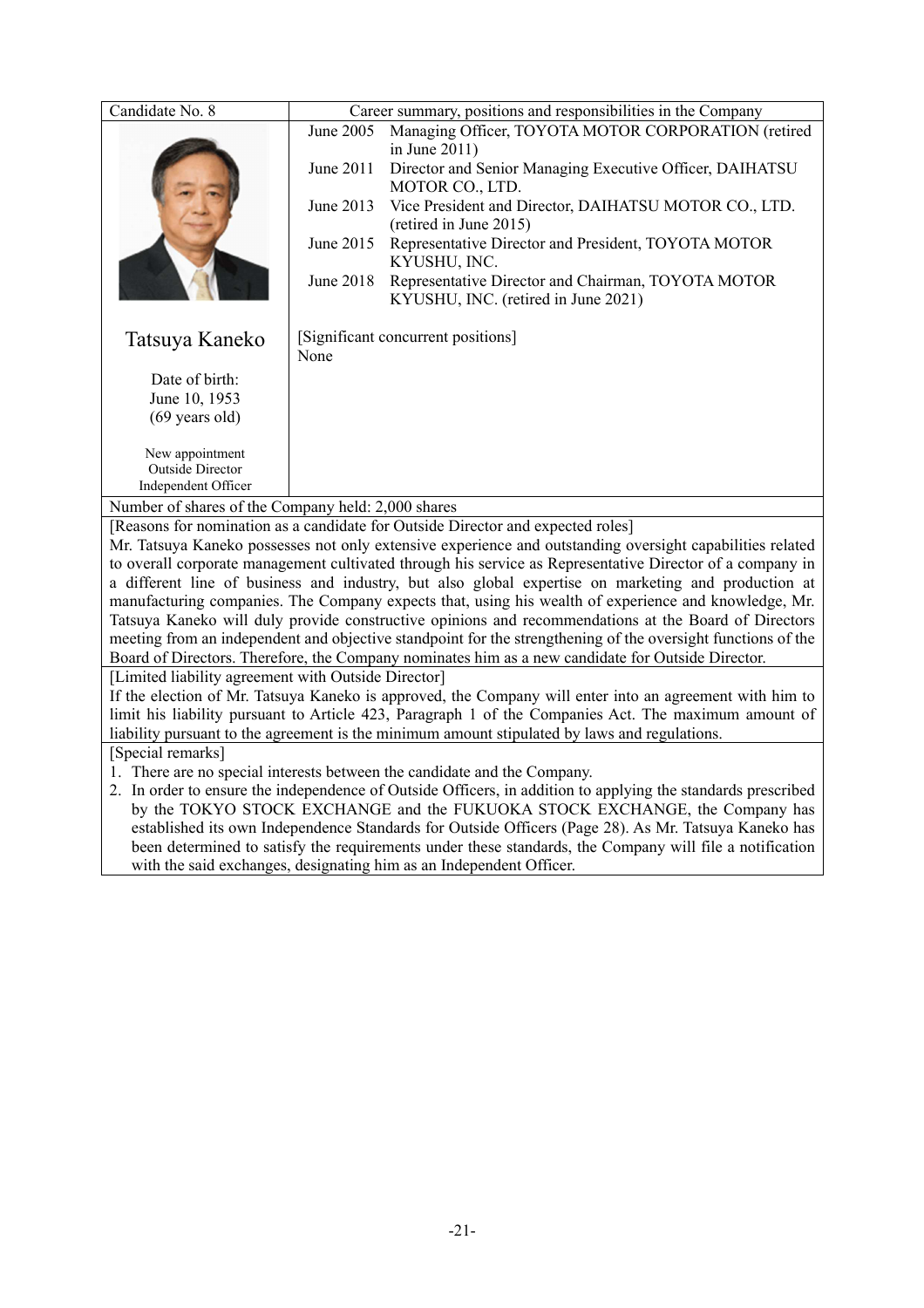**Proposal 3:** Election of Four (4) Directors Serving as Audit and Supervisory Committee Members

Subject to the resolution for approval of Proposal 1, "Partial Amendments to the Articles of Incorporation," the Company will transition to a company with an Audit and Supervisory Committee. Accordingly, the Company would like to propose that four (4) Directors serving as Audit and Supervisory Committee Members be elected.

The candidates for Directors serving as Audit and Supervisory Committee Members have been determined by the Board of Directors based on the recommendations of the Nomination Advisory Committee. The consent of the Audit & Supervisory Board has been obtained for this proposal.

The resolution for this proposal will take effect subject to the partial amendments to the Articles of Incorporation, as proposed in Proposal 1, having taken effect.

The candidates for Directors serving as Audit and Supervisory Committee Members are as follows.

| No.            | Name               |                                                                   | Current positions and responsibilities in the Company | Attendance at Audit<br>& Supervisory<br>Board meeting  |
|----------------|--------------------|-------------------------------------------------------------------|-------------------------------------------------------|--------------------------------------------------------|
|                | Shinji Kato        | New appointment                                                   | Audit & Supervisory Board Member                      | $100.0\%$<br>$(11$ out of 11 meetings)                 |
| 2              | Yukinori Michinaga | New appointment<br><b>Outside Director</b><br>Independent Officer | Outside Audit & Supervisory Board Member              | $90.9\%$<br>$(10 \text{ out of } 11 \text{ meetings})$ |
| 3              | Toru Yoshizako     | New appointment<br><b>Outside Director</b><br>Independent Officer | Outside Audit & Supervisory Board Member              | $100.0\%$<br>(9 out of 9 meetings)                     |
| $\overline{4}$ | Hidetoshi Soeda    | New appointment<br><b>Outside Director</b><br>Independent Officer | Outside Audit & Supervisory Board Member              | $100.0\%$<br>(9 out of 9 meetings)                     |

Notes: 1. The percentages of attendance at the Audit & Supervisory Board meetings indicated for Mr. Toru Yoshizako and Mr. Hidetoshi Soeda reflect the Audit & Supervisory Board meetings held after they assumed office as Audit & Supervisory Board Members on June 25, 2021.

 2. The Company has concluded with an insurance company a directors and officers liability insurance agreement stipulated in Article 430-3, Paragraph 1 of the Companies Act. Please refer to Page 55 (Japanese original) for the outline of this insurance agreement. If this proposal is approved and the candidates take office as Directors, they will be covered as the insured by the insurance agreement.

3. The age of each candidate in the following pages is as of the conclusion of this General Meeting of Shareholders.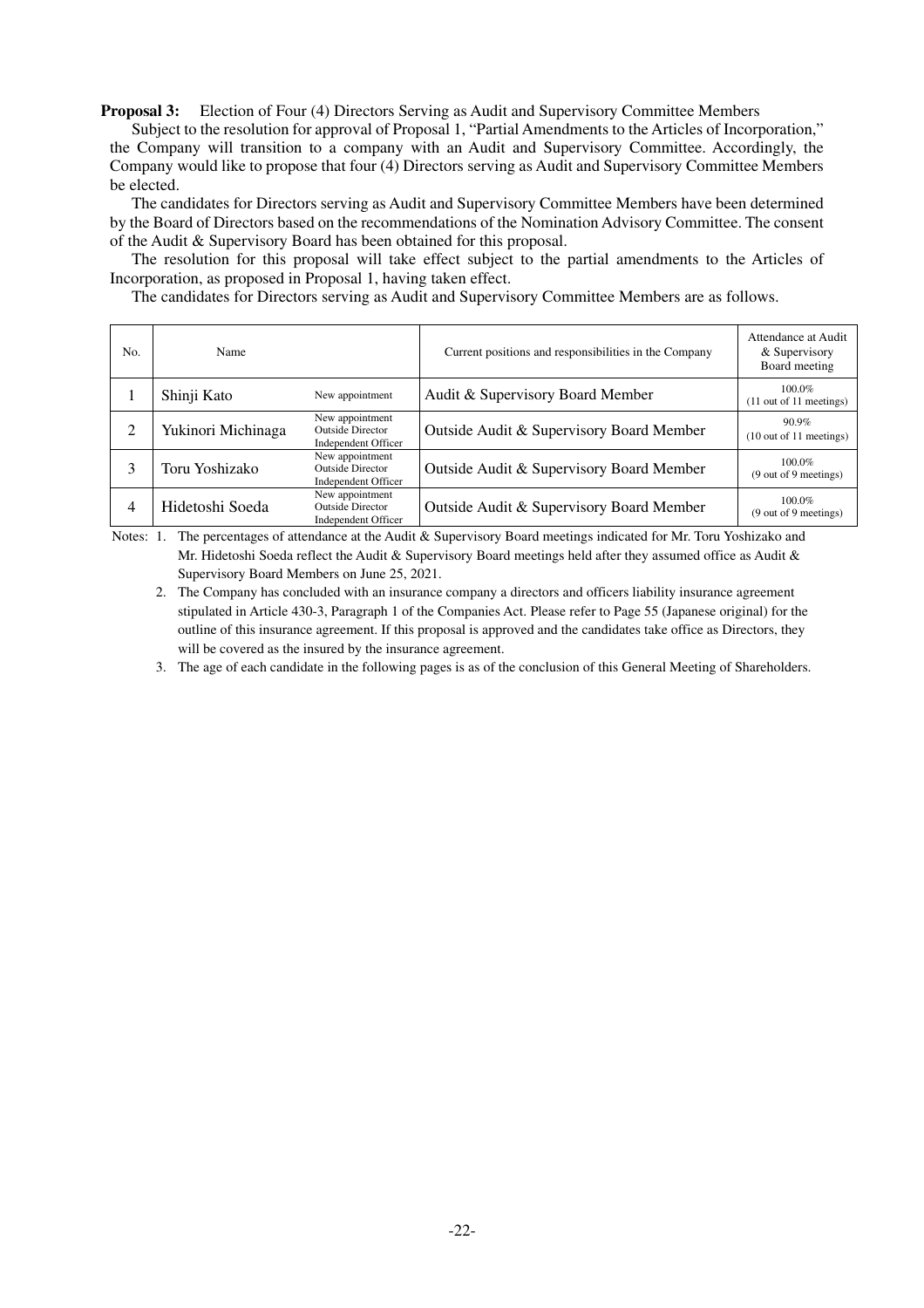| Candidate No. 1                                                                                            | Career summary, positions and responsibilities in the Company                                                                    |  |  |
|------------------------------------------------------------------------------------------------------------|----------------------------------------------------------------------------------------------------------------------------------|--|--|
|                                                                                                            | Joined the Company<br>April 1982                                                                                                 |  |  |
|                                                                                                            | General Manager, Corporate Planning Div., the Company<br>April 2012                                                              |  |  |
|                                                                                                            | April 2013<br>General Manager, Corporate Strategic Planning Office, the                                                          |  |  |
|                                                                                                            | Company                                                                                                                          |  |  |
|                                                                                                            | July 2015<br>General Manager, Corporate Strategic Planning Office, and                                                           |  |  |
|                                                                                                            | General Manager, Related Business Office, the Company<br>General Manager, Corporate Strategic Planning Office, the<br>April 2016 |  |  |
|                                                                                                            | Company                                                                                                                          |  |  |
|                                                                                                            | April 2017<br>President of Kyudenko Academy, Human Resources and                                                                 |  |  |
|                                                                                                            | Labor                                                                                                                            |  |  |
| Shinji Kato                                                                                                | Affairs Div., the Company                                                                                                        |  |  |
|                                                                                                            | June 2019<br>Audit & Supervisory Board Member, the Company (to the                                                               |  |  |
| Date of birth:                                                                                             | present)                                                                                                                         |  |  |
| August 6, 1959                                                                                             | [Significant concurrent positions]                                                                                               |  |  |
| $(62 \text{ years old})$                                                                                   | None                                                                                                                             |  |  |
| New appointment                                                                                            |                                                                                                                                  |  |  |
|                                                                                                            |                                                                                                                                  |  |  |
|                                                                                                            | Number of shares of the Company held: 5,200 shares                                                                               |  |  |
|                                                                                                            | [Reasons for nomination as a candidate for Director serving as Audit and Supervisory Committee Member]                           |  |  |
|                                                                                                            | Since joining the Company, Mr. Shinji Kato has been mainly engaged in duties in the finance and accounting                       |  |  |
| division, thus having extensive knowledge in such field. He also has extensive familiarity with management |                                                                                                                                  |  |  |
| of a company group such as by being involved in the corporate planning division. The Company expects that  |                                                                                                                                  |  |  |
| he will contribute to governance enhancement, and therefore nominates him as a candidate for Director      |                                                                                                                                  |  |  |
| serving as Audit and Supervisory Committee Member.                                                         |                                                                                                                                  |  |  |
| [Special remarks]<br>There are no special interests between the candidate and the Company.                 |                                                                                                                                  |  |  |
|                                                                                                            |                                                                                                                                  |  |  |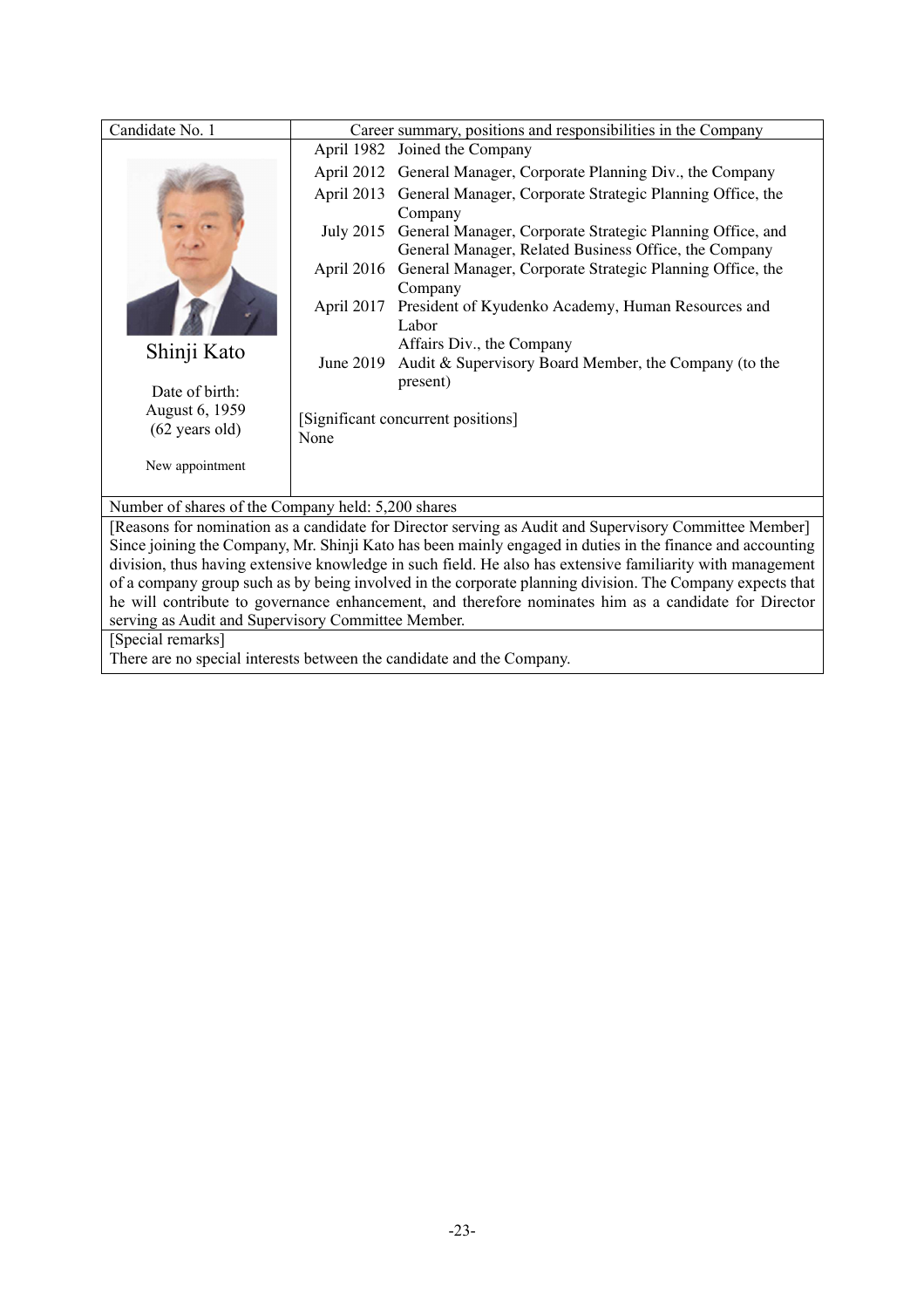| Candidate No. 2                                                                                                                                                                                               |                                                                                                                                                                                                        | Career summary, positions and responsibilities in the Company                                                  |  |  |
|---------------------------------------------------------------------------------------------------------------------------------------------------------------------------------------------------------------|--------------------------------------------------------------------------------------------------------------------------------------------------------------------------------------------------------|----------------------------------------------------------------------------------------------------------------|--|--|
|                                                                                                                                                                                                               | April 2014                                                                                                                                                                                             | Executive Officer, General Manager, Information<br>Communication Dept., SAIBU GAS CO., LTD.                    |  |  |
|                                                                                                                                                                                                               | April 2015                                                                                                                                                                                             | Managing Executive Officer, General Manger, General Affairs<br>and Public Relations Dept., SAIBU GAS CO., LTD. |  |  |
|                                                                                                                                                                                                               | April 2016                                                                                                                                                                                             | Managing Executive Officer, SAIBU GAS CO., LTD.                                                                |  |  |
|                                                                                                                                                                                                               | June 2016                                                                                                                                                                                              | Director and Managing Executive Officer, SAIBU GAS CO.,<br>LTD.                                                |  |  |
|                                                                                                                                                                                                               | April 2019                                                                                                                                                                                             | Representative Director and President, Executive Officer,<br>SAIBU GAS CO., LTD.                               |  |  |
| Yukinori                                                                                                                                                                                                      | June 2019                                                                                                                                                                                              | Audit & Supervisory Board Member, the Company (to the<br>present)                                              |  |  |
| Michinaga                                                                                                                                                                                                     | April 2021                                                                                                                                                                                             | Representative Director and President, Executive Officer,<br>SAIBU GAS HOLDINGS CO., LTD. (to the present)     |  |  |
| Date of birth:                                                                                                                                                                                                |                                                                                                                                                                                                        | [Significant concurrent positions]                                                                             |  |  |
| November 1, 1957                                                                                                                                                                                              |                                                                                                                                                                                                        | Representative Director and President, Executive Officer, SAIBU GAS                                            |  |  |
| $(64 \text{ years old})$                                                                                                                                                                                      | HOLDINGS CO., LTD.                                                                                                                                                                                     |                                                                                                                |  |  |
| New appointment                                                                                                                                                                                               |                                                                                                                                                                                                        | Outside Director, KROSAKI HARIMA CORPORATION                                                                   |  |  |
| <b>Outside Director</b>                                                                                                                                                                                       |                                                                                                                                                                                                        |                                                                                                                |  |  |
| Independent Officer<br>Number of shares of the Company held: 0 shares                                                                                                                                         |                                                                                                                                                                                                        |                                                                                                                |  |  |
| [Reasons for nomination as a candidate for Outside Director serving as Audit and Supervisory Committee Member                                                                                                 |                                                                                                                                                                                                        |                                                                                                                |  |  |
| and expected roles]                                                                                                                                                                                           |                                                                                                                                                                                                        |                                                                                                                |  |  |
| Mr. Yukinori Michinaga has extensive experience and broad knowledge as a corporate manager, and has                                                                                                           |                                                                                                                                                                                                        |                                                                                                                |  |  |
| made contributions to strengthening the oversight functions in the Company by providing useful input at the                                                                                                   |                                                                                                                                                                                                        |                                                                                                                |  |  |
| Board of Directors meetings and other relevant meetings. The Company expects that he will continue to<br>contribute in strengthening the Company's governance, and therefore nominates him as a candidate for |                                                                                                                                                                                                        |                                                                                                                |  |  |
| Outside Director serving as Audit and Supervisory Committee Member.                                                                                                                                           |                                                                                                                                                                                                        |                                                                                                                |  |  |
| [Limited liability agreement with Outside Director serving as Audit and Supervisory Committee Member]                                                                                                         |                                                                                                                                                                                                        |                                                                                                                |  |  |
|                                                                                                                                                                                                               | If the election of Mr. Yukinori Michinaga is approved, the Company will enter into an agreement with him                                                                                               |                                                                                                                |  |  |
|                                                                                                                                                                                                               | to limit his liability pursuant to Article 423, Paragraph 1 of the Companies Act. The maximum amount of                                                                                                |                                                                                                                |  |  |
| liability pursuant to the agreement is the minimum amount stipulated by laws and regulations.                                                                                                                 |                                                                                                                                                                                                        |                                                                                                                |  |  |
| [Special remarks]                                                                                                                                                                                             |                                                                                                                                                                                                        |                                                                                                                |  |  |
|                                                                                                                                                                                                               |                                                                                                                                                                                                        | 1. Mr. Yukinori Michinaga is Representative Director and President, Executive Officer of SAIBU GAS             |  |  |
| HOLDINGS CO., LTD. Although the Company has transactions with SAIBU GAS HOLDINGS CO.,<br>LTD., the amount of such transactions accounted for less than 1.8% of net sales of the Company and of                |                                                                                                                                                                                                        |                                                                                                                |  |  |
| SAIBU GAS HOLDINGS CO., LTD. in the most recent fiscal year.                                                                                                                                                  |                                                                                                                                                                                                        |                                                                                                                |  |  |
|                                                                                                                                                                                                               | 2. In order to ensure the independence of Outside Officers, in addition to applying the standards prescribed                                                                                           |                                                                                                                |  |  |
| by the TOKYO STOCK EXCHANGE and the FUKUOKA STOCK EXCHANGE, the Company has                                                                                                                                   |                                                                                                                                                                                                        |                                                                                                                |  |  |
|                                                                                                                                                                                                               | established its own Independence Standards for Outside Officers (Page 28). As Mr. Yukinori Michinaga<br>has been determined to satisfy the requirements under these standards, the Company has filed a |                                                                                                                |  |  |
|                                                                                                                                                                                                               |                                                                                                                                                                                                        | notification with the said exchanges, designating him as an Independent Officer.                               |  |  |
|                                                                                                                                                                                                               | 3. Mr. Yukinori Michinaga currently serves as Outside Audit & Supervisory Board Member of the Company.                                                                                                 |                                                                                                                |  |  |
| He will have been in office for three (3) years since at the conclusion of this General Meeting of                                                                                                            |                                                                                                                                                                                                        |                                                                                                                |  |  |
| Shareholders.                                                                                                                                                                                                 |                                                                                                                                                                                                        |                                                                                                                |  |  |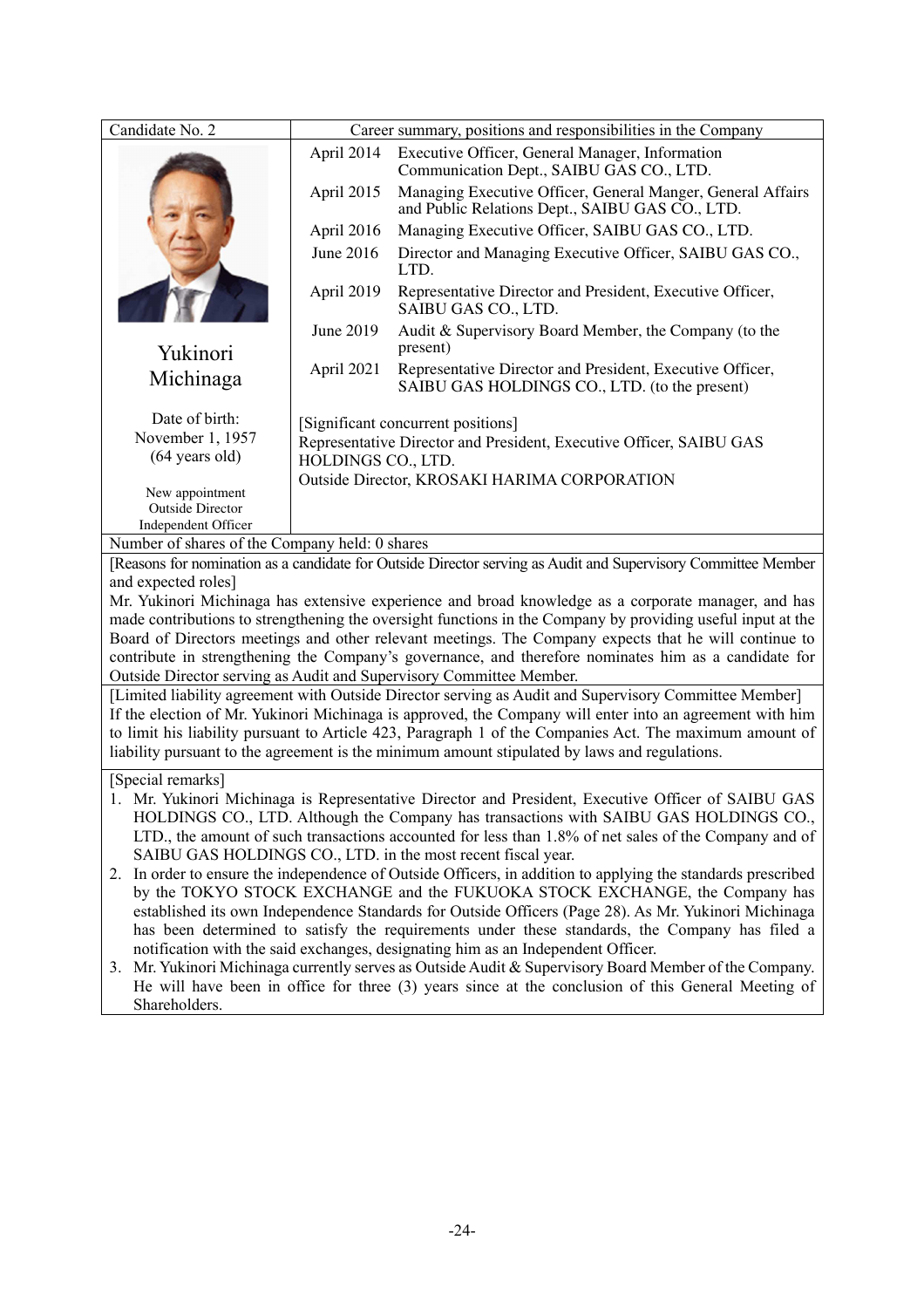| Candidate No. 3                                                                                                                                                 |                                                                                                         | Career summary, positions and responsibilities in the Company                                                   |  |
|-----------------------------------------------------------------------------------------------------------------------------------------------------------------|---------------------------------------------------------------------------------------------------------|-----------------------------------------------------------------------------------------------------------------|--|
|                                                                                                                                                                 |                                                                                                         | June 2009 Executive Officer, General Manager of Kagoshima Branch                                                |  |
|                                                                                                                                                                 |                                                                                                         | Office, KYUSHU ELECTRIC POWER CO., INC.                                                                         |  |
|                                                                                                                                                                 |                                                                                                         | July 2011 Executive Officer, Head of Kagoshima Branch Office,                                                   |  |
|                                                                                                                                                                 |                                                                                                         | KYUSHU ELECTRIC POWER CO., INC.                                                                                 |  |
|                                                                                                                                                                 |                                                                                                         | June 2012 Director and Senior Executive Officer, General Manager of                                             |  |
|                                                                                                                                                                 |                                                                                                         | Electric Power Distribution Div., KYUSHU ELECTRIC                                                               |  |
|                                                                                                                                                                 |                                                                                                         | POWER CO., INC.                                                                                                 |  |
|                                                                                                                                                                 |                                                                                                         | June 2013 Representative Director and Vice President, KYUSHU<br>ELECTRIC POWER CO., INC. (retired in June 2016) |  |
|                                                                                                                                                                 |                                                                                                         | June 2016 Representative Director and President, KYUDEN                                                         |  |
|                                                                                                                                                                 |                                                                                                         | SANGYO.CO., INC.                                                                                                |  |
| Toru Yoshizako                                                                                                                                                  |                                                                                                         | June 2021 Advisor, KYUDEN SANGYO.CO., INC. (to the present)                                                     |  |
|                                                                                                                                                                 |                                                                                                         | June 2021 Audit & Supervisory Board Member, the Company (to the                                                 |  |
| Date of birth:                                                                                                                                                  |                                                                                                         | present)                                                                                                        |  |
| September 20, 1952                                                                                                                                              |                                                                                                         |                                                                                                                 |  |
| $(69 \text{ years old})$                                                                                                                                        |                                                                                                         | [Significant concurrent positions]                                                                              |  |
|                                                                                                                                                                 | None                                                                                                    |                                                                                                                 |  |
| New appointment                                                                                                                                                 |                                                                                                         |                                                                                                                 |  |
| <b>Outside Director</b>                                                                                                                                         |                                                                                                         |                                                                                                                 |  |
| Independent Officer                                                                                                                                             |                                                                                                         |                                                                                                                 |  |
| Number of shares of the Company held: 0 shares<br>[Reasons for nomination as a candidate for Outside Director serving as Audit and Supervisory Committee Member |                                                                                                         |                                                                                                                 |  |
| and expected roles]                                                                                                                                             |                                                                                                         |                                                                                                                 |  |
| Mr. Toru Yoshizako has extensive experience and broad knowledge as a corporate manager, and has made                                                            |                                                                                                         |                                                                                                                 |  |
| contributions to strengthening the oversight functions in the Company by providing useful input at the Board                                                    |                                                                                                         |                                                                                                                 |  |
| of Directors meetings and other relevant meetings. The Company expects that he will continue to contribute                                                      |                                                                                                         |                                                                                                                 |  |
|                                                                                                                                                                 |                                                                                                         | in strengthening the Company's governance, and therefore nominates him as a candidate for Outside Director      |  |
| serving as Audit and Supervisory Committee Member.                                                                                                              |                                                                                                         |                                                                                                                 |  |
| [Limited liability agreement with Outside Director serving as Audit and Supervisory Committee Member]                                                           |                                                                                                         |                                                                                                                 |  |
| If the election of Mr. Toru Yoshizako is approved, the Company will enter into an agreement with him to                                                         |                                                                                                         |                                                                                                                 |  |
| limit his liability pursuant to Article 423, Paragraph 1 of the Companies Act. The maximum amount of                                                            |                                                                                                         |                                                                                                                 |  |
| liability pursuant to the agreement is the minimum amount stipulated by laws and regulations.                                                                   |                                                                                                         |                                                                                                                 |  |
| [Special remarks]                                                                                                                                               |                                                                                                         |                                                                                                                 |  |
|                                                                                                                                                                 | 1. Until June 2016, Mr. Toru Yoshizako had been engaged in the execution of business at KYUSHU          |                                                                                                                 |  |
| ELECTRIC POWER CO., INC., which is a specified associated company (a major business partner) of<br>the Company.                                                 |                                                                                                         |                                                                                                                 |  |
| 2. Mr. Toru Yoshizako is Advisor of KYUDEN SANGYO.CO., INC. Although the Company has                                                                            |                                                                                                         |                                                                                                                 |  |
|                                                                                                                                                                 | transactions with KYUDEN SANGYO.CO., INC., the amount of such transactions accounted for less           |                                                                                                                 |  |
| than 0.1% of net sales of the Company and of KYUDEN SANGYO.CO., INC. in the most recent fiscal                                                                  |                                                                                                         |                                                                                                                 |  |
| year.                                                                                                                                                           |                                                                                                         |                                                                                                                 |  |
|                                                                                                                                                                 |                                                                                                         | 3. In order to ensure the independence of Outside Officers, in addition to applying the standards prescribed    |  |
|                                                                                                                                                                 | by the TOKYO STOCK EXCHANGE and the FUKUOKA STOCK EXCHANGE, the Company has                             |                                                                                                                 |  |
|                                                                                                                                                                 | established its own Independence Standards for Outside Officers (Page 28). As Mr. Toru Yoshizako has    |                                                                                                                 |  |
|                                                                                                                                                                 | been determined to satisfy the requirements under these standards, the Company has filed a notification |                                                                                                                 |  |
|                                                                                                                                                                 | with the said exchanges, designating him as an Independent Officer.                                     |                                                                                                                 |  |
|                                                                                                                                                                 |                                                                                                         | 4. Mr. Toru Yoshizako currently serves as Outside Audit & Supervisory Board Member of the Company. He           |  |
|                                                                                                                                                                 |                                                                                                         | will have been in office for one (1) year since at the conclusion of this General Meeting of Shareholders.      |  |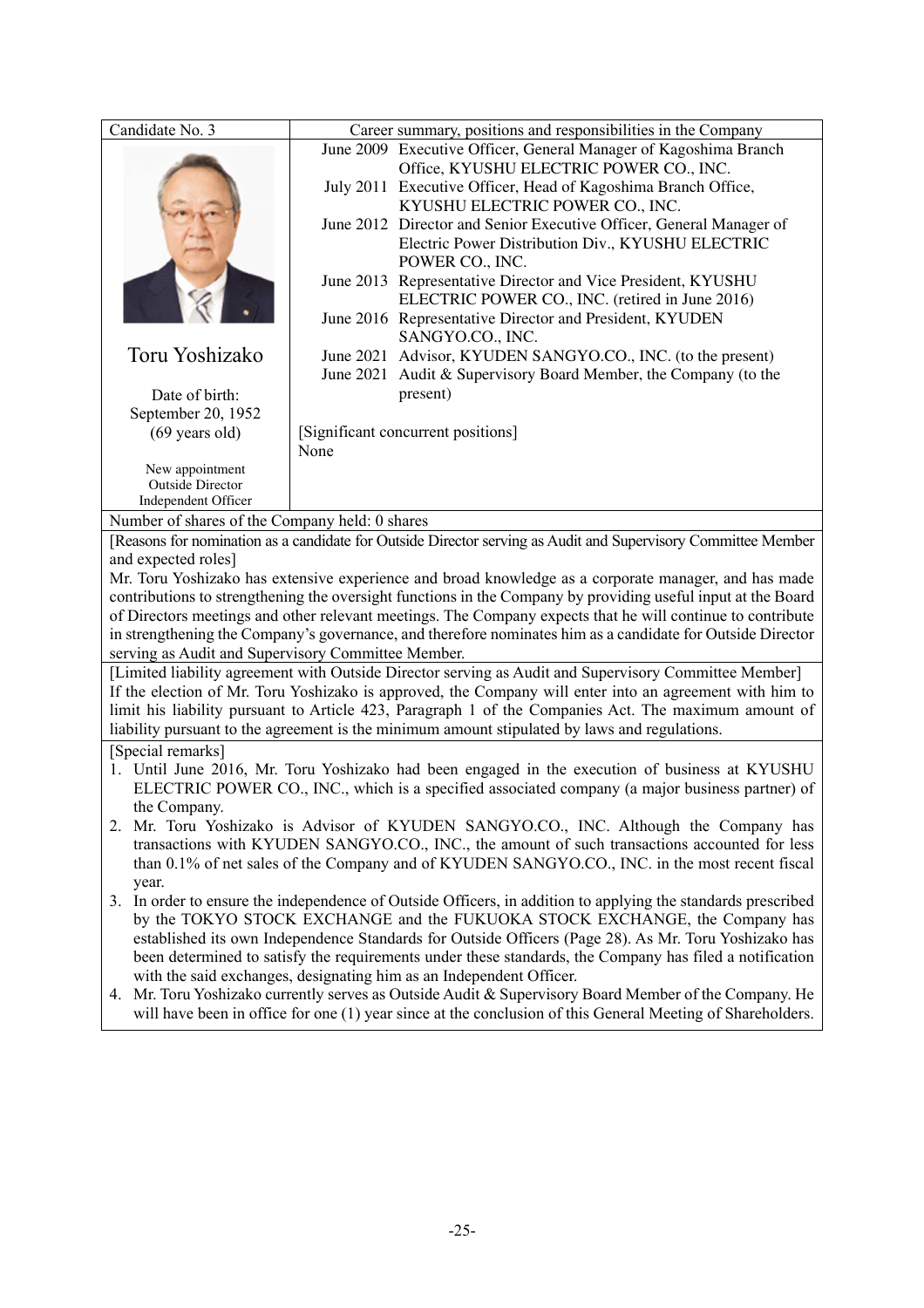| Candidate No. 4                                                                                                                                                                                                       |            |                                                                                                                                                            |  |  |  |  |  |  |  |  |
|-----------------------------------------------------------------------------------------------------------------------------------------------------------------------------------------------------------------------|------------|------------------------------------------------------------------------------------------------------------------------------------------------------------|--|--|--|--|--|--|--|--|
|                                                                                                                                                                                                                       |            | Career summary, positions and responsibilities in the Company<br>January 2008 Executive Officer, SEIKO ELECTRIC CO., LTD.                                  |  |  |  |  |  |  |  |  |
|                                                                                                                                                                                                                       |            |                                                                                                                                                            |  |  |  |  |  |  |  |  |
|                                                                                                                                                                                                                       |            | March 2010 Senior Executive Officer, SEIKO ELECTRIC CO., LTD.                                                                                              |  |  |  |  |  |  |  |  |
|                                                                                                                                                                                                                       |            | March 2011 Senior Executive Officer, Head of Tokyo Branch Office,<br>SEIKO ELECTRIC CO., LTD.                                                              |  |  |  |  |  |  |  |  |
|                                                                                                                                                                                                                       |            | March 2012 Director and Senior Executive Officer, Head of Tokyo Branch<br>Office, SEIKO ELECTRIC CO., LTD.                                                 |  |  |  |  |  |  |  |  |
|                                                                                                                                                                                                                       | March 2013 | Director and Senior Executive Officer, General Manager of<br>Sales & Marketing Div., Head of Tokyo Branch Office, SEIKO<br>ELECTRIC CO., LTD.              |  |  |  |  |  |  |  |  |
| Hidetoshi Soeda                                                                                                                                                                                                       |            | March 2015 Director and Managing Executive Officer, General Manager of<br>Sales & Marketing Div., Head of Tokyo Branch Office, SEIKO<br>ELECTRIC CO., LTD. |  |  |  |  |  |  |  |  |
| Date of birth:                                                                                                                                                                                                        |            | March 2018 President and Representative Director, General Manager of<br>Sales & Marketing Div., SEIKO ELECTRIC CO., LTD.                                   |  |  |  |  |  |  |  |  |
| March 20, 1955                                                                                                                                                                                                        |            | March 2019 President and Representative Director, SEIKO ELECTRIC                                                                                           |  |  |  |  |  |  |  |  |
| $(67$ years old)                                                                                                                                                                                                      |            | CO., LTD. (to the present)                                                                                                                                 |  |  |  |  |  |  |  |  |
|                                                                                                                                                                                                                       | June 2021  | Audit & Supervisory Board Member, the Company (to the                                                                                                      |  |  |  |  |  |  |  |  |
| New appointment                                                                                                                                                                                                       |            | present)                                                                                                                                                   |  |  |  |  |  |  |  |  |
| <b>Outside Director</b><br>Independent Officer                                                                                                                                                                        |            |                                                                                                                                                            |  |  |  |  |  |  |  |  |
|                                                                                                                                                                                                                       |            | [Significant concurrent positions]                                                                                                                         |  |  |  |  |  |  |  |  |
| President and Representative Director, SEIKO ELECTRIC CO., LTD.                                                                                                                                                       |            |                                                                                                                                                            |  |  |  |  |  |  |  |  |
| Number of shares of the Company held: 0 shares                                                                                                                                                                        |            |                                                                                                                                                            |  |  |  |  |  |  |  |  |
| [Reasons for nomination as a candidate for Outside Director serving as Audit and Supervisory Committee Member                                                                                                         |            |                                                                                                                                                            |  |  |  |  |  |  |  |  |
| and expected roles]                                                                                                                                                                                                   |            |                                                                                                                                                            |  |  |  |  |  |  |  |  |
| Mr. Hidetoshi Soeda has extensive experience and broad knowledge as a corporate manager, and has made<br>contributions to strengthening the oversight functions in the Company by providing useful input at the Board |            |                                                                                                                                                            |  |  |  |  |  |  |  |  |
| of Directors meetings and other relevant meetings. The Company expects that he will continue to contribute                                                                                                            |            |                                                                                                                                                            |  |  |  |  |  |  |  |  |
| in strengthening its governance, and therefore nominates him as a candidate for Outside Director serving as<br>Audit and Supervisory Committee Member.                                                                |            |                                                                                                                                                            |  |  |  |  |  |  |  |  |
|                                                                                                                                                                                                                       |            | [Limited liability agreement with Outside Director serving as Audit and Supervisory Committee Member]                                                      |  |  |  |  |  |  |  |  |
|                                                                                                                                                                                                                       |            | If the election of Mr. Hidetoshi Soeda is approved, the Company will enter into an agreement with him to                                                   |  |  |  |  |  |  |  |  |
|                                                                                                                                                                                                                       |            | limit his liability pursuant to Article 423, Paragraph 1 of the Companies Act. The maximum amount of liability                                             |  |  |  |  |  |  |  |  |
|                                                                                                                                                                                                                       |            | pursuant to the agreement is the minimum amount stipulated by laws and regulations.                                                                        |  |  |  |  |  |  |  |  |
| [Special remarks]                                                                                                                                                                                                     |            |                                                                                                                                                            |  |  |  |  |  |  |  |  |
| 1. Mr. Hidetoshi Soeda is President and Representative Director of SEIKO ELECTRIC CO., LTD., and the                                                                                                                  |            |                                                                                                                                                            |  |  |  |  |  |  |  |  |
| Company holds 8.88% shares in the company. Although the Company has transactions with SEIKO                                                                                                                           |            |                                                                                                                                                            |  |  |  |  |  |  |  |  |
| ELECTRIC CO., LTD., the amount of such transactions accounted for less than 1.5% of net sales of the                                                                                                                  |            |                                                                                                                                                            |  |  |  |  |  |  |  |  |
| Company and of SEIKO ELECTRIC CO., LTD. in the most recent fiscal year.                                                                                                                                               |            |                                                                                                                                                            |  |  |  |  |  |  |  |  |
| 2. In order to ensure the independence of Outside Officers, in addition to applying the standards prescribed                                                                                                          |            |                                                                                                                                                            |  |  |  |  |  |  |  |  |
| by the TOKYO STOCK EXCHANGE and the FUKUOKA STOCK EXCHANGE, the Company has                                                                                                                                           |            |                                                                                                                                                            |  |  |  |  |  |  |  |  |
| established its own Independence Standards for Outside Officers (Page 28). As Mr. Hidetoshi Soeda has                                                                                                                 |            |                                                                                                                                                            |  |  |  |  |  |  |  |  |
| been determined to satisfy the requirements under these standards, the Company has filed a notification                                                                                                               |            |                                                                                                                                                            |  |  |  |  |  |  |  |  |
| with the said exchanges, designating him as an Independent Officer.                                                                                                                                                   |            |                                                                                                                                                            |  |  |  |  |  |  |  |  |
| 3. Mr. Hidetoshi Soeda currently serves as Outside Audit & Supervisory Board Member of the Company.<br>He will have been in office for one (1) year since at the conclusion of this General Meeting of                |            |                                                                                                                                                            |  |  |  |  |  |  |  |  |
| Shareholders.                                                                                                                                                                                                         |            |                                                                                                                                                            |  |  |  |  |  |  |  |  |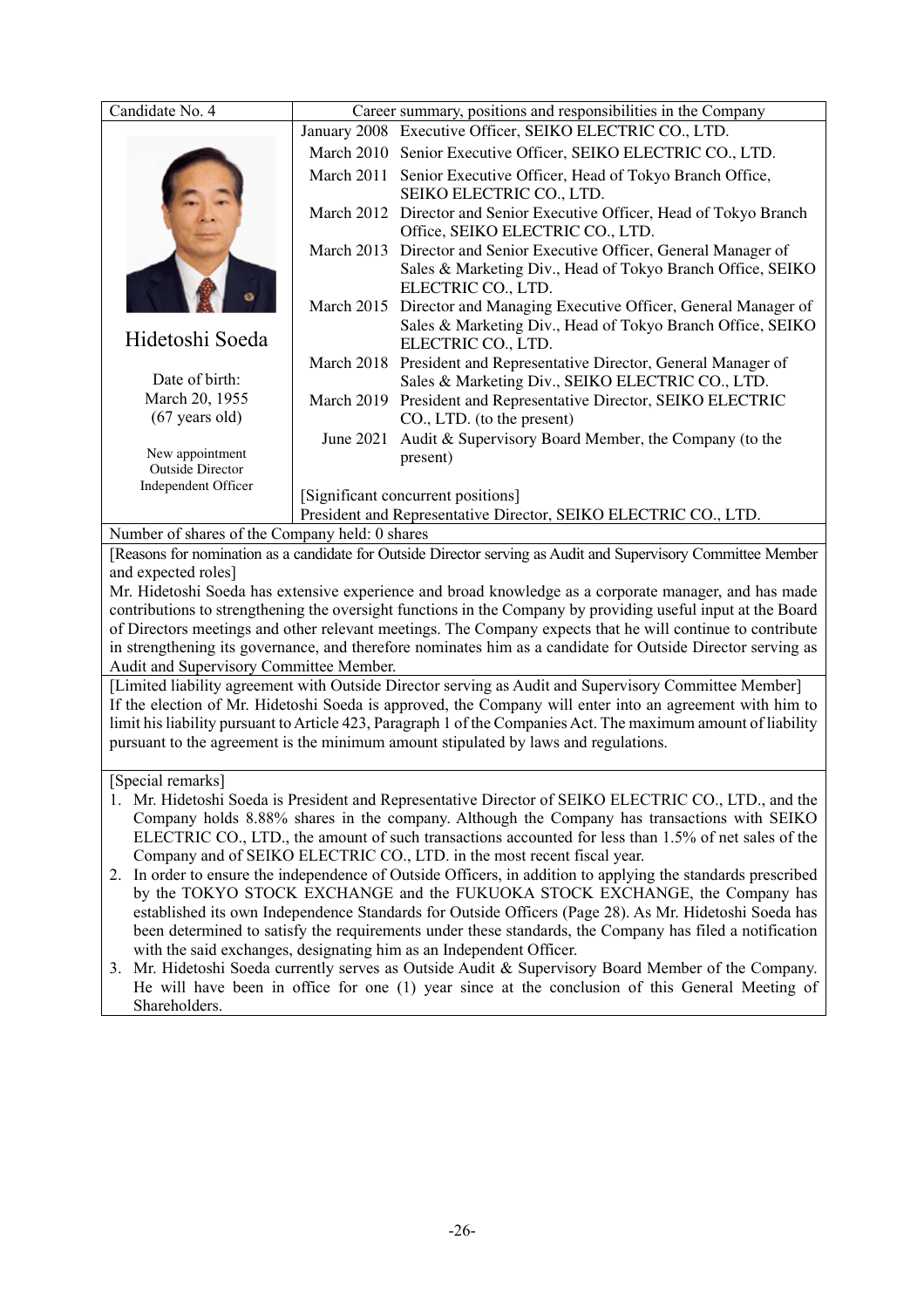#### **Proposal 4:** Establishment of the Maximum Amount of Remuneration for Directors (Excluding Directors Serving as Audit and Supervisory Committee Members)

Subject to the resolution for approval of Proposal 1, "Partial Amendments to the Articles of Incorporation," the Company will transition to a company with an Audit and Supervisory Committee. Accordingly, the Company would like to request shareholders' approval to establish a maximum amount of remuneration for Directors (excluding Directors serving as Audit and Supervisory Committee Members) that will replace the currently applicable maximum amount of remuneration for Directors.

To date, the maximum amount of remuneration for Directors has been 500 million yen per year as approved at the 80th Annual General Meeting of Shareholders held on June 27, 2008.

The Company proposes to establish the maximum amount of remuneration for Directors (excluding Directors serving as Audit and Supervisory Committee Members) at 700 million yen per year (including 50 million yen per year for Outside Directors) in consideration of conditions including the following: the number of Directors (excluding Directors serving as Audit and Supervisory Committee Members); the economic environment; the levels of remuneration in other companies; and increase in the roles and presence of Executive Officers as members of the management team. The proposed maximum amount includes Executive Officer remuneration for Directors who also serve as Executive Officers.

The Company has determined this maximum amount of remuneration in consideration of the management environment, the salary levels of employees of the Company, and the levels of management remuneration in other companies in accordance with the "Policy on Determining Remuneration, etc." described on Page 51 (Japanese original), the basis for determining the remuneration of Directors (excluding Directors serving as Audit and Supervisory Committee Members). The Company thus considers that this amount is appropriate in light of the determination policy. The Remuneration Advisory Committee, which includes Independent Outside Directors as its members, has also reported that it is appropriate.

The Company currently has thirteen (13) Directors. Subject to the resolutions for approval of Proposal 1 and Proposal 2, the number of the Directors (excluding Directors serving as Audit and Supervisory Committee Members) will be eight (8), including three (3) Outside Directors.

Additionally, the resolution for this proposal will take effect subject to the partial amendments to the Articles of Incorporation, as proposed in Proposal 1, having taken effect.

#### **Proposal 5:** Establishment of the Maximum Amount of Remuneration for Directors Serving as Audit and Supervisory Committee Members

Subject to the resolution for approval of Proposal 1, "Partial Amendments to the Articles of Incorporation," the Company will transition to a company with an Audit and Supervisory Committee. Accordingly, the Company would like to request shareholders' approval to establish a maximum amount of remuneration for Directors serving as Audit and Supervisory Committee Members that will replace the currently applicable maximum amount of remuneration for Audit & Supervisory Board members.

To date, the maximum amount of remuneration for Audit  $\&$  Supervisory Board members has been 110 million yen per year as approved at the 78th Annual General Meeting of Shareholders held on June 29, 2006.

The Company proposes to establish the maximum amount of remuneration for Directors serving as Audit and Supervisory Committee Members at 110 million yen per year in consideration of the recent economic and other circumstances as well as the significance of their responsibilities.

The Company has determined this maximum amount of remuneration in consideration of the management environment and the levels of management remuneration in other companies, and thus considers that this amount is appropriate. The Remuneration Advisory Committee, which includes Independent Outside Directors as its members, has also reported that it is appropriate.

Subject to the resolutions for approval of Proposal 1 and Proposal 3, the number of Directors serving as Audit and Supervisory Committee Members will be four (4), including three (3) Outside Directors.

Additionally, the resolution for this proposal will take effect subject to the partial amendments to the Articles of Incorporation, as proposed in Proposal 1, having taken effect.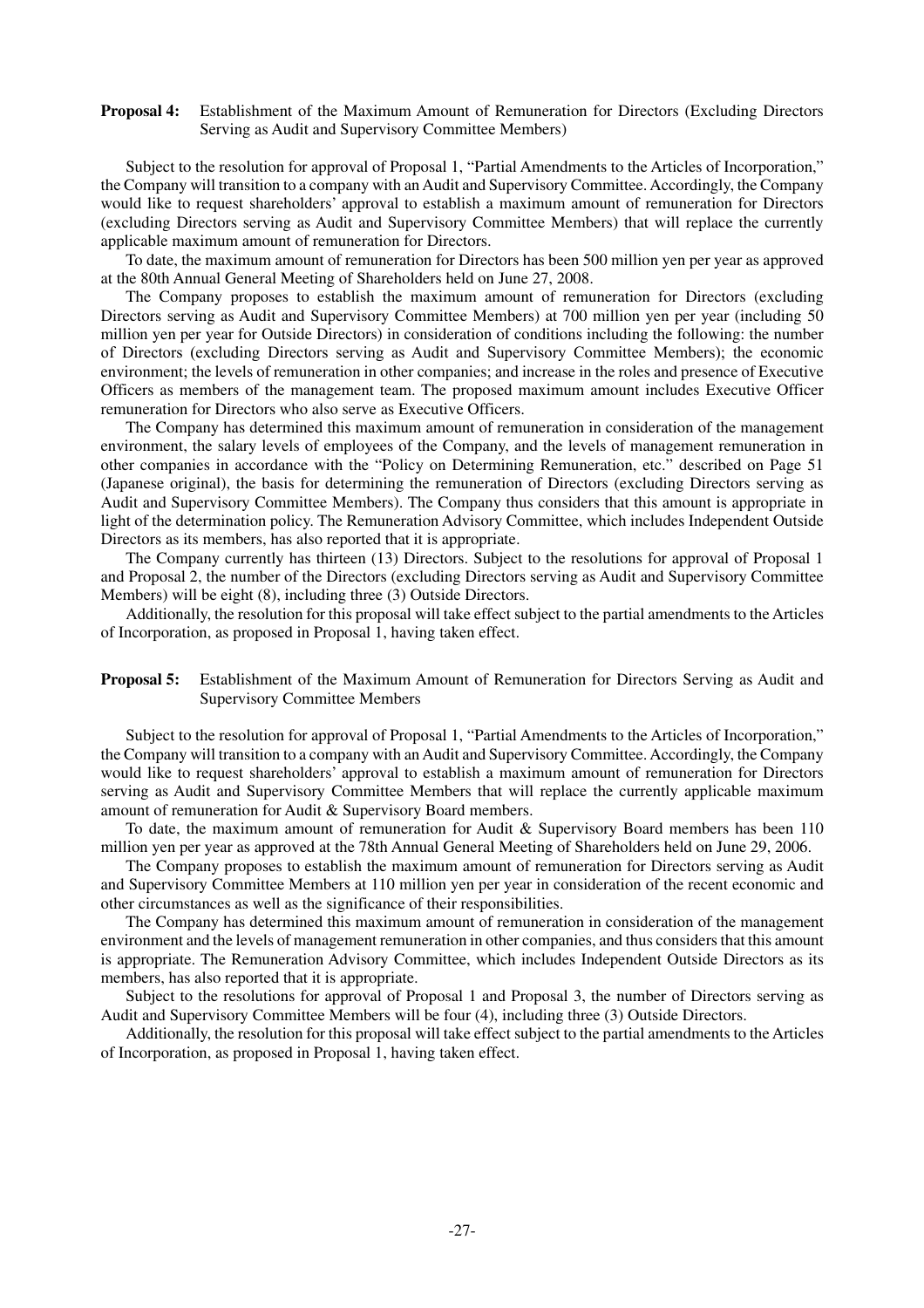### **(Reference)**

#### **1. Policy and Procedures for Nomination of Candidates for Directors**

In order to ensure transparency in decision-making, and independence and objectivity of the functions of the Board of Directors, the Company shall establish a Nomination Advisory Committee consisting of three (3) or more Directors including at least one (1) independent Outside Director. The Nomination Advisory Committee shall resolve proposals for nomination of candidates for Directors and for dismissal of Directors (excluding Directors serving as Audit and Supervisory Committee Members), and submit such proposals to the Board of Directors.

(1) Nomination of candidates for Directors (excluding Directors serving as Audit and Supervisory Committee Members)

Based on the proposals of the Nomination Advisory Committee, the Board of Directors shall nominate from within the Company capable individuals who have the experience, knowledge, and a proven track record in the technology, sales, and/or administration areas as candidates for Directors (excluding Directors serving as Audit and Supervisory Committee Members), and shall nominate individuals who have been determined to satisfy the Company's "Independence Standards for Outside Officers" as well as requirements under applicable laws and regulations, and who are expected to provide guidance and advice to the Company from a global perspective based on their extensive experience and broad knowledge as corporate managers as candidates for independent Outside Directors.

(2) Nomination of candidates for Directors serving as Audit and Supervisory Committee Members

Based on the proposal of the Nomination Advisory Committee, the Board of Directors shall nominate individuals from within the Company who are well versed in the Company's business and overall operations and are capable of overseeing and supervising overall management and providing valuable opinions at important meetings, including meetings of the Audit and Supervisory Committee and meetings of the Board of Directors as candidates for Audit and Supervisory Committee Members, and shall nominate individuals who have been determined to satisfy the requirements prescribed by the Companies Act and have extensive experience and broad knowledge as candidates for Outside Audit and Supervisory Committee Members.

#### **2. Independence Standards for Outside Officers**

An Outside Officer is determined to be independent by the Company if none of the following attributes applies to the Outside Officer himself/herself, his/her spouse, or his/her first or second-degree relative:

- (1) A person who is an executive of the Company or a group company of the Company or was an executive of the Company or a group company of the Company within the past 10 years prior to his/her appointment as an Outside Officer.
- (2) A person who is an executive of a corporation that is a business partner of the Company, and in any of the most recent three past fiscal years of the Company, has made payments to the Company representing more than 2% of non-consolidated net sales of the Company in that fiscal year; or a person who is an executive of a financial institution, which provides indispensable financing to the Company, and cannot be easily replaced because of the Company's reliance on the financing from such institution.
- (3) A person who is an executive of a corporation that is a business partner of the Company, and in any of the most recent three past fiscal years of the Company, has received payments from the Company representing more than 5% of non-consolidated net sales of such corporation in its most recent fiscal year.
- (4) A person who received remuneration exceeding 10 million yen directly from the Company in any of the most recent three past fiscal years of the Company for providing professional services concerning law, accounting, tax affairs, or consulting services to the Company (excluding compensation as Director of the Company) (If the recipient of such remuneration is an organization, a person who is affiliated with such organization).
- (5) A person who belongs to an organization or an entity that received a donation or aid exceeding 10 million yen in any of the most recent three past fiscal years of the Company.
- (6) A person who is an executive of a corporation that is a shareholder of the Company which substantially owns 10% or more of the voting rights of the Company.

[Note]

"Executive" means an executive director, executive officer, other staff members or employee.